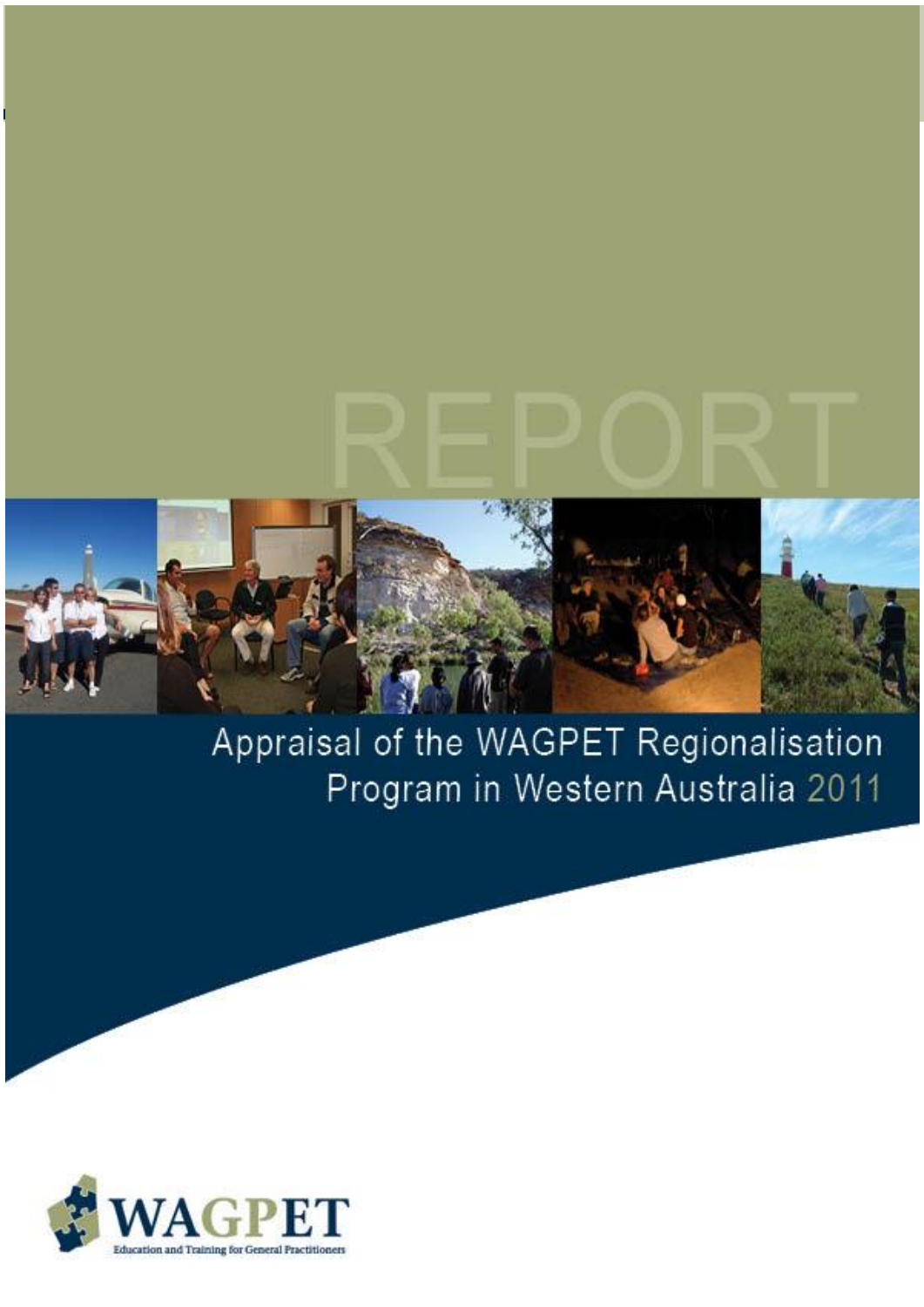# CONDUCTED BY:

Faye Harris, Director, PDT Consultancy



# FOR:

Western Australian General Practice Education and Training (WAGPET) Ltd. Suite 12, 16 Brodie Hall Drive Technology Park, Bentley WA 6102 PO Box 1233 Bentley DC WA 6983 ABN 88 097 914 219

Telephone: (08) 9473 8200 Facsimile: (08) 9472 4686 **Email:** admin@wagpet.com.au Website: www.wagpet.com.au

May 2012

# SUPPORTED BY:





Government of Western Australia<br>Department of Health

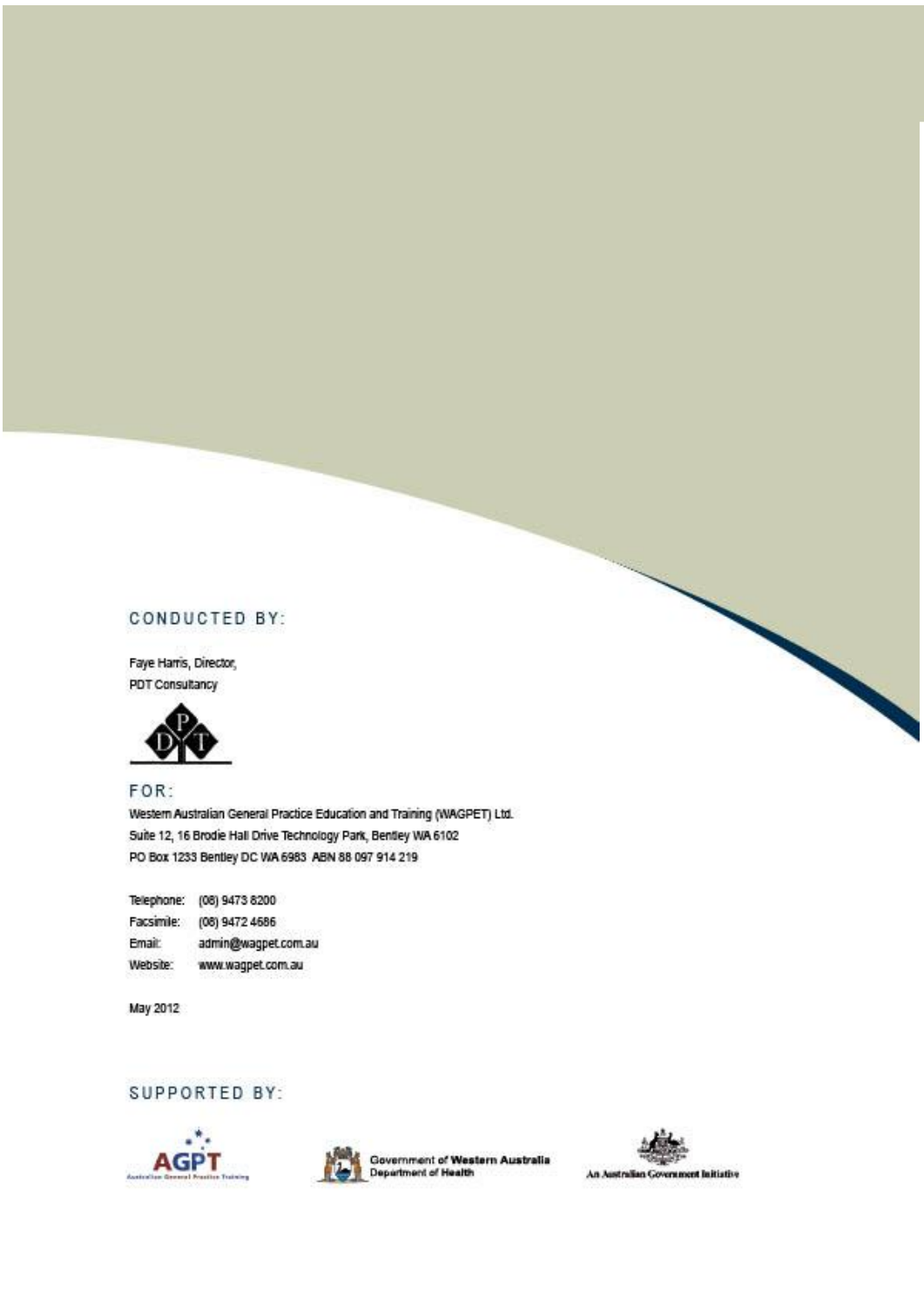# F O R E W O R D

I am pleased to present the following report on WAGPET"s model of regionalisation. The report is supported by the WAGPET Board as part of the quality improvement cycle and conducted by an independent consultancy firm, PDT Consultancy, under the leadership of Director Ms Faye Harris.

As a state-wide organisation, WAGPET has been particularly focused on ensuring access to quality training across all our regions. In 2005, we commenced delivering aspects of the GP training program using a model that combined centralised and region-based components. Since then, Regional Advisory Committees (RACs) have been responsible for the delivery of a regional education program. Respect for, and responsiveness to, local autonomy and regional diversity lie at the heart of the model.

In order to assess the effectiveness of the model we needed to know, from those involved with the model, what is working well, what is not, and how WAGPET could move forward in very practical ways. To this end, we gathered the perspectives of both internal operational staff from WAGPET and all of the RACs. In addition, interviews were carried out with some key external stakeholders who also operate in a regionalised context. This appraisal was carried out in 2011, and included an academic research component.

There are forty-five recommendations contained in this report. They are underpinned by evidence of the effectiveness of the model and include pragmatic advice on improvements and opportunities for the future. The recommendations include strengthening regional partnerships, building connections across the regions, supporting regional diversity, raising the profile of WAGPET"s work within the regions, enhancing the RAC structure and streamlining the regional education program processes.

We would like to thank members of the RACs and our stakeholders who provided their feedback on the model.

In 2012, we have committed to following up the report recommendations, developing an action plan to ensure the continued success of the model going forward.

Dr Janice Bell, MBBS BA Ed(Hons) Grad Dip Integ Med Grad Cert CHM GAICD FRACGP

Sue

Chief Executive Officer, WAGPET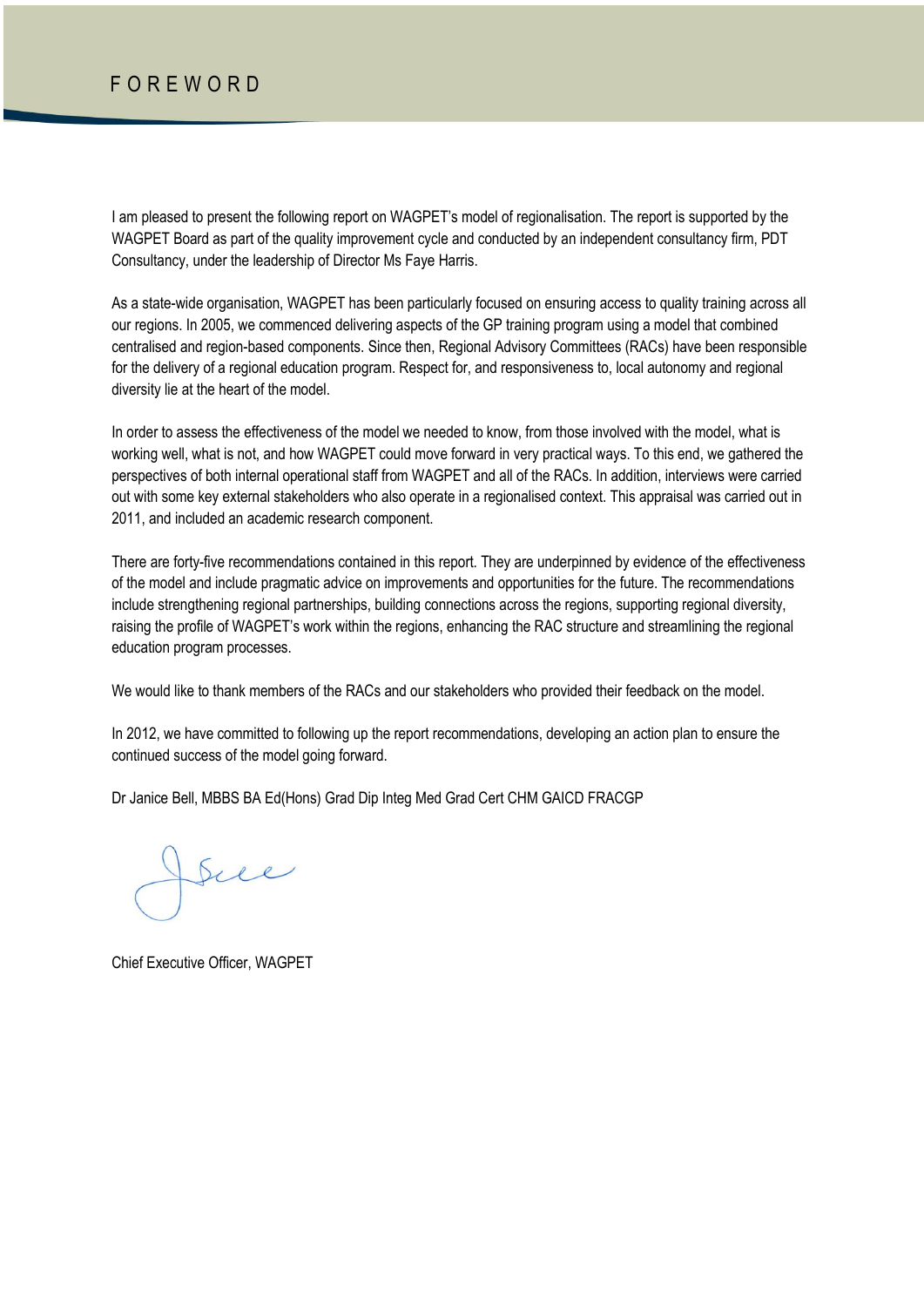# C O N T E N T S

| <b>Executive Summary</b>                                                                                                                                                                                                                                                                                                  | 1                                                                    |
|---------------------------------------------------------------------------------------------------------------------------------------------------------------------------------------------------------------------------------------------------------------------------------------------------------------------------|----------------------------------------------------------------------|
| The Questions                                                                                                                                                                                                                                                                                                             | 1                                                                    |
| The Answers / Key Findings                                                                                                                                                                                                                                                                                                | $\mathbf{1}$                                                         |
| The Key Strengths of the Model                                                                                                                                                                                                                                                                                            | $\overline{2}$                                                       |
| What Could Be Improved?                                                                                                                                                                                                                                                                                                   | 3                                                                    |
| Ways Forward - An Overview of Recommendations                                                                                                                                                                                                                                                                             | 5                                                                    |
| Report<br>The Brief<br>The Context<br>Processes for Data Collection<br>Summary of Findings from Data Collection                                                                                                                                                                                                           | 8<br>8<br>8<br>9<br>12                                               |
| <b>Appendices</b><br>Appendix A - The Project Brief<br>Appendix B - List of Interviewees (Internal and External Stakeholders)<br>Appendix C - Feedback from Internal Consultation<br>Appendix D - Individual RAC Responses<br>Goldfields<br><b>Great Southern</b><br>Kimberley<br>Mid West<br>Peel<br>Pilbara<br>POM East | 22<br>23<br>25<br>26<br>38<br>39<br>41<br>43<br>44<br>46<br>48<br>50 |
| <b>POM North</b><br>POM South<br>South West<br>Appendix E - External Stakeholder Responses<br>Appendix F - Literature Review<br>Appendix G - Bibliography                                                                                                                                                                 | 53<br>56<br>59<br>62<br>65<br>67                                     |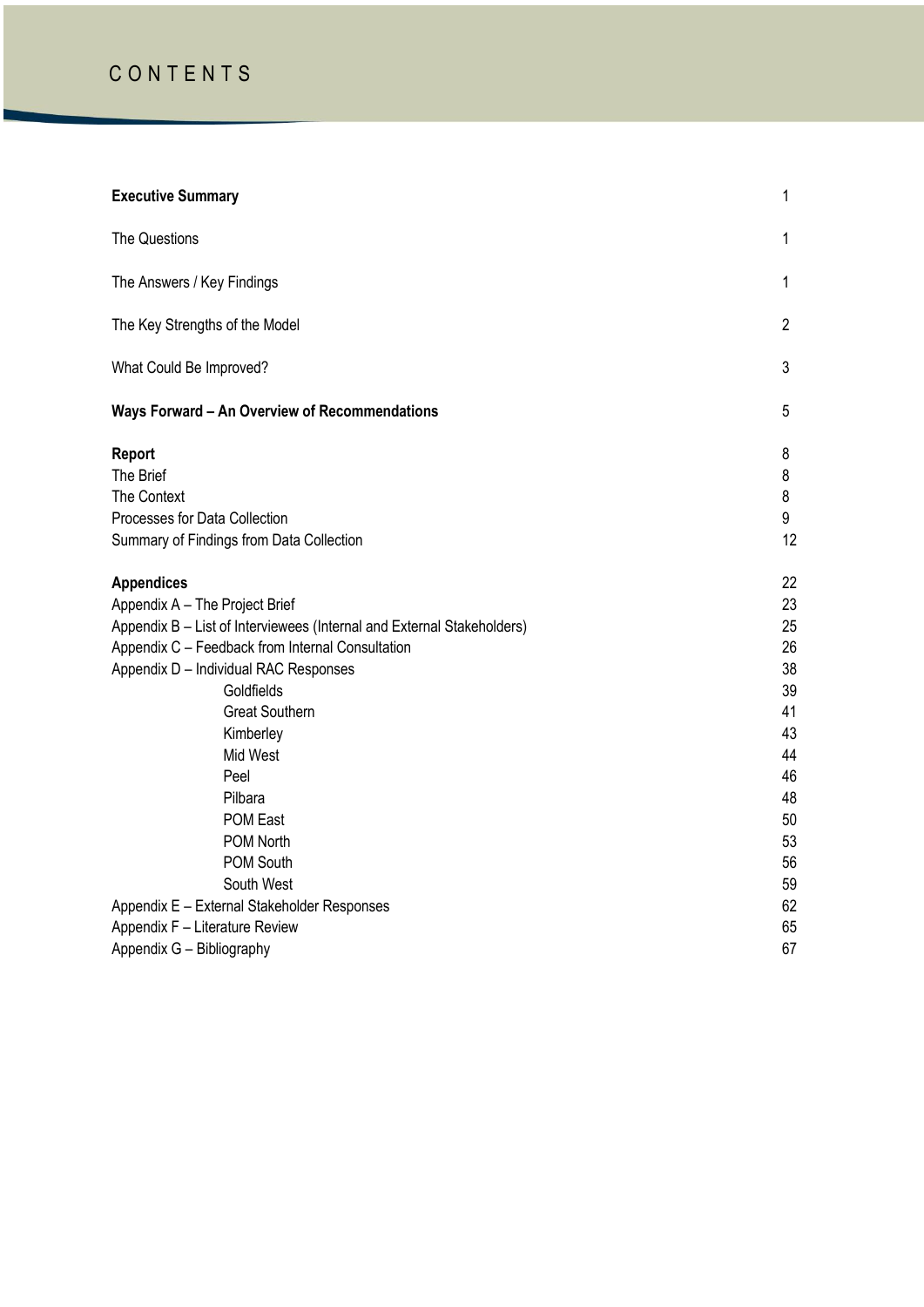#### INTRODUCTION

This report contains findings from an external consultative process undertaken during 2011 by Faye Harris, a Director of PDT Consultancy. This work was commissioned by Western Australian General Practice Education and Training (WAGPET) as part of the organisations quality improvement cycle. The brief was to undertake a "health check" of WAGPET"s model of regionalisation by gathering the perspectives of both internal operational staff from WAGPET and the ten Regional Advisory Committees (RAC). Another aspect of this work involved interviewing a range of key external stakeholders to gauge their views on regionalisation and how they themselves worked within a regionalised context. A search for any relevant literature was also undertaken. The Project Brief is provided as **Appendix A**.

It needs to be noted that this report is based on the gathering of qualitative data from a range of stakeholders and it essentially captures their perspectives at a particular point in time, rather than providing a detailed analysis of the regional model in relation to finances and budgetary implications and a comparison with other models that may be operating elsewhere. There are, therefore, some limitations on drawing more significant or longer-term conclusions from the data obtained.

# THE QUESTIONS

The qualitative data was gathered in a snapshot of time, from July to December 2011, and focussed on the following key questions:

- Is the current model of regionalisation working?
- What are the key strengths of the model?
- What could be improved?

#### THE ANSWERS/KEY FINDINGS

### **1. Endorsement of the Current Model**

The current WAGPET regionalised education model and support structure gained strong endorsement from respondents across all participant groups. The model was identified as working well and, although there were some suggestions for improvement, these tended to be concerned with refinements rather than whole scale changes. It was also held up as a very positive model by several external stakeholders who were interviewed. Many saw this as a model that worked very well for the doctors in training, the training practices and the regions. WAGPET was acknowledged by several respondents for the progress it had made in relation to regionalised education and training through the model it had established.

The model has accommodated and supported significant growth in a relatively short span of time. There was a reported increase in both the amount and quality of education and training that takes place in the regions, as well as an increase in the number of training practices wanting to be involved. This ability to accommodate growth within regional contexts was identified as critical to WAGPET"S future as the numbers of doctors in training increase as well as the increased percentage of them interested in training rurally.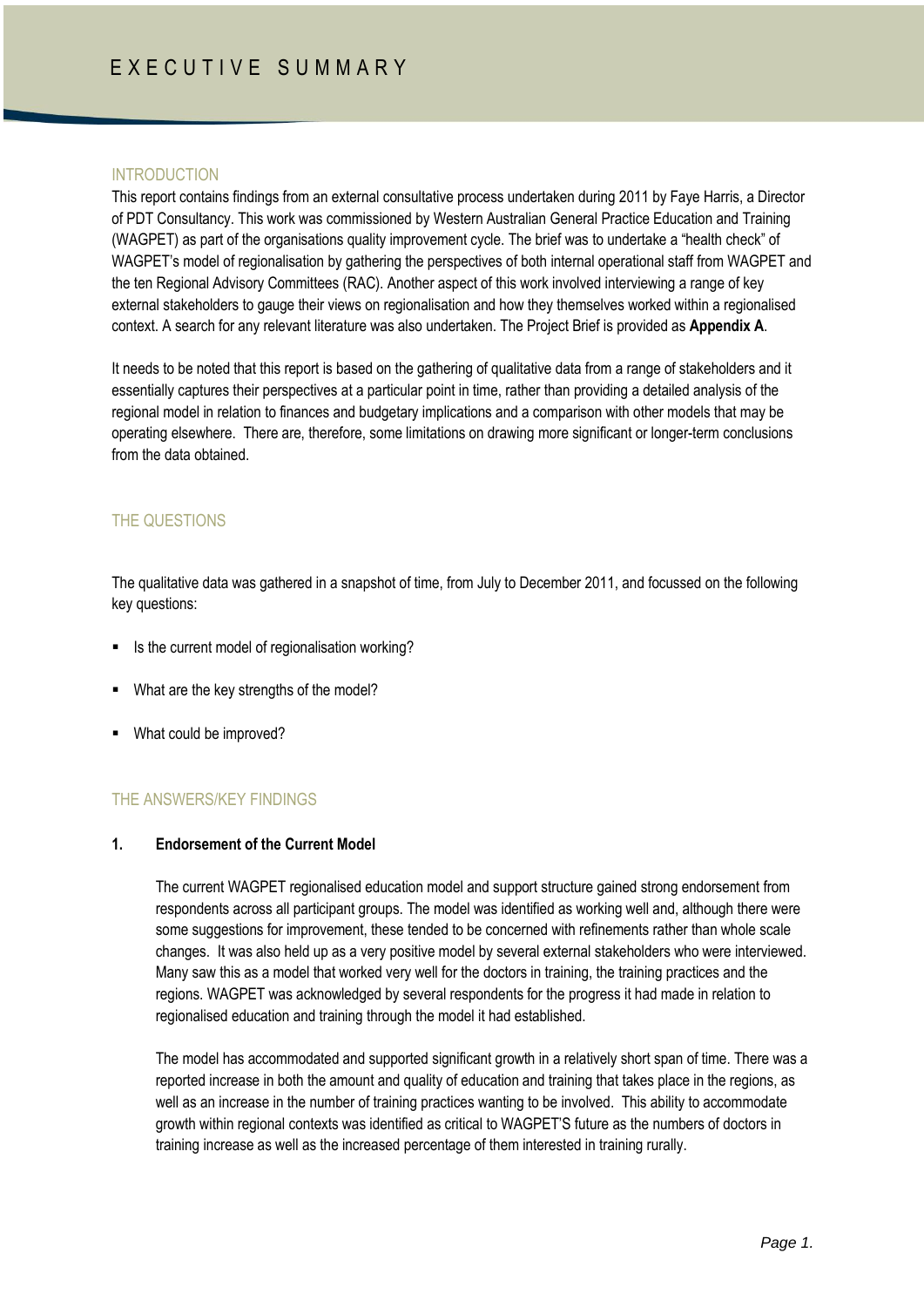#### **2. The Key Strengths of the Model**

There were several key aspects consistently identified throughout the consultation process as strengths of the model. These were:

#### **The Dedicated and Committed Members of the Regional Advisory Committees**

The dedication and commitment of the RAC members to their region and its needs and to the profession was highlighted by many respondents. This commitment allowed for direct feedback and input to be provided from those "on the ground" in order to deliver a responsive and relevant regional program, and also to assist in building networks and relationships within the local context.

The various roles on the RACs (such as Registrar Liaison Officer and Supervisor Liaison Officer) were seen as critical conduits for communication, allowing representation of the interests and concerns of the supervisors and doctors in training, as well as providing a mechanism for strategic advice.

#### **The Regional Education Programs**

The Regional Education Programs were described as being responsive to the needs of supervisors and doctors in training. The use of local expertise to plan and deliver the program was identified consistently as a major factor in the success of the model. The programs were also described as ensuring greater relevance to the local context and building the networks across the region. Some RACs indicated that this helped to build longer-term connections with the region, with the possibility of attracting doctors in training to return to the area as workforce. The planning and delivery of Cultural Awareness Training in the region was highlighted by many (particularly doctors in training, but also several RACs) as being more relevant than the previously centrally coordinated program and was also seen as an opportunity to build links across the community.

#### **The Commitment and Involvement of Training Practices and Supervisors**

There was consistent acknowledgement that the commitment and involvement of training practices and supervisors was a critical factor in WAGPET's regionalised model. Their goodwill and ongoing commitment is central to offering a range of quality, relevant education and training experiences. The reputation of the program is dependent, to a very large extent, upon the doctors in training having a quality experience at the practice.

#### **The Mix of Central and Regional Training**

The provision of both regional and central training was identified by several as an appropriate mix in terms of economies of scale and the need for local input. The central workshops provided to doctors in training, supervisors, educators, training advisors and external central teaching (ECT) visitors are being increasingly regionalised wherever practicable. There was a good deal of satisfaction expressed about the combination of regional and metropolitan supervisor education that was provided, as it supported both regional and state-wide networking for supervisors.

#### **The Commitment to Regionalisation by the WAGPET Board and Staff**

The commitment by WAGPET to a regionalised model has continued to be reflected in its structures and processes since 2005. Regional engagement was identified by WAGPET in its 2010 – 2012 Strategic Plan as a key direction. A Regional Engagement Framework 2011 – 2012 was developed to integrate all of the major activities being undertaken to continuously improve the high quality regional training and education provided and to work through ten regional committees to regionalise what can be regionalised. This Appraisal is one of its key strategies to ensure improvements can be made based on feedback received. Another major commitment to a regionalised model by WAGPET has been the allocation of a key responsibility to a senior member of staff related specifically to regionalisation. There have also been some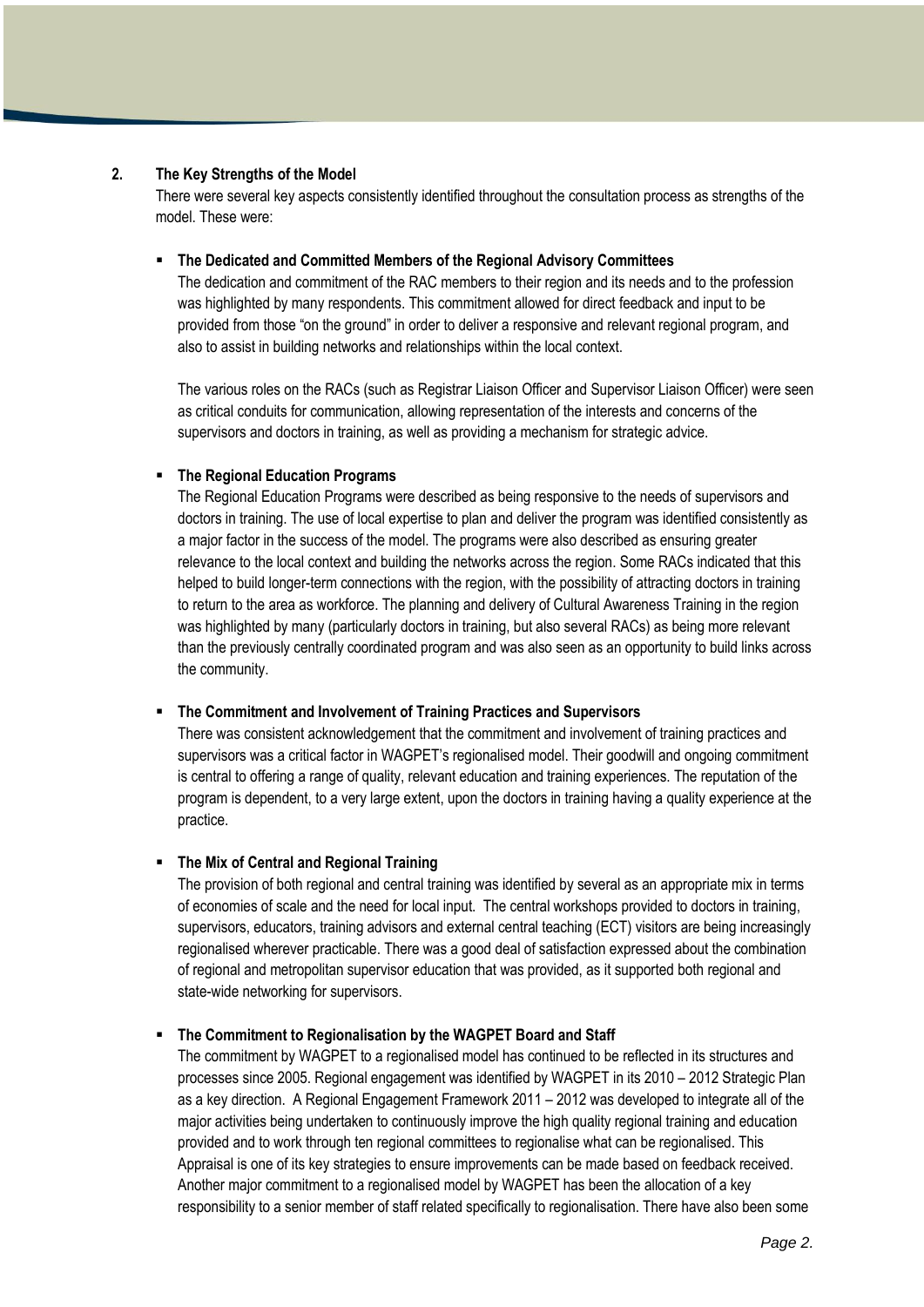internal processes put in place such as regular meetings amongst Regional Program Managers to share information related to regional needs and to look for opportunities for improvements and refinements and ways of strengthening the outer rim in the current hub and spoke model.

The involvement of WAGPET staff in the RAC was highlighted by several RACs as a very positive aspect. Since the beginning of this Appraisal, an increased understanding of the importance of regionalisation amongst WAGPET staff has been reported, no doubt due to the implementation of several of the above strategies.

The annual RAC workshop when all RAC members from across WA come together was identified by many as a positive and worthwhile activity as it supported networking across the regions and developed a sense of connection to WAGPET.

The Regional Development funding, made available for RACs annually, was seen as opening up opportunities to explore a range of initiative. Its greater flexibility, as a result of some recent changes, was also appreciated by most of the RACs.

#### **The Involvement of the Networks and Divisions of General Practice**

The involvement of the Networks and the Divisions of General Practice was highlighted as a positive feature by several of the RACs and WAGPET staff. The support provided was valued, as was the fact that it helped to showcase the work of the Division/Network to the doctors in training.

The recent changes made to the Administrative Officer (AO) role and conditions of employment were widely supported. The development of a formal job description, the change of name to Regional Executive Officer (REO), and the contractual agreement that the role is to be allocated 0.3 FTE with increased remuneration, were all seen as positive actions.

#### **Strengthening Partnerships Between WAGPET and Other Organisations**

There was an acknowledgement that there had been an increase in the amount of trust between organisations within regions and WAGPET. The RAC structure had resulted in a more collaborative working relationship. The fact that some members of the RAC were also engaged with those stakeholders was seen as an important element of those relations.

#### **3. What could be improved?**

Most of the recommendations made by the respondents did not involve whole-scale change, but were more about maintaining and strengthening aspects that were working well. The key areas identified included:

#### **Refining the RAC Model and Structure**

There were some concerns expressed regarding confusion over specific roles and responsibilities on the RAC, although this was not universally reported. The lack of adequate succession planning for the various roles was also highlighted by several of the RACs, including the need for induction of new members. It is important to note, however, that in the eight years the model has been operational, no RAC has fallen overdue to lack of members.

The issue of ensuring that RAC members were truly "representative of" supervisors and doctors in training, rather than representing them, was also raised.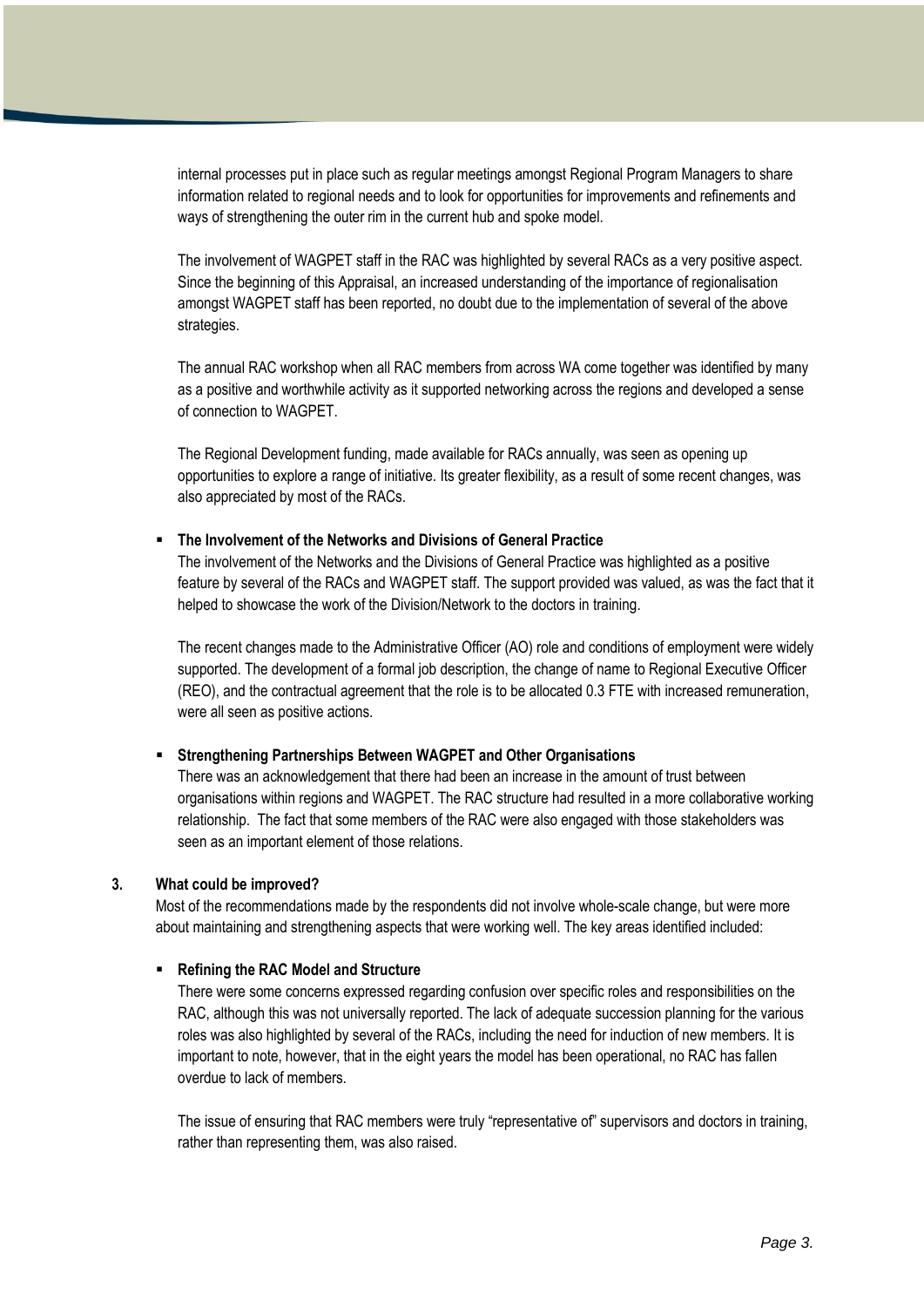#### **Supporting the Regional Education Program**

Most of the issues in this area were related to the administrative requirements associated with the regional programs. Even though some RACs acknowledged that there had been improvements, most still felt that more were required and several suggestions were made by various respondents. There were some concerns expressed about the work involved in regional CAT requirements and in the development of Indigenous Health Training Plans and a sense that the timing and consultation processes could have been better. There was also some concern about the funding arrangements for the education programs.

#### **Refining WAGPET Internal Structures and Processes**

There were some suggestions for improvements to the annual RAC workshop, as well as the application process for annual Regional Development funding.

The need to ensure all WAGPET staff had a strong connection to the concept of regionalisation was also identified.

#### **Raising the Profile of WAGPET's work within Regions**

There is some further work to be done to raise the profile of WAGPET work within the regions. As in several regions, its role is not always known to others who are working outside the RAC or not directly involved with supervision and training.

#### **Strengthening Regional Partnerships**

Whilst there was an acknowledgement that partnerships between WAGPET and other organisations have been strengthening, largely through joint projects. This area was identified as requiring some additional actions to both maintain existing partnerships and build new connections.

#### **Building Connections Across Regions**

There was consistent feedback related to the value of collaboration and sharing across the regions through such activities as the annual RAC workshop and joint projects of interest through annual Regional Development funding. There were some suggestions for how the "rim" of the current hub and spoke model could be developed further with some opportunities for inter-regional and cross-regional activities.

# **Supporting Regional Diversity**

A range of different issues that were regionally-specific were identified by the RACs. Some were related to funding disparities dependent upon the number undertaking training. Others related to the greater transience of supervisors and the resulting difficulty in getting a steady, reliable supply of presenters. Other regions had needs related to a variable supply of doctors in training as they had difficulty in attracting them to their region.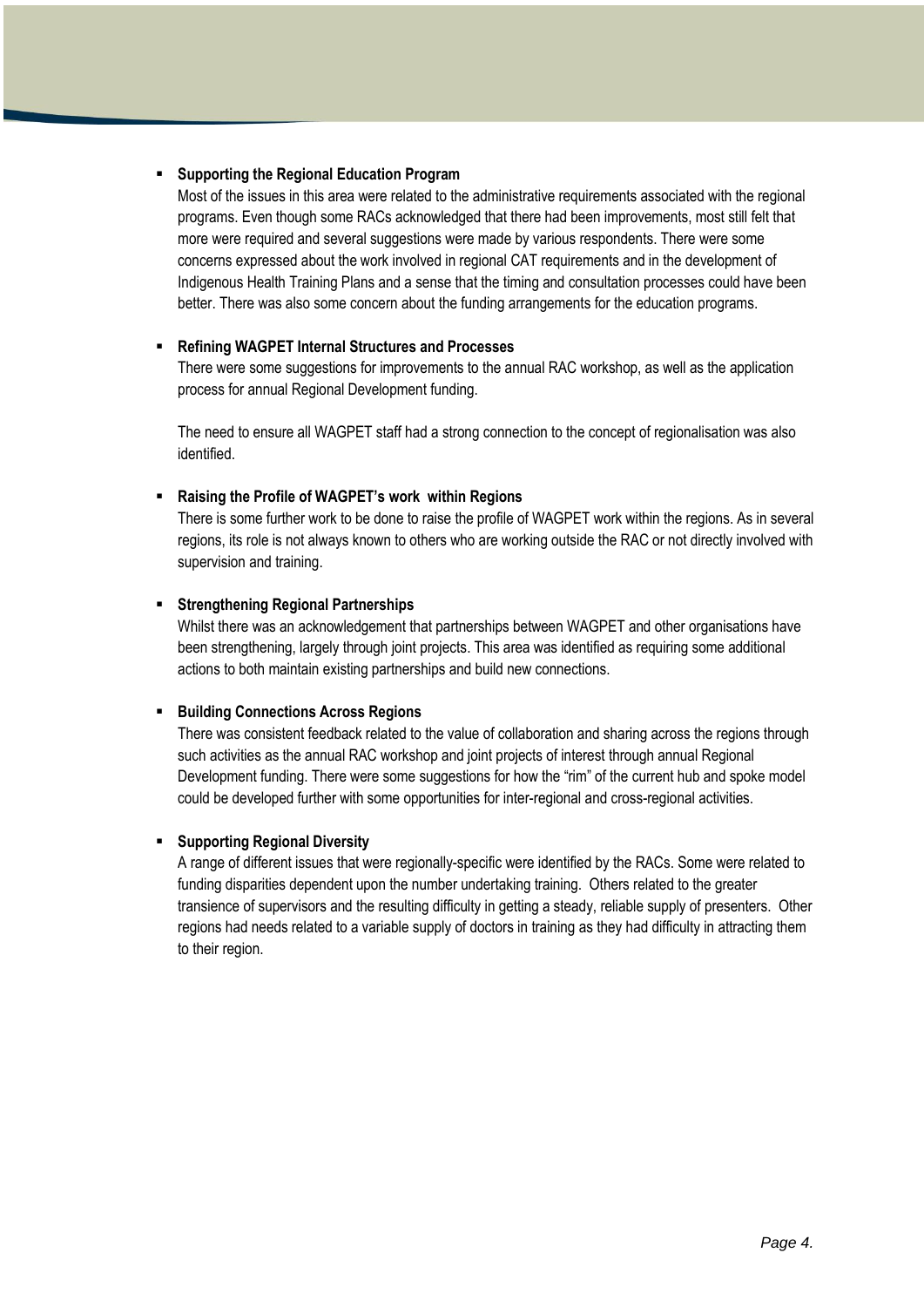# REGIONAL ADVISORY COMMITTEE STRUCTURE

- 1.1 The current Region Advisory Committee (RAC) structure should be maintained for all rural regions, but some consideration needs to be given as to its suitability in the three metropolitan regions, as there may be some economies of scale and opportunities for cooperative effort to be gained in an alternative model.
- 1.2 A manual for all RACs should be developed that outlines all key roles and responsibilities, WAGPET structures, processes and requirements. It should also outline the relationships between the RAC and the Supervisor Advisory Group (SAG) and Registrar Advisory Group (RAG).
- 1.3 Processes for induction and succession planning of RAC members" roles should be developed and implemented to ensure adequate handover for new role holders and efficient and effective running of the RAC.
- 1.4 Face-to-face RAC meetings should be maintained wherever/whenever possible.
- 1.5 RACs should consider opportunities and strategies for increasing relevant representative membership from within their region.
- 1.6 The involvement of a locally-relevant regional organisation providing administrative support to the RAC (such as regional Networks and Divisions of General Practice).
- 1.7 Promotion of the RACs, RAG and SAG and their roles to be built into the Orientation Program for new doctors in training.
- 1.8 RACs need to ensure that they have a regional view in their planning, based on seeking feedback and input through formal consultative processes with doctors in training, their supervisors and others, to ensure that there is true representation of regional interests.

# REGIONAL EDUCATION PROGRAM

- 2.1 Further simplification of the administrative requirements related to the regional education programs should be made, wherever possible, whilst maintaining a focus on quality education.
- 2.2 Some strategies should be jointly developed by WAGPET and those RACs experiencing difficulty with obtaining a reliable supply of quality presenters. This may include such strategies as the use of videoconferencing with another region"s program, bringing presenters from Perth who know the region, virtual education classrooms etc.
- 2.3 Consideration should be given to the development of a process to ensure that doctors in training, at the start of each semester, indicate what regional education has previously been undertaken and their current learning needs. This would assist in the provision of a highly relevant education program.
- 2.4 Further exploration of the impact on regions of the current differential funding model and an examination of the current funding that is provided for catering, be undertaken to support doctors in training in the region.
- 2.5 A review of the regional education evaluation form should be undertaken to ensure that it provides quality information to inform future planning.
- 2.6 Session plans and resources should be actively promoted on the WAGPET Learning Management System to encourage sharing amongst presenters and access by doctors in training.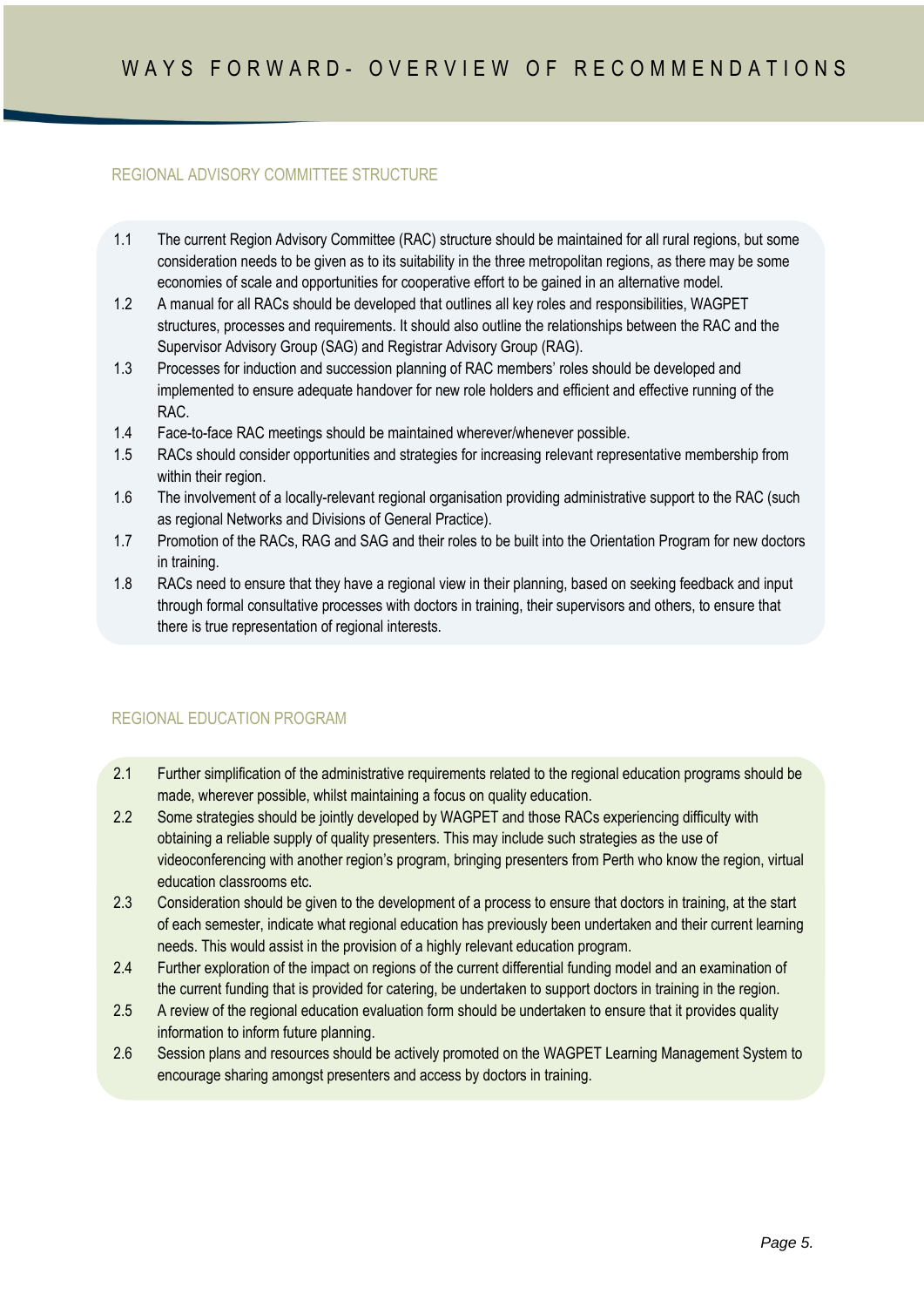## WAGPET INTERNAL STRUCTURES AND PROCESSES

- 3.1 Maintain the role of the Senior Development Manager in coordinating aspects of regionalisation, including communication strategies.
- 3.2 Implement and monitor the Regional Engagement Framework 2011 2012 to support the regions to regionalise what can be regionalised.
- 3.3 Provide induction and training for WAGPET staff to ensure shared understanding of how their role relates to WAGPET"s regionalised model and the importance of regionalisation. The rationale for a regionalised approach to be consistently made to all of the WAGPET staff, with a commitment to investigating what can legitimately be done within the regions.
- 3.4 Succession planning for roles within WAGPET, particularly for those with direct links to doctors in training, be undertaken to minimise disruption to service for those in the regions. The provision of a manual, as well as some mentoring of people as they adjust into those roles, would also be helpful. Communication processes and policies to be documented in this manual.
- 3.5 Maintain the involvement of WAGPET staff in the RACs and explore the possibility of ensuring that everyone at a particular level takes on a regional/RAC responsibility, with mentoring and support to be provided to support the roles.
- 3.6 The annual RAC workshop should be maintained as a key process for networking, with some consideration given to possible improvements based on feedback obtained. This could include providing greater clarity about its purpose, allowing RAC members time to discuss issues and identifying opportunities for crossregional collaboration and sharing of ideas/resources.
- 3.7 Any new requirements/responsibilities for the RACs need to be introduced with consultation, clarification and support.

# THE PROFILE OF WAGPET"S WORK WITHIN REGIONS

- 4.1 Clarification with the RACs as to their role in representing WAGPET within their region needs to occur.
- 4.2 RACs need to develop a strategy to raise the profile and visibility of WAGPET work within their region.
- 4.3 A general overview of what WAGPET is, and what it has achieved during a twelve month period within the region, to be developed and disseminated to all relevant parties.
- 4.4 The face-to-face contact by WAGPET staff with the regions should be continued and encouraged, and new opportunities to build WAGPET"s profile in the region should be explored.
- 4.5 Monitoring of the impact of Medicare Locals at the regional level should occur and relationships should be established.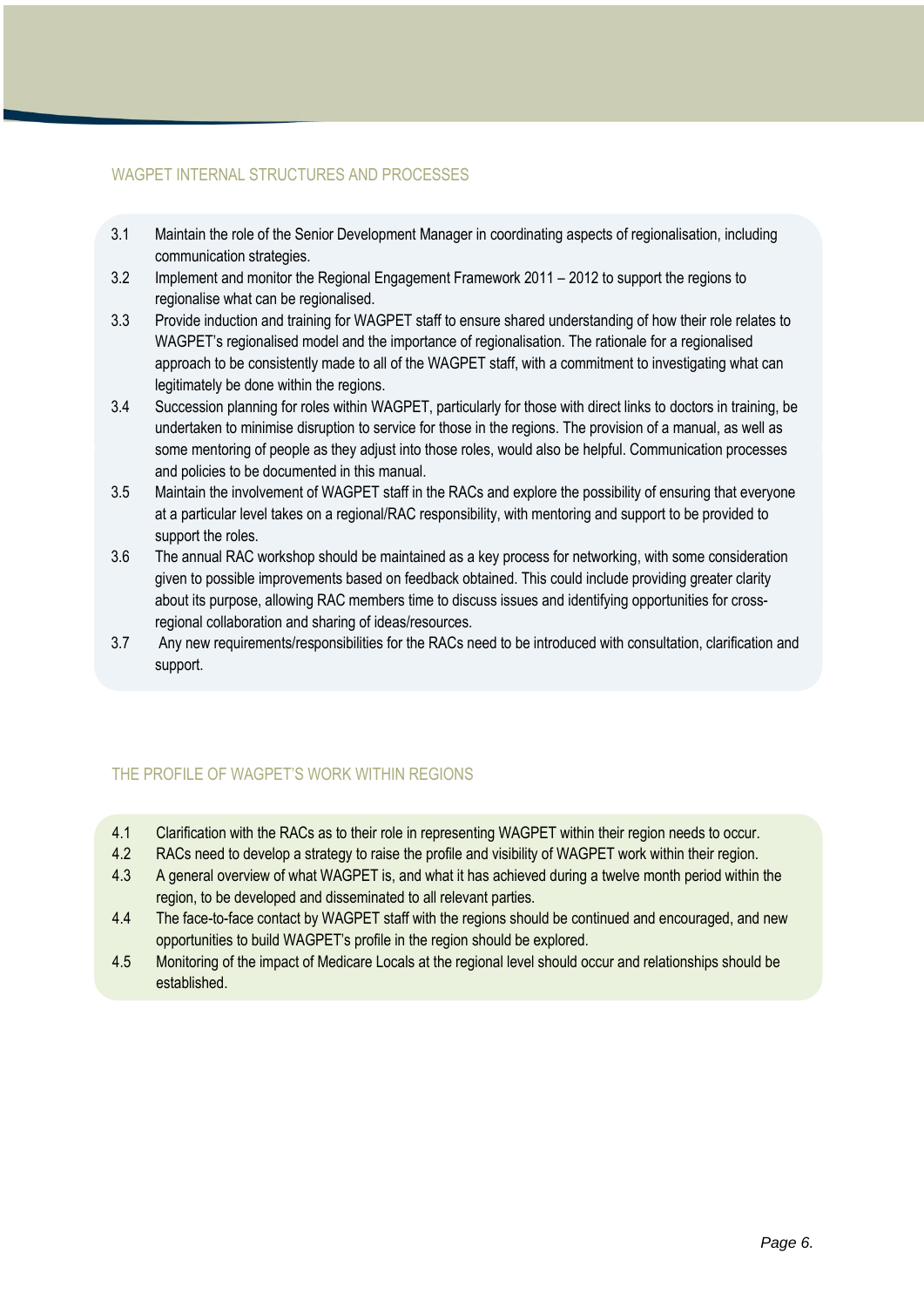#### REGIONAL PARTNERSHIPS

- 5.1 Ensure there is a cohesive strategy in place to strengthen regional partnerships.
- 5.2 Consider inviting other regional key stakeholder organisations to participate in a more formal capacity on the WAGPET RAC in their region.
- 5.3 WAGPET needs to explore opportunities to work more closely with relevant organisations to meet common needs and identify strategies to assist this work.
- 5.4 Consider setting up regular forums to map regional needs in relation to workforce and education with organisations such as WA Country Health Services (WACHS), Australian College of Rural and Remote Medicine (ACRRM), Rural Clinical School (RCS) and Rural Health West.
- 5.5 Consideration of the impact and opportunities of Primary Health Care reforms on the work of WAGPET within regions should occur at the strategic planning level.
- 5.6 WAGPET should explore opportunities for greater connections to the mining industry in order to lobby for additional funding to assist with critical housing shortages some regional centres.
- 5.7 WAGPET to continue to work with relevant organisations to recruit high calibre doctors, supervisors and general practices.

# CONNECTIONS ACROSS REGIONS

- 6.1 RACs need to investigate further opportunities for sharing and collaboration across regions in areas of common interest and where economies of scale can be made.
- 6.2 Consideration should be given by WAGPET to offer funding for more joint projects across regions.
- 6.3 The format of the RAC Day should be altered to accommodate regions having sufficient opportunity to discuss how to achieve improved coordination across regions to reduce duplication, whilst still maintaining local relevance and independence.
- 6.4 Consideration should be given to providing increased networking opportunities for Administration Officers (now Regional Education Officers).
- 6.5 Sharing of alternative models of regional operation should be coordinated by WAGPET.
- 6.6 Increased opportunities for inter-regional collaboration with cross-regional activities should be identified and implemented.

# REGIONAL DIVERSITY

- 7.1 Consideration to be given to identifying each region and its specific needs, interests and capacity for taking on additional tasks, and the cost implications investigated so that what can be regionalised is regionalised.
- 7.2 Consideration needs to be given to WAGPET"s staff involvement that is required for each RAC relevant to the needs of the region.
- 7.3 Investigate the possibility of setting up outcomes-based contracts with the regions, to increase the sense of ownership at the regional level.
- 7.4 Sharing of alternative models of regional operation should be coordinated by WAGPET.
- 7.5 Provision of relevant financial data to the RACs as to funding expended and deadlines for spending funding, to aid in their decision-making at the regional level.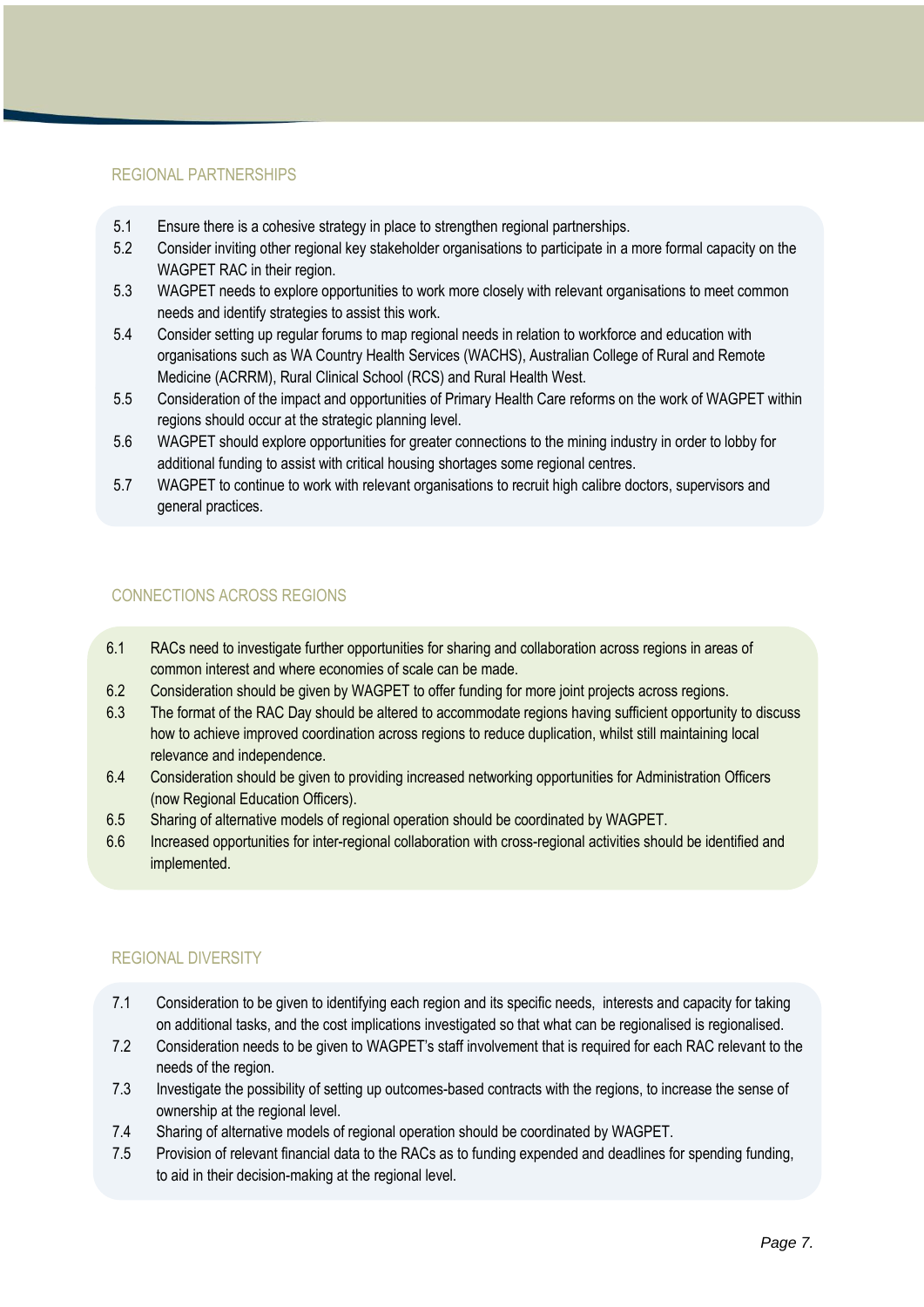# THE REPORT

#### THE BRIEF

This report is based on the findings from a consultative process that was commissioned by the Western Australian General Practice and Education and Training (WAGPET) Board. The brief was to undertake an appraisal of the WAGPET regional model as part of WAGPET"s quality improvement cycle and to effectively conduct a "health check" of it.

It was intended primarily to gather perspectives on the effectiveness of the model, identify any areas for improvement and to involve both internal and external stakeholders. The Project Brief is included in **Appendix A**.

The external appraisal was conducted during 2011 by Faye Harris, a Director of PDT Consultancy.

It needs to be noted that this report is based on the gathering of qualitative data from a range of stakeholders and it essentially captures their perspectives at a particular point in time, rather than providing a detailed analysis of the regional model in relation to finances and budgetary implications and a comparison with other models that may be operating elsewhere. There are therefore some limitations on drawing more significant or longer-term conclusions from the data obtained.

#### THE CONTEXT

In 2002, WAGPET commenced operations in WA with the brief to regionalise the RACGP Training Program. In 2005, it commenced delivering all aspects of its GP training model across eight (now ten) regions in WA using a model that combined centralised and region-based components.

The commitment to regionalisation by WAGPET has remained constant and has even strengthened since 2005. This commitment was outlined in a Briefing Note to the Board in 2004:*"The main priority for WAGPET is the enhancement and long term stability of innovative and sustainable regionalisation*." 1

In 2006, WAGPET commissioned an independent report *Review of Regionalised General Practice Training in Western Australia*<sup>2</sup> . The results of the Review indicated that participant groups were highly supportive of regionalisation in terms of what had been achieved to that point. Some areas of concern were highlighted as needing further refinement.

WAGPET's commitments to regionalisation included ensuring that:

- Those components of GP training that can be done regionally are done regionally wherever feasible
- All regional areas of WA are served through local and central activities.
- Economies of scale will be achieved through central organisation where appropriate.
- There have also been several structural commitments to regionalisation such as:
- Requiring a rural majority on the Board to reflect rural interests.
- Setting up Regional Advisory Committees (RACs) in each region to provide support for doctors in training, developing the education program, support the supervisors and training posts and identifying new training opportunities in the region and working with WAGPET staff to develop these opportunities. "*The key function of the RACs is to provide a voice within the region and to represent the region."<sup>3</sup>*

The commitment by WAGPET to a regionalised model has continued to grow. Regional engagement was identified by WAGPET in its 2010 – 2012 Strategic Plan as a key direction. A Regional Engagement Framework 2011 – 2012 has been developed to integrate all of the major activities being undertaken to continuously improve the high quality regional training and education provided and to work through ten regional committees to regionalise what can be

**.** 

<sup>1</sup> Briefing Note: WAGPET Board (9 June 2004)

<sup>2</sup> R & E Lockwood, 2006 *Review of Regionalised General Practice Training in Western Australia*

<sup>3</sup> Summary of WAGPET response to *Lockwood Review of Regionalisation,* (January 2007).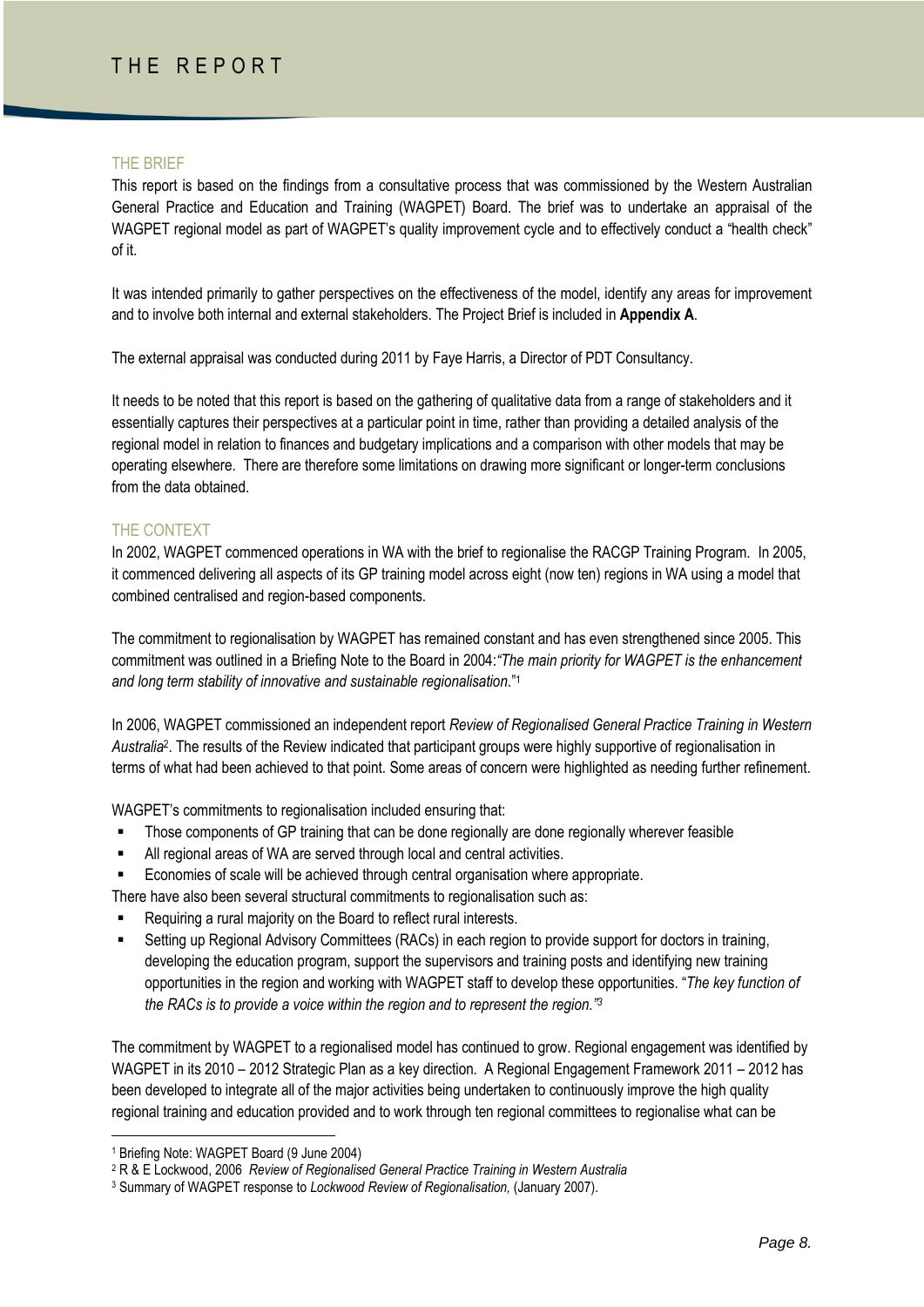regionalised. Respect for and responsiveness to, local autonomy and regional diversity lie at the heart of this Framework. This Appraisal is one of its key strategies, in ensuring that improvements can be made based on feedback received.

Another major commitment to a regionalised model by WAGPET has been the allocation of a key responsibility to a Senior Program Manager related specifically to regionalisation. This occurred in 2011. This position coordinates and leads WAGPET"s Regionalisation Program, part of which is reflected in the Regional Engagement Framework, but also in some internal processes that have been put in place such as regular meetings amongst Regional Program Managers to share information related to regional needs and to look for opportunities for improvements and refinements.

WAGPET is now the single provider of both PGPPP and AGPT in Western Australia, due to a recent decision by GPET. This brings with it some significant opportunities for strategic streamlining. There is substantial interest in models of training that are vertical and horizontal and making regional education work to the benefit of all.

There have been some significant reforms introduced at both state and federal levels in relation to primary health care in recent times<sup>45</sup> that are likely to impact on the education and training of the general practice workforce. For example, the introduction of Medicare Locals across Australia from July 2012 as contracting organisations may have an impact on whether there will be a presence in regions to support regionalisation, which have up to now been provided by the GP Networks and Divisions of General Practice.

At the same time there is a strong imperative from GPET, the federal government and the state government to work with regions to deliver education that is of high quality and that support the ongoing provision of health services to Australians in regions. Coupled with a significant increase in the number of medical graduates, the challenges of providing high quality general practice training are significant.

It is hoped that this appraisal provides some insights that will be helpful in dealing with both the opportunities and the challenges.

# PROCESSES FOR DATA COLLECTION

**.** 

#### **Internal Operational Appraisal (Interviews with WAGPET Staff)**

One-on-one interviews with all WAGPET staff were conducted to examine WAGPET internal structures, communication mechanisms and processes and to identify achievements, strengths and areas of potential improvement in relation to WAGPET"s model of regionalisation. A list of interviewees is included in **Appendix B.**  Draft questions were identified by the Consultant and then refined with the input of the Project Manager in late May 2011. Initial interviews were then conducted with three key WAGPET staff with a view to gaining their input and to further refine the questions to be asked of other staff.

Given that several of the WAGPET team were either relatively new to the organisation and/or had roles that did not necessarily have a direct connection to the work of the regions, it was decided that a *Preamble Document* that summarised key aspects and intended outcomes of WAGPET"s regionalised approach to general practice education and training would be beneficial. This was developed by the Consultant and checked for accuracy with the Project Manager and the initial interviewees. A copy of this is attached as part of **Appendix C.**

The Project Manager then met with all of the WAGPET staff to outline the purpose of the Appraisal, and provided them with the questions that would be covered and the Preamble document.

<sup>4</sup> Commonwealth of Australia, 2009 *Primary Health Care Reform in Australia: Report to Support Australia"s First National Primary Health Care Strategy*

<sup>5</sup> Government of Western Australia, 2011 *WA Primary Health Care Strategy*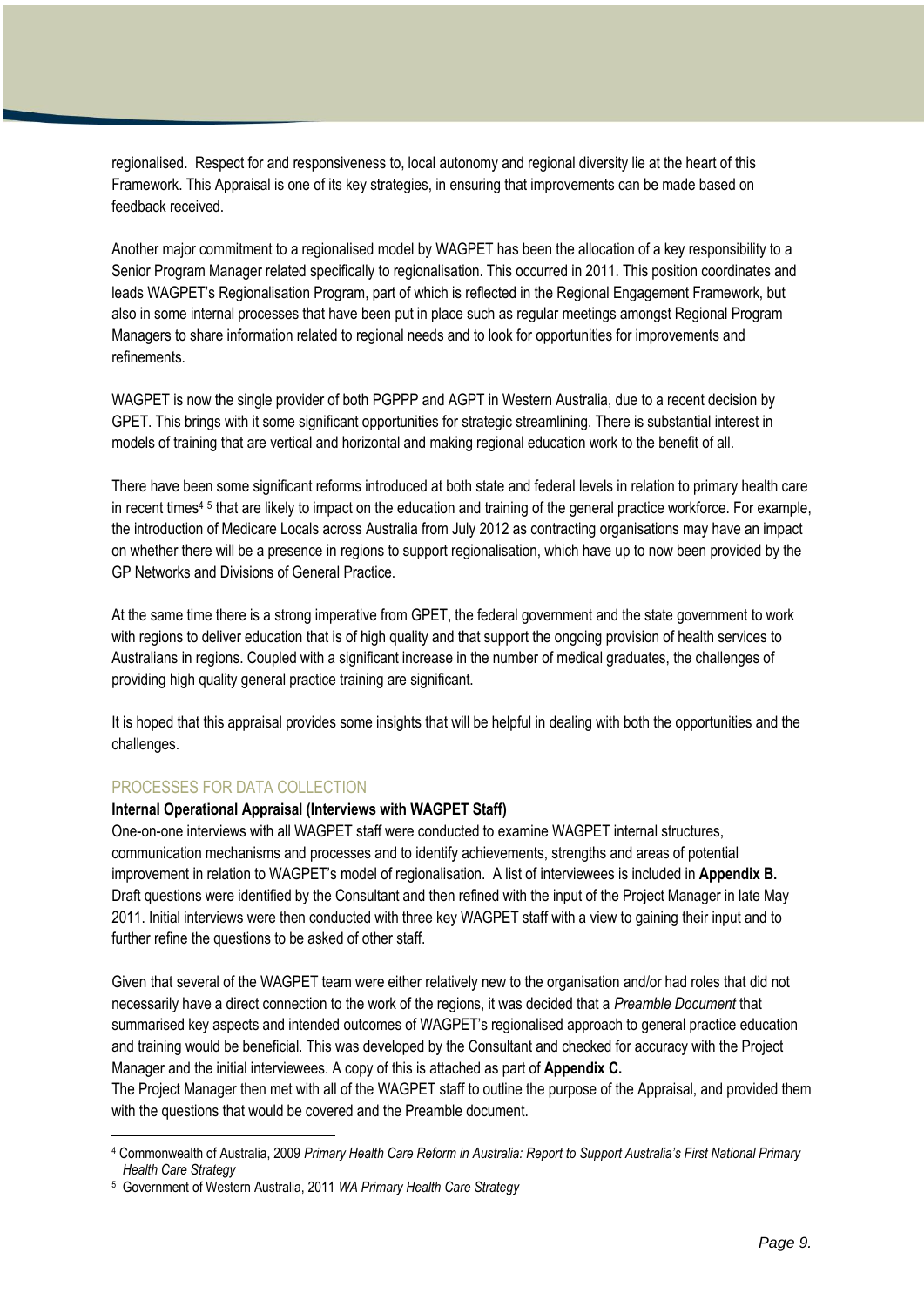Interviews were conducted during July 2011. The interviews were conducted on-site with individuals and ranged in duration from between 30 minutes and 90 minutes. The interviews were intended to be semi-structured in approach, to allow a free range of opinions and directions. The interviewees were assured that their comments would not be individually identifiable. The consultant kept notes of responses made during the interviews.

A summary of key themes identified during the interviews was then created, as well as any individual comments that were not necessarily made consistently but proved to be interesting perspectives that may be worth pursuing further with other stakeholders. In consultation with the Project Manager the areas that would be most pertinent to be explored for Stage 2 (gaining the perspectives of the RACs) were identified. A summary of the feedback from this stage of the process is included in **Appendix C.**

#### **RAC Consultation**

The Regional Program Managers then consulted with each of their RACs to gain their perspectives based on the areas identified as working well and areas requiring improvement by Internal WAGPET staff. Each RAC was also provided with a Preamble that summarised key aspects and intended outcomes of WAGPET"s regionalised approach to general practice education and training.

This consultation took place from late September to late November, depending upon previously scheduled meeting times and/or additional teleconferences. The responses were then provided to the consultant for analysis. A summary of each individual RAC response is attached as **Appendix D.**

#### **Consultation with Key External Stakeholders**

A list of relevant key people from organisations with a vested interest in GP training was identified by the Project Manager. This was to ensure that the appraisal of the WAGPET model of regionalisation avoided insularity and to recognise the importance of the areas of interface between WAGPET and the relevant organisations.

An email was sent to them in November outlining the purpose and scope of the Appraisal and indicating that the consultant would be contacting them to invite them to be interviewed to gain their perspectives. The list of those interviewed is included in **Appendix B.** Of those invited, only one person was unavailable for interview due to work demands. The interviews took place from November to late December.

A different set of questions was developed for these interviews, which were semi-structured in their approach. Where possible, the interviews took place on a face-to-face basis; otherwise they occurred over the phone. The interviews took approximately 45 minutes on average. The interviewees were assured that their comments would not be individually identifiable. The consultant kept notes of responses made during the interviews. A summary of the key themes identified from this consultation is included in **Appendix E.**

#### **Literature Review**

A search was carried out of relevant literature during November and December. The parameters for the search were as follows:

- $\blacksquare$  Time frame (2001 2011)
- Countries of interest Australia; NZ; Canada
- Areas/industries of interest
	- Business
	- Government
	- Health
	- Education and training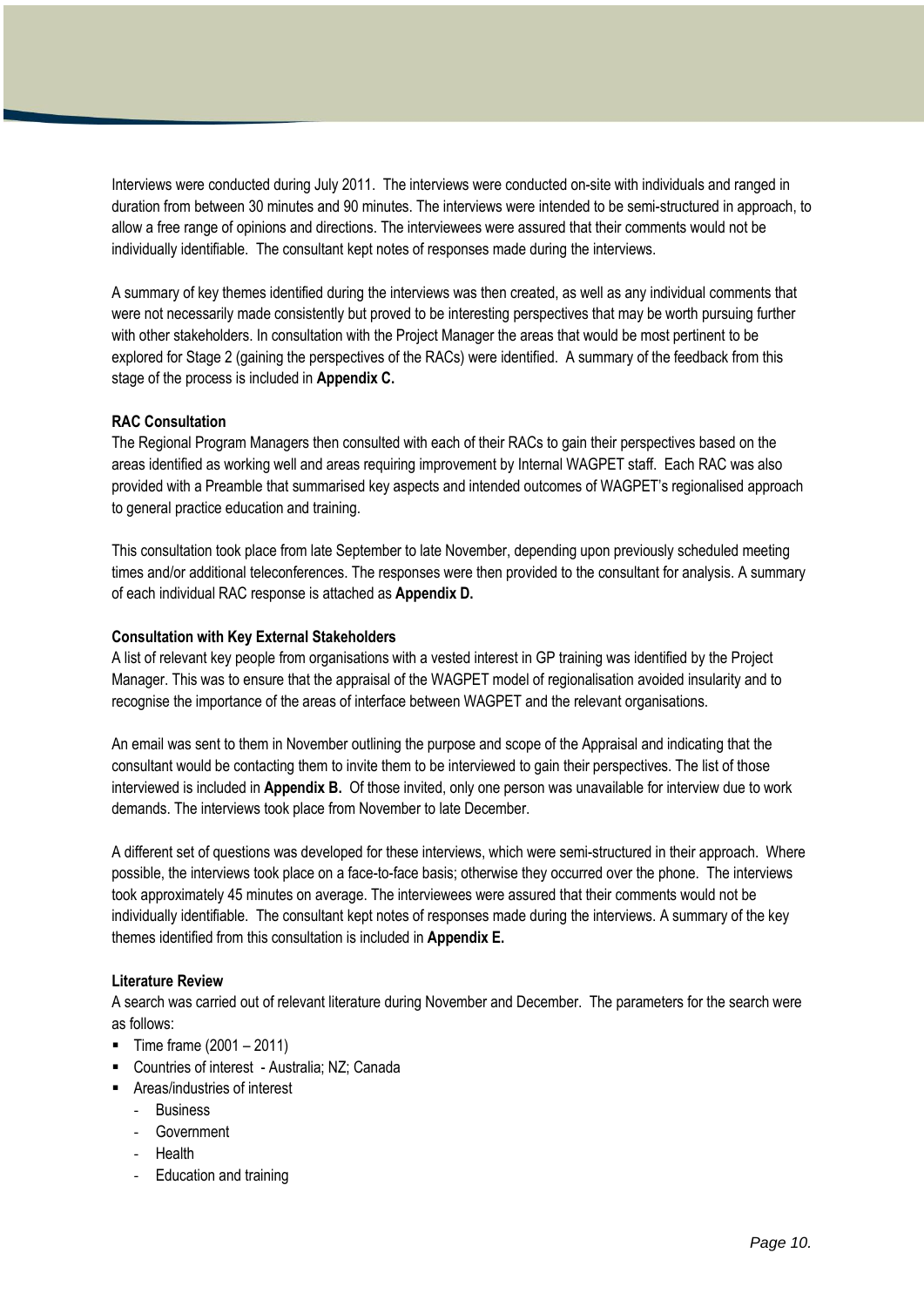- Topics within the above parameters
	- Effective models of regionalisation
	- Challenges of regionalisation
	- Benefits of regionalisation
	- Strategies to support effective regionalisation

A summary of the information gained from this search is included in **Appendix F.** A bibliography can be found in **Appendix G**.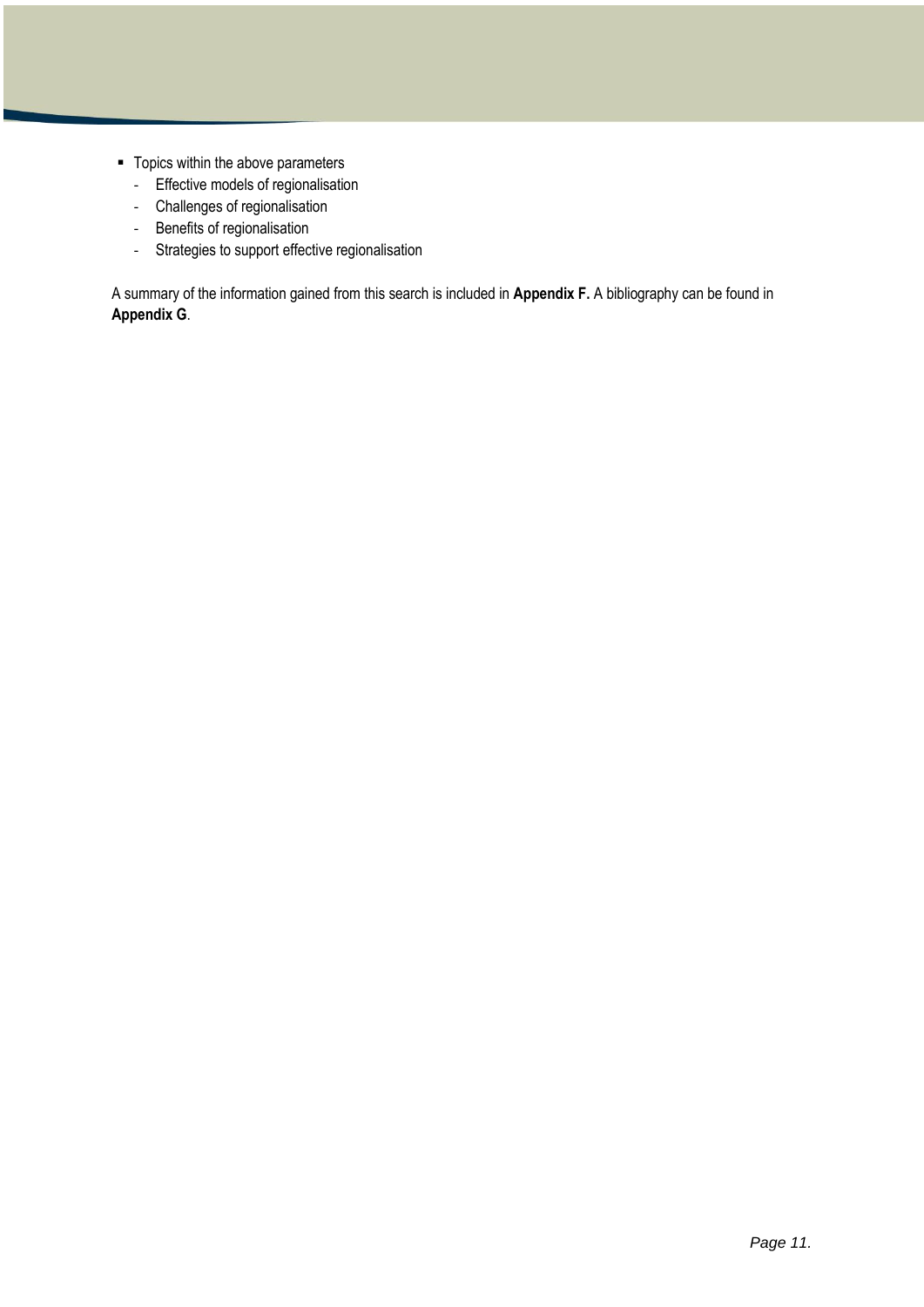# KEY THEMES

Although there were some individual differences that are reported on in greater detail in **Appendices C, D** and **E**, the feedback tended to cluster around the following themes:

- 1. RAC Model and Structure
- 2. Regional Education Programs
- 3. WAGPET Internal Structures and Processes
- 4. The Profile of WAGPET within Regions
- 5. Regional Partnerships
- 6. Connections Across Regions
- 7. Regional Diversity

#### **1. RAC Model and Structure**

#### *What"s Working*

There was consistent support for the RAC model being used to support the delivery of quality education relevant to the local context. The involvement of WAGPET staff was identified as a critical factor in building relationships and connections between WAGPET and the regions, and possible inter-connections across regions. The opportunities to meet face-to-face through the RACs was widely supported, as it helped WAGPET to gain knowledge of regional needs and interests. The use of local resources to plan and provide the training and to build the doctors in training knowledge of people and organisations within the region was seen as a positive aspect of the model.

The involvement of the Divisions of General Practice and Networks was also highlighted as an important factor in the success of the RAC model, not only for their role in providing support services for the Regional Education Program, but also for assisting doctors in training in making longer-term connections to the local context and reducing a potential sense of isolation. Another reported advantage was that it increased their understanding of what the Division could offer them in the future if they returned to the region.

#### *Opportunities*

An area of concern included the need for role clarification for members of the RAC as well as the various interrelationships between the Supervisors Advisory Group (SAG), the Registrars Advisory Group (RAG) and the RAC. There was also a commonly identified need for clearer processes and guidelines as to responsibilities for each role, and appropriate induction for all new members in roles within the RAC.

The lack of succession planning for the various roles was also identified as an issue that needed to be addressed. A related issue was the concern expressed related to some lack of continuity of WAGPET staff in RAC roles due to staff changes.

Another area for further exploration that was identified is how to ensure that the members of the RAC are truly "representing" the various groups, rather than simply acting as someone who is "representative of" their peers. This was also signalled as a potential challenge for WAGPET by some of the external stakeholder group.

The need to re-visit the role and remuneration of the Administration Officer was another aspect that was highlighted in both consultation phases. It was acknowledged that the workload had increased and the role had expanded over time. It needs to be noted that these actions have already been put in place during the conduct of this appraisal, with new contracts having been negotiated to provide quarantined time of 0.3 FTE, a new formal job description with clear KPIs and an increase in remuneration. There has also been a name change (now Regional Executive Officer) to more accurately reflect the relevant responsibilities.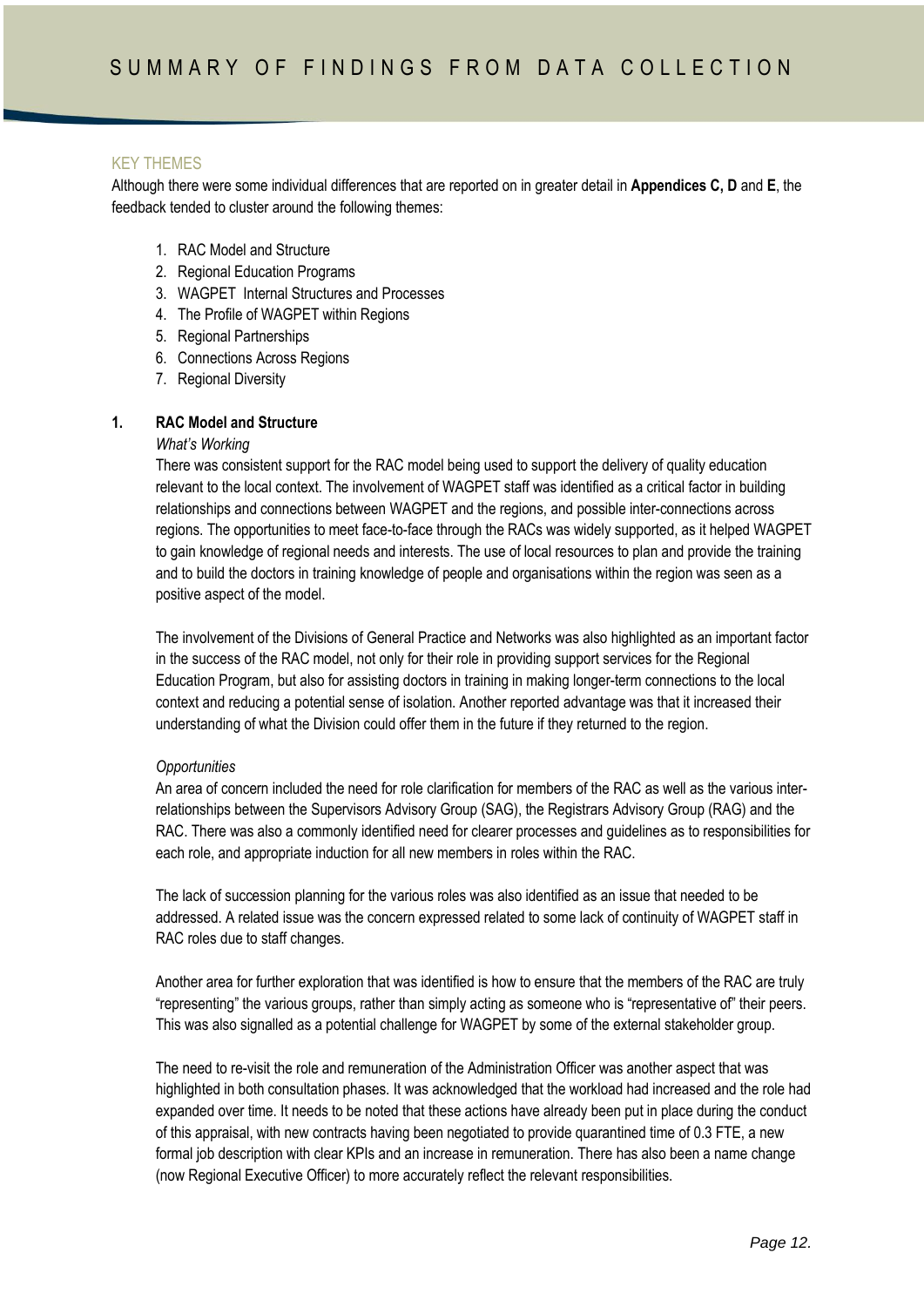There was some discussion amongst several RACs that the current stipends that are paid may need to be reviewed, although other RACs indicated that it was more important to get the right people involved than to increase the stipends.

#### Recommendations:

- 1.1 The current Region Advisory Committee (RAC) structure should be maintained for all rural regions, but some consideration needs to be given as to its suitability in the three metropolitan regions, as there may be some economies of scale and opportunities for cooperative effort to be gained in an alternative model.
- 1.2 A manual for all RACs should be developed that outlines all key roles and responsibilities, WAGPET structures, processes and requirements. It should also outline the relationships between the RAC and the Supervisor Advisory Group (SAG) and Registrar Advisory Group (RAG).
- 1.3 Processes for induction and succession planning of RAC members" roles should be developed and implemented to ensure adequate handover for new role holders and efficient and effective running of the RAC.
- 1.4 Face-to-face RAC meetings should be maintained wherever/whenever possible.
- 1.5 RACs should consider opportunities and strategies for increasing relevant representative membership from within their region.
- 1.6 The involvement of a locally-relevant regional organisation providing administrative support to the RAC (such as regional Networks and Divisions of General Practice).
- 1.7 Promotion of the RACs, RAG and SAG and their roles to be built into the Orientation Program for new doctors in training.
- 1.8 RACs need to ensure that they have a regional view in their planning, based on seeking feedback and input through formal consultative processes with doctors in training, their supervisors and others, to ensure that there is true representation of regional interests.

# **2. Regional Education Program**

#### *What"s Working*

The regional education programs were reported as working well and being responsive to the needs of doctors in training, as well as to supervisors. This was reported by internal WAGPET staff, based on evaluations collected from doctors in training, as well as from informal feedback. It was also reported by all of the RACs.

Tapping into local expertise and knowledge to plan and deliver a program relevant to the local context was identified as a key strength. This was described as making really good use of resources and achieving better outcomes than could be achieved through a program organised by a central body.

The regional programs were also highlighted as important networking opportunities for doctors in training. One RAC indicated that the Cultural Awareness Training that had taken place in their region provided an opportunity to work with people in the community and to provide relevant information re: local Aboriginal culture.

The use of local presenters to deliver the programs was reported as encouraging attendance by doctors in training. It was also suggested that the doctors in training enjoyed the teaching being conducted in a smaller group and being asked to have input into the program. There was an acknowledgement by some of the internal operational staff that the regional people who put the programs together seemed to enjoy making a contribution to the profession.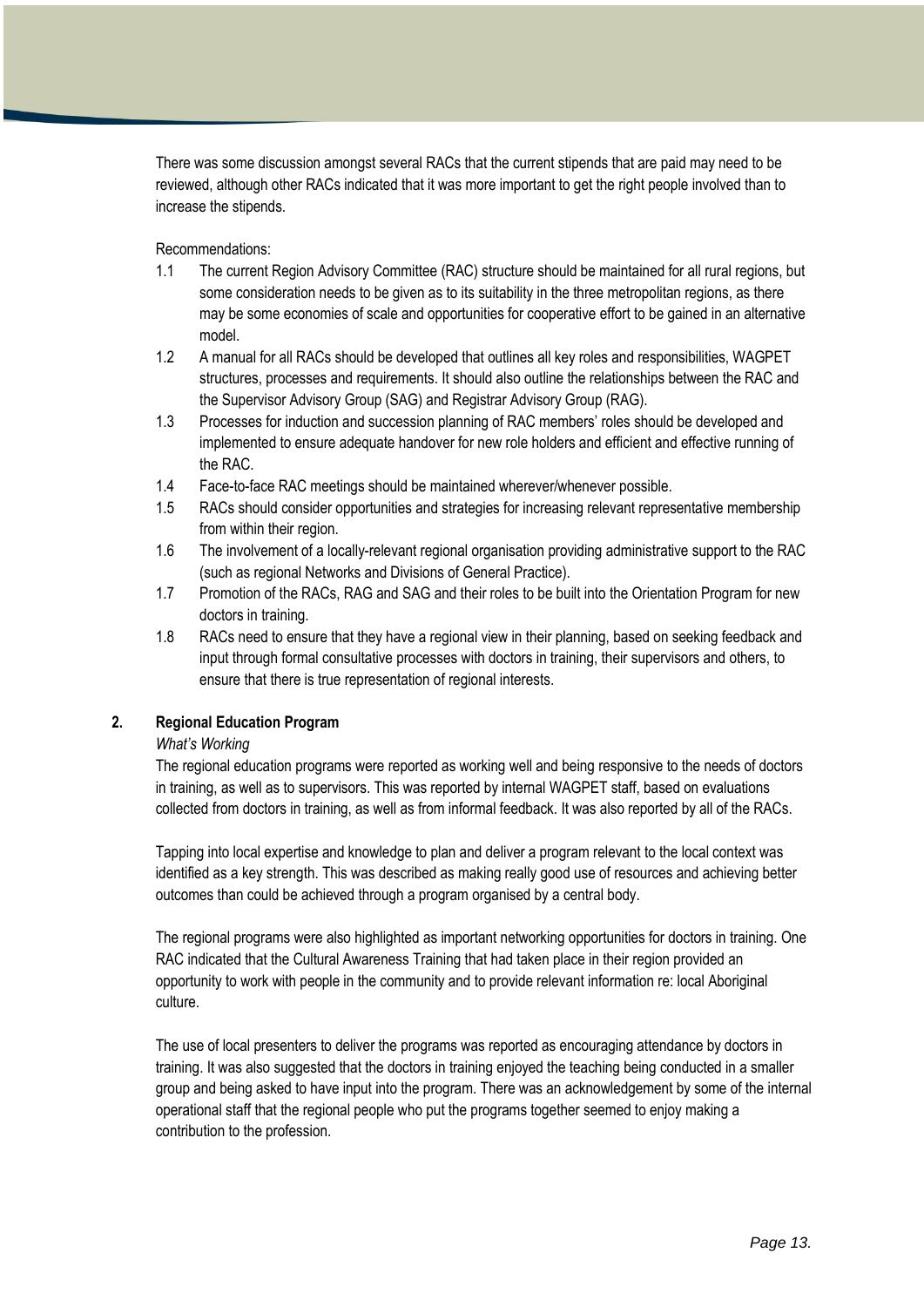There was some satisfaction expressed regarding the combination of regional and metropolitan supervisor education that was provided, as it supported both regional and state-wide networking for supervisors.

#### *Opportunities*

In some regions, it was reported that it was sometimes difficult to obtain an adequate and reliable supply of presenters. This was sometimes due to a lack of GPs wanting to put themselves forward as presenters, but also because in some regions there was a high turnover. The RACs who were experiencing these difficulties indicated the need for a strategy to be developed to support those regions.

There was an indication from some that sometimes the program was a little more "ad hoc" than it should be and there were improvements to be made in the planning carried out by some RACs in order to ensure that the program truly reflected the needs of Doctors in training. It was also felt by some that doctors in training may be given the same training that they have received in another region.

The Cultural Awareness Training being conducted at a regional level received mixed reviews. It was reported that feedback from the registrars had been very positive. However, while some RACs including both metropolitan and rural regions, found it to be a worthwhile and positive activity, for others it was a demanding task that lacked some relevance for the doctors in training in the region. There was a sense for many that it had been imposed with too little consultation or direction.

Another issue that caused some frustration for the RACs was the requirement to develop an Indigenous Health Training Plan. The major sources of the frustration appear to have been the extra burden it placed on RAC members, the lack of direction and guidance and the time-frame requirements. There was considerable financial support provided by WAGPET in the development phase, but most RACs reported that they had not implemented it as successfully as they believe it could have been.

The current administrative requirements for the regional education program were also identified by both WAGPET staff and the RACs as an area that needed further refinement. There have been some welcomed changes made within WAGPET"s internal processes; such as the use of online processes, but the regions identified that more refinements would be welcomed.

There was quite a wide range of responses to the issue of the current model of differential funding to regions based on the number of Doctors in training. Some regions indicated that there were significant benefits in being able to run an education program regardless of the number, such as the creation of a network and a sense of belonging. Others felt that it was unrealistic and inappropriate to provide the same funding regardless of numbers. It is an area that needs further exploration.

There were also several RACs who raised the issue of the funds currently allocated for catering as insufficient. This was particularly relevant to those regions with larger numbers of Doctors in training.

Another concern that was raised related to the evaluation forms currently being used to gather data regarding the regional education programs from Doctors in training. It was felt that there could be more useful data collected and used to enhance the program.

There was some concern over the variable quality of session plans and their usefulness in improving education. Some groups viewed it as a bureaucratic process that didn"t achieve the intended outcome of sharing a resource with others and keeping the focus on quality teaching and learning outcomes.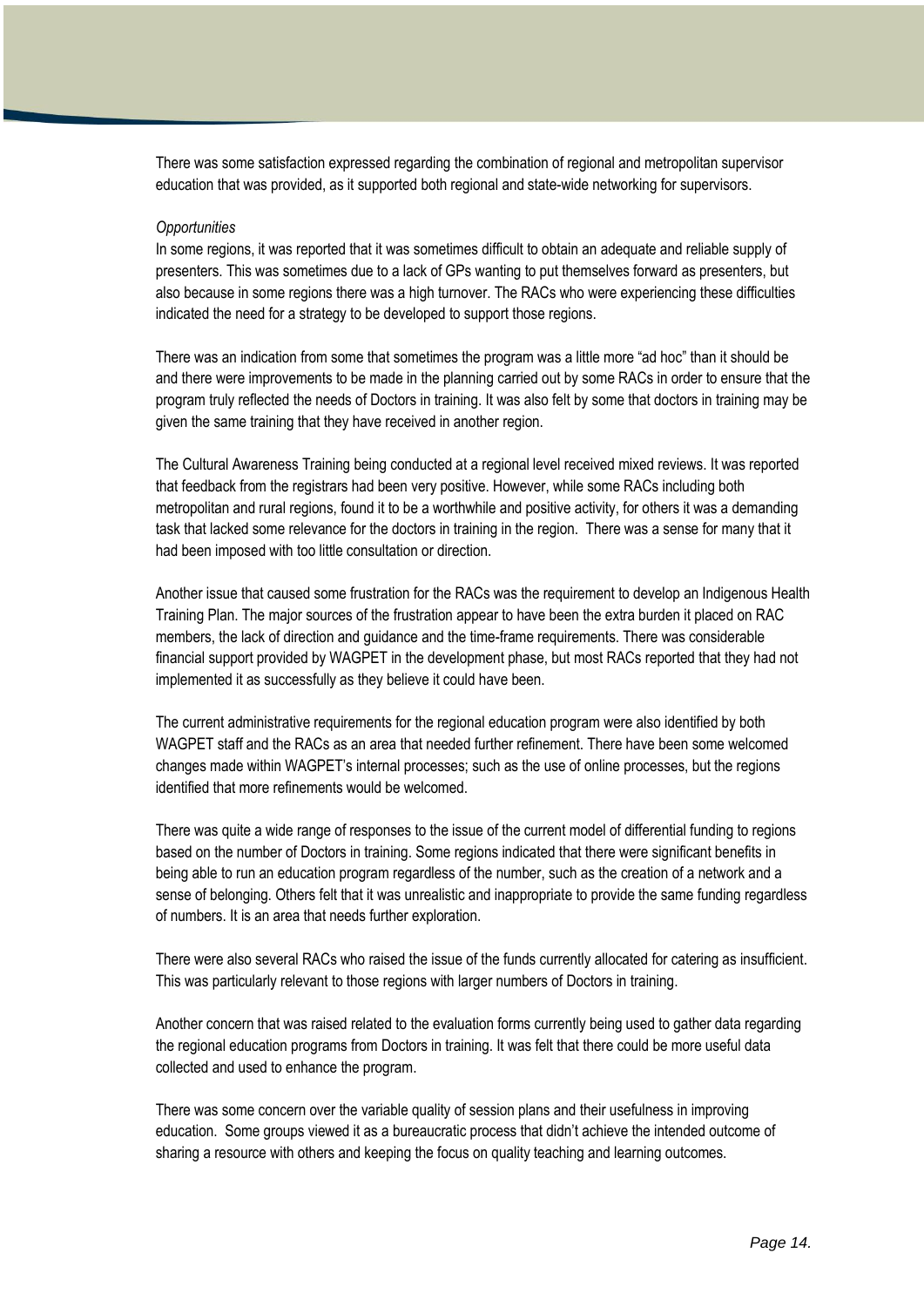Recommendations:

- 2.1 Further simplification of the administrative requirements related to the regional education programs should be made, wherever possible, whilst maintaining a focus on quality education.
- 2.2 Some strategies should be jointly developed by WAGPET and those RACs experiencing difficulty with obtaining a reliable supply of quality presenters. This may include such strategies as the use of videoconferencing with another region"s program, bringing presenters from Perth who know the region, virtual education classrooms etc.
- 2.3 Consideration should be given to the development of a process to ensure that doctors in training, at the start of each semester, indicate what regional education has previously been undertaken and their current learning needs. This would assist in the provision of a highly relevant education program.
- 2.4 Further exploration of the impact on regions of the current differential funding model and an examination of the current funding that is provided for catering, be undertaken to support doctors in training in the region.
- 2.5 A review of the regional education evaluation form should be undertaken to ensure that it provides quality information to inform future planning.
- 2.6 Session plans and resources should be actively promoted on the WAGPET Learning Management System to encourage sharing amongst presenters and access by doctors in training.

#### **3. WAGPET Internal Structures and Processes**

#### *What"s Working*

WAGPET has fairly recently put in place some internal structures and processes to further support the regionalised model. A Senior Manager has a coordinating role in relation to Regionalisation. This involves supporting the building and maintenance of communication links between the regions and WAGPET, as well as across the regions.

The communication links being built across the regions are seen to support the strengthening of the outer rim in the current hub and spoke model. It was reported as allowing the sharing of good ideas and strategies, as well as a way of regions gaining an overall perspective of the whole state and its needs.

There are now regular Regional Program Managers (RPM) meetings where updates are provided after RAC meetings to ensure that all RPMs are kept informed and so they can also then act as a conduit for their own RAC in providing information regarding activities, issues and trends in other regions.

The relationships between WAGPET and the RACs were generally reported to be very positive, particularly in relation to the WAGPET personnel who were involved directly with the operation of the RAC in the roles of Regional Program Manager and the Regional Education Consultant. Particularly valued were the face-to-face contacts.

The annual RAC workshop that is held was generally viewed as a positive process that has been put in place. It was described as an important networking opportunity for sharing strategies and experiences across all regions. The relatively recent inclusion of AOs was also endorsed by several groups.

The Regional Development funding that is made available for RACs was seen as opening up opportunities to explore a range of topics. Its greater flexibility as a result of some recent changes was also appreciated by most of the RACs.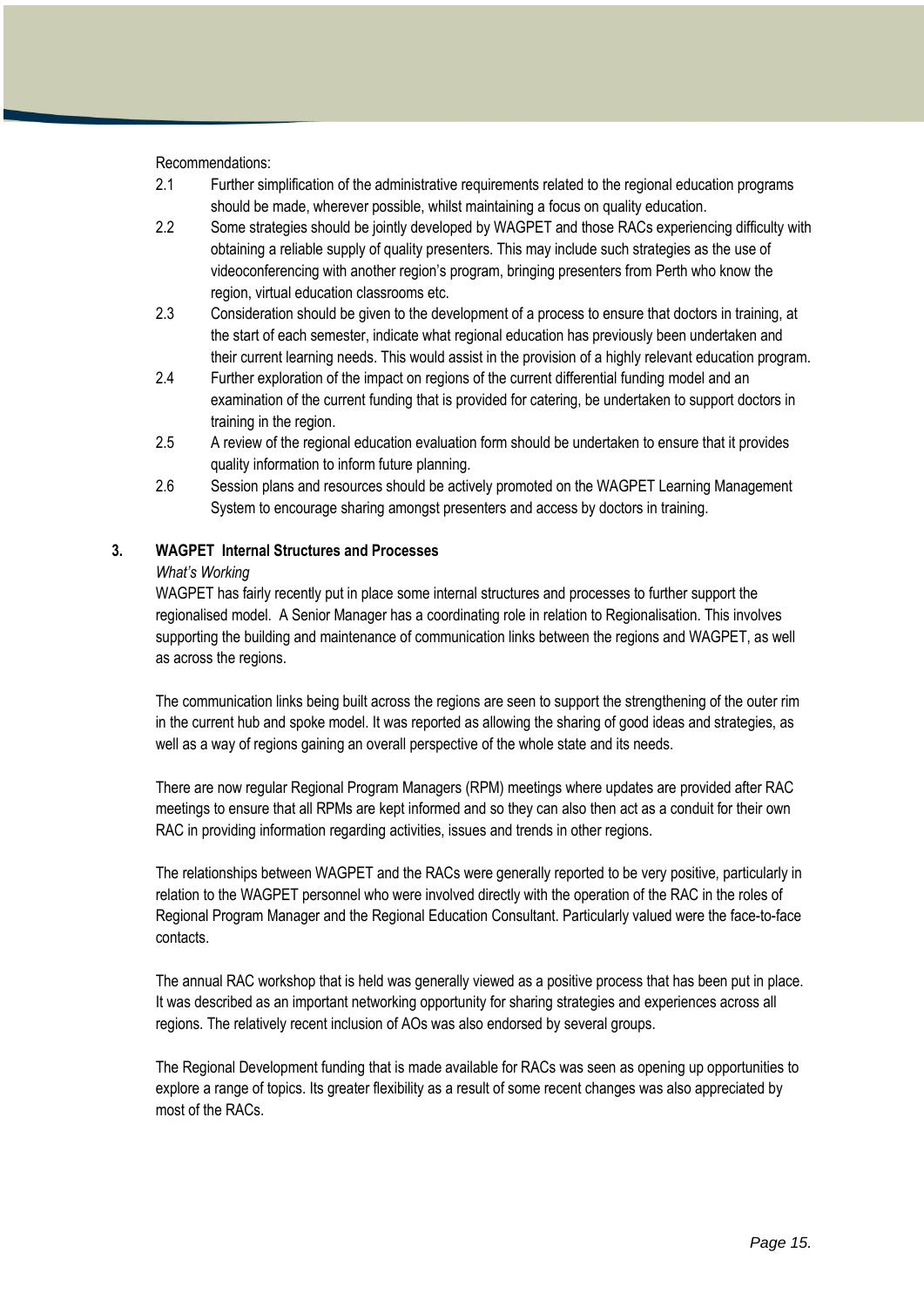#### *Opportunities*

There were some concerns expressed about ensuring that the maximum value was gained from the annual RAC workshop and these were mostly around issues such as the timing of the event, the need for increased opportunities for sharing and collaboration across regions and being able to raise any relevant issues.

The Regional Development funding application process for some RACs was considered to be too bureaucratic, particularly when the programs being funded were likely to be repeated over several years, and new applications were still required. Some RACs reported a sense of pressure to apply for the additional funds in order to be "doing the right thing".

Another identified issue was the fact that several of the WAGPET staff had little connection to the concept of regionalisation that was core to WAGPET"s functioning. This may have been due to several factors, such as being new to the organisation or in a new role (the number of staff changes was reported as fairly significant), not having work that directly related to the work of the RAC, and the lack of formal induction. This is an area that requires some attention.

There were reported difficulties for some regional people in their communication with WAGPET staff. Some commented that there were not consistent people to contact (due to staff changes and the number of part-time staff) and that sometimes their queries were not provided with a response for some time or that relevant processes were not clearly articulated.

As mentioned earlier, some of the RACs indicated that there had been a lack of clarity regarding what was required in the IHT planning process and in the Cultural Awareness Training. It was perhaps unfortunate that the two tasks were within a relatively short time-frame. Some RACs indicated that even if the end result had been positive, there was a strong sense of the tasks having been imposed with too little direction and consultation.

- 3.1 Maintain the role of the Senior Development Manager in coordinating aspects of regionalisation, including communication strategies.
- 3.2 Implement and monitor the Regional Engagement Framework 2011 2012 to support the regions to regionalise what can be regionalised.
- 3.3 Provide induction and training for WAGPET staff to ensure shared understanding of how their role relates to WAGPET"s regionalised model and the importance of regionalisation. The rationale for a regionalised approach to be consistently made to all of the WAGPET staff, with a commitment to investigating what can legitimately be done within the regions.
- 3.4 Succession planning for roles within WAGPET, particularly for those with direct links to doctors in training, be undertaken to minimise disruption to service for those in the regions. The provision of a manual, as well as some mentoring of people as they adjust into those roles, would also be helpful. Communication processes and policies to be documented in this manual.
- 3.5 Maintain the involvement of WAGPET staff in the RACs and explore the possibility of ensuring that everyone at a particular level takes on a regional/RAC responsibility, with mentoring and support to be provided to support the roles.
- 3.6 The annual RAC workshop should be maintained as a key process for networking, with some consideration given to possible improvements based on feedback obtained. This could include providing greater clarity about its purpose, allowing RAC members time to discuss issues and identify opportunities for cross-regional collaboration and sharing of ideas/resources.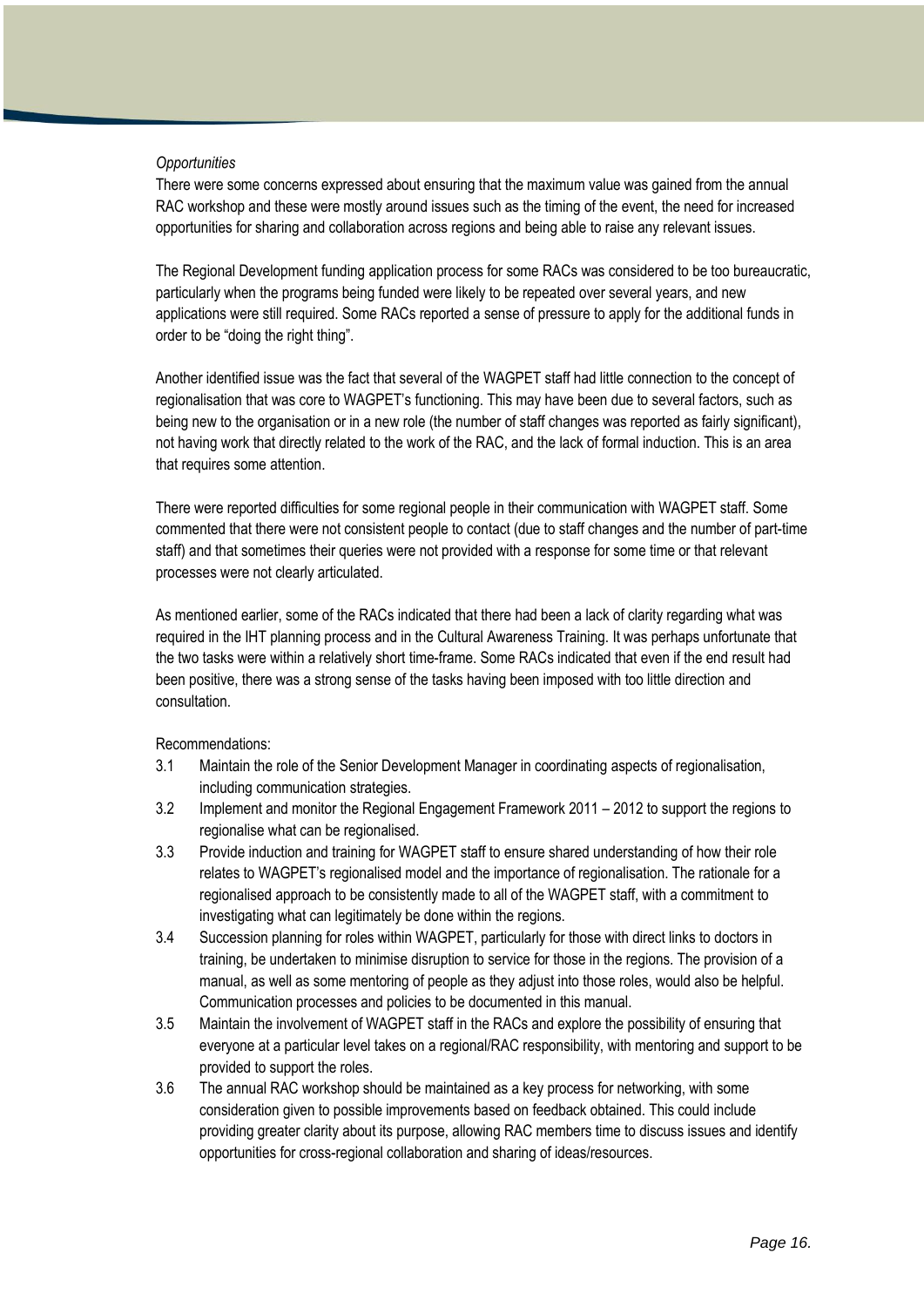3.7 Any new requirements/responsibilities for the RACs need to be introduced with consultation, clarification and support.

#### **4. The Profile of WAGPET's work within Regions**

#### *What"s Working*

There was strong support for the regular contact provided by WAGPET to each training practice in the region and WAGPET was generally described as having a positive relationship with the practices, the supervisors and the Doctors in training, but lacking any real profile within the region.

Although it was not necessarily reported as an issue of WAGPET having a bad or poor relationship, it was seen as more an issue of not being known or being "invisible" within the region, with not many in the region knowing of its existence or understanding its role. It needs to be noted that this view was not universally supported, as some RACs reported that WAGPET was well known in their region. The fact that there are many other organisations in the regions competing for the attention of relevant parties was reported by one of the RACs as a contributing factor to its lack of profile.

It was interesting to note that many of the RACs who commented on this aspect did not seem to identify this as pertinent to them. Rather, it was seen as WAGPET"s problem, as the members of the RACs did not necessarily identify themselves as part of WAGPET. Perhaps this is not surprising, given that many of the RAC members wear several hats within the region.

#### *Opportunities*

In addition to working with the RACs to clarify their role in representing WAGPET in the regions, WAGPET may need to look at further strategies to raise its profile in the regions. This may need to go beyond their involvement with the RACs and their work with the PGPPP and AGPT to achieve this.

Given WAGPET"s not insignificant role in regional workforce and its need to expand the quality training opportunities, this is an area that needs some attention. WAGPET risks missing out on areas of opportunity and understanding the larger picture of regional needs and interests.

The continued development of formal and informal networks within regions should be encouraged amongst WAGPET staff as well as WAGPET Board members. There should also be some work in the regions to encourage RACs to develop a more prominent profile for the work they undertake for WAGPET.

The arrival of Medicare Locals was signalled by several groups as something that may impact on WAGPET and its work, although precisely how appears to be currently unknown.

- 4.1 Clarification with the RACs as to their role in representing WAGPET within their region needs to occur.
- 4.2 RACs need to develop a strategy to raise the profile and visibility of WAGPET work within their region.
- 4.3 A general overview of what WAGPET is, and what it has achieved during a twelve month period within the region, to be developed and disseminated to all relevant parties.
- 4.4 The face-to-face contact by WAGPET staff with the regions should be continued and encouraged, and new opportunities to build WAGPET"s profile in the region should be explored.
- 4.5 Monitoring of the impact of Medicare Locals at the regional level should occur and relationships should be established.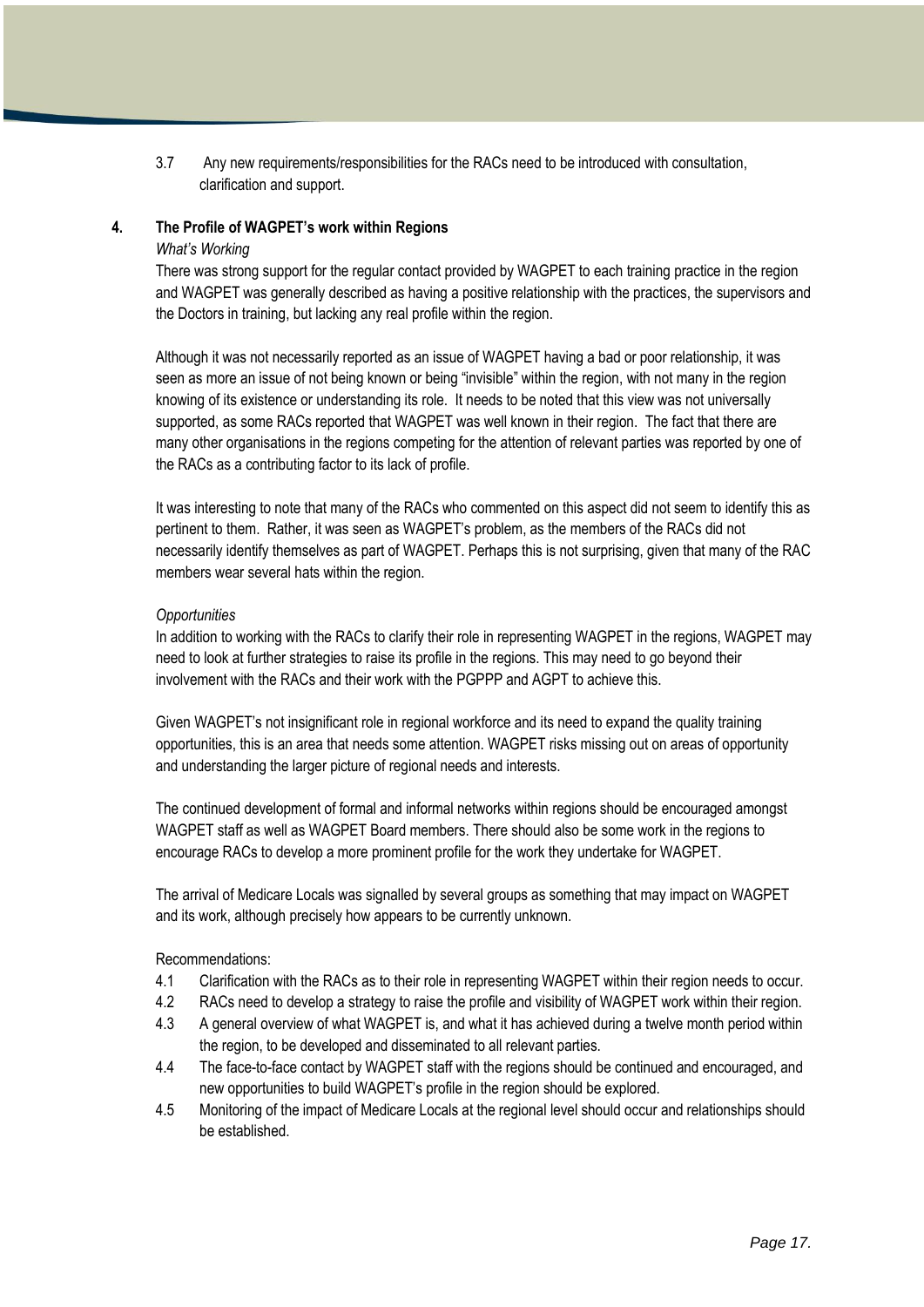## **5. Regional Partnerships**

#### *What"s Working*

The relationship between WAGPET and the Divisions of General Practice and Networks was reported as being generally very positive, no doubt due to the close connections in their work with the RACs. There were also reported good and improving relationships with several key agencies. This was partly attributed to joint projects and the development of increased understanding regarding shared goals and the fact that some members of the RAC were also engaged with those stakeholders.

Some examples of the work with other regional partners that were cited included the work with Western Australia Country Health Service (WACHS) in PGPPP placements and the work with Rural Health West in the Obstetrics Mentoring Program, with placements funded in outer metropolitan and rural areas.

#### *Opportunities*

However, it also surfaced that there are some relationships that need to be improved, as well as some new ones that need to be formed if WAGPET is going to further improve its effectiveness in the regions. Some RACs suggested that these relationships were at the regional, state and national level.

WAGPET needs to actively seek ways of improving poor relationships that may be hampering their effectiveness, as well as identifying possible new partners that may provide useful new synergies. The fact that WAGPET is now the sole provider of PGPPP and AGPT means that this is an opportunity to build new connections with other agencies in order to bring those relevant groups together to meet shared interests and goals.

The lack of sufficient funding for housing doctors in regions and the impact this had on their decisions as to where they chose to undertake training was highlighted by a number of those consulted. There was a fair degree of support for WAGPET undertaking some lobbying with groups such as mining companies to secure additional funding.

- 5.1 Ensure there is a cohesive strategy in place to strengthen regional partnerships.
- 5.2 Consider inviting other regional key stakeholder organisations to participate in a more formal capacity on the WAGPET RAC in their region.
- 5.3 WAGPET needs to explore opportunities to work more closely with relevant organisations to meet common needs and identify strategies to assist this work.
- 5.4 Consider setting up regular forums to map regional needs in relation to workforce and education with organisations such as WA Country Health Services (WACHS), Australian College of Rural and Remote Medicine (ACRRM), Rural Clinical School (RCS) and Rural Health West.
- 5.5 Consideration of the impact and opportunities of Primary Health Care reforms on the work of WAGPET within regions should occur at the strategic planning level.
- 5.6 WAGPET should explore opportunities for greater connections to the mining industry in order to lobby for additional funding to assist with critical housing shortages some regional centres.
- 5.7 WAGPET to continue to work with relevant organisations to recruit high calibre doctors, supervisors and general practices.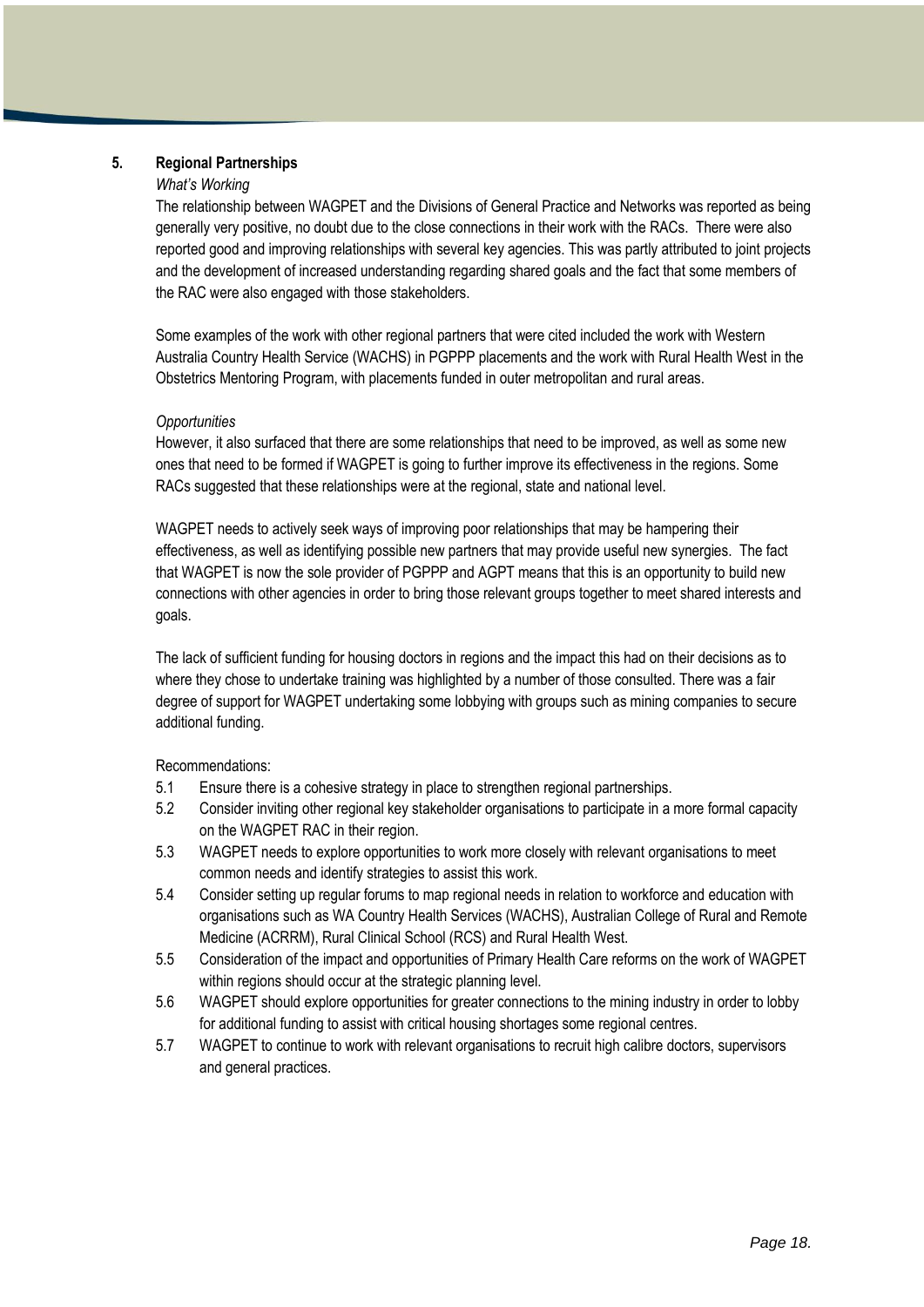#### **6. Connections Across Regions**

#### *What"s Working*

One of the common themes that came from the consultation with the RACs was how they valued the opportunities to share ideas and resources and even different models of regional management, such as the model working in the Kimberley region.

The annual RAC workshop is another example of supporting the connections to be made across regions and the widespread support for it from the regions was an example of this willingness to share.

The Regional Development Funding was highlighted by some as providing opportunities for greater collaboration across regions.

The RACs also consistently highlighted the connections that were made possible through WAGPET staff having roles within the RAC.

WAGPET has identified sharing of resources as a useful strategy, with the requirement that teaching material from regional educational sessions should be uploaded onto the Learning Management System.

WAGPET has also recently brought together the AOs to share the new formal job description and to support them in their work through the provision of information and the sharing of ideas. This was reported as having been very well received. The officers who have fulfilled this role in the past have often indicated that they felt isolated from WAGPET.

#### *Opportunities*

The current template for the way WAGPET operates in a "hub and spoke" model has regions operating pretty much in isolation from each other for most of their work. The strategies listed above are useful starting points, but increased opportunities should be explored to develop the regional "rim" of the "hub and spoke" model, without impacting negatively on regional difference.

Some of the RACs indicated that they would appreciate some changes to the annual RAC workshop to allow for greater opportunities for sharing and collaboration in a more formal sense.

The growth in communication technologies also has significant potential to build links between regions.

- 6.1 RACs need to investigate further opportunities for sharing and collaboration across regions in areas of common interest and where economies of scale can be made.
- 6.2 Consideration should be given by WAGPET to offer funding for more joint projects across regions.
- 6.3 The format of the annual RAC workshop should be altered to accommodate regions having sufficient opportunity to discuss how to achieve improved coordination across regions to reduce duplication, whilst still maintaining local relevance and independence.
- 6.4 Consideration should be given to providing increased networking opportunities for Administration Officers (now Regional Education Officers).
- 6.5 Sharing of alternative models of regional operation should be coordinated by WAGPET.
- 6.6 Increased opportunities for inter-regional collaboration with cross-regional activities should be identified and implemented.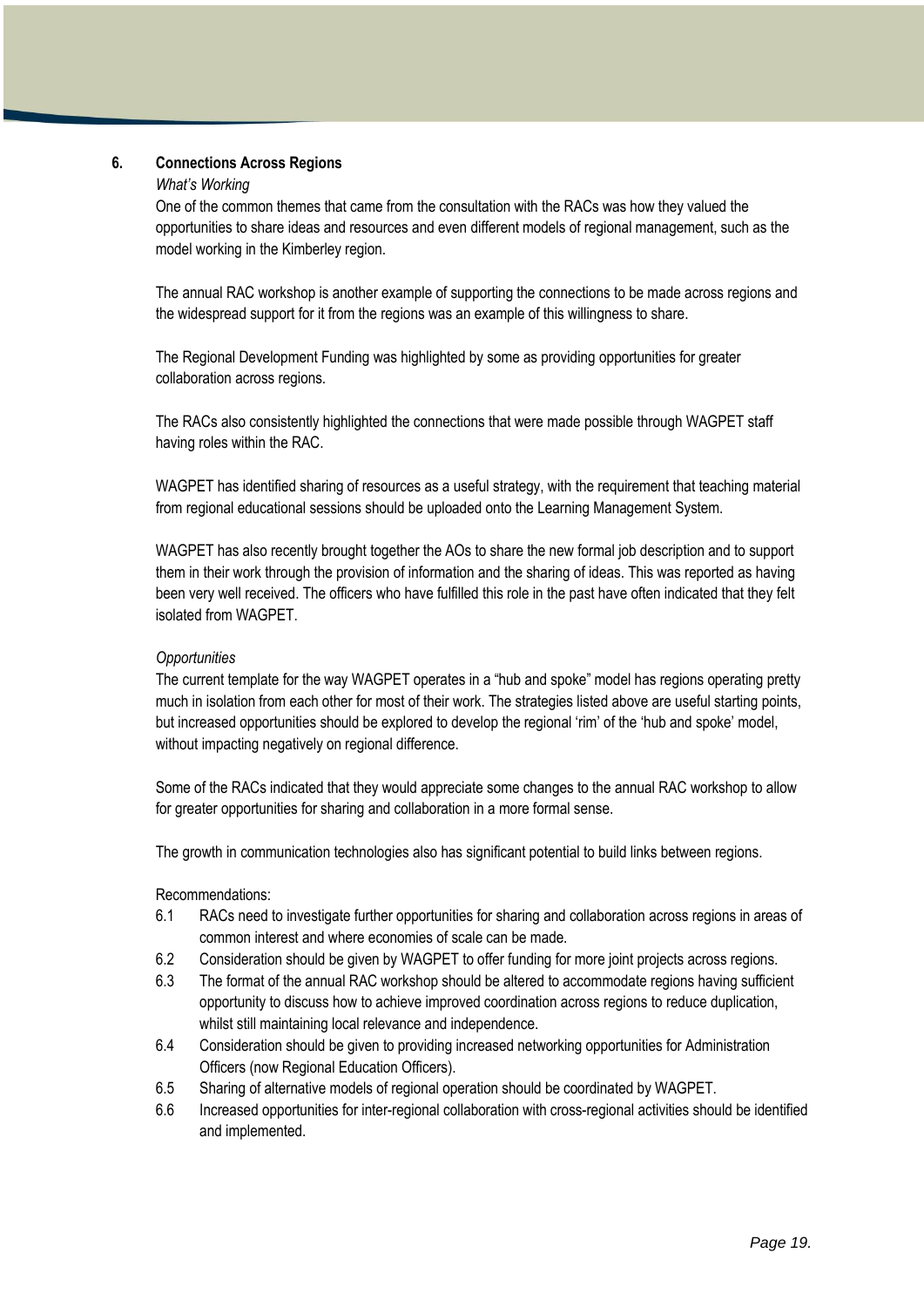## **7. Regional Diversity**

#### *What"s Working*

There was an acknowledgement that RACs were at different levels of readiness and interest in taking on additional tasks and responsibilities and also had varying needs to be accommodated. The varied responses to the IHT planning clearly indicated these differences. The need to understand and respond to local capacity was highlighted.

Most of the RACs who commented on this aspect indicated that they did not see regional difference as an issue and that it was to be expected that there would be differences, given their very different contexts.

#### *Opportunities*

A range of different issues that were regionally specific were identified by the RACs. Some were related to funding disparities dependent upon the number undertaking training. Others related to the greater transience of supervisors and the resulting difficulty in getting a steady, reliable supply of presenters. Other regions had needs related to a variable supply of doctors in training as they had difficulty in attracting them to their region.

There was some concern expressed at the current level of WAGPET staff support in all of the RACs regardless of their needs and degree of "readiness". It was indicated that the provision of both a Regional Program Manager and a Regional Education Consultant to all RACs may not be the most effective use of resources. Some RACs were reported as being able to run themselves without much support from WAGPET, whereas others had greater needs. The need for a WAGPET person as a communication conduit was not questioned as it is clearly a critical role for all RACs, but there may be different types of expertise required for different contexts.

Until 2008, WAGPET delivered all "regional" education programs for all metropolitan RACs. The regional process was completed with dividing the metropolitan area up into Perth Outer Metropolitan South, North and East. There was some questioning as to whether or not this was an artificial distinction as there were no clear geographical boundaries and if it achieved its intention of true regionalisation. There was a suggestion for some that perhaps another model needed to be considered for the metropolitan regions.

Most of the metropolitan regions reported that the larger numbers of doctors in training had implications for the funding amounts provided for such things as catering during the education program. The larger number of Divisions of General Practice and Networks present in each of the regions also added a degree of complexity.

When the RACs were asked to comment on cost efficiencies and cost effectiveness of the model, the majority of them indicated that they had little information on which to base their opinion. One RAC indicated that "*clearer guidelines and communication as to funding; how much is left, rollover of unspent monies, and deadlines for spending funding*" would be useful information.

Those regions that have the interest, capacity and an identified need should be supported by adequate resources to enable the region to manage it, as long as it is also cost effective. There would still need to be appropriate governance procedures in place and established outcomes and KPIs for the work being carried out.

This would have the potential additional benefit of allowing WAGPET staff to work more intensively with regions that require their support or to pursue alternative strategies of engaging with other key stakeholders. It may also involve considering whether additional or alternative structures are needed in certain regions.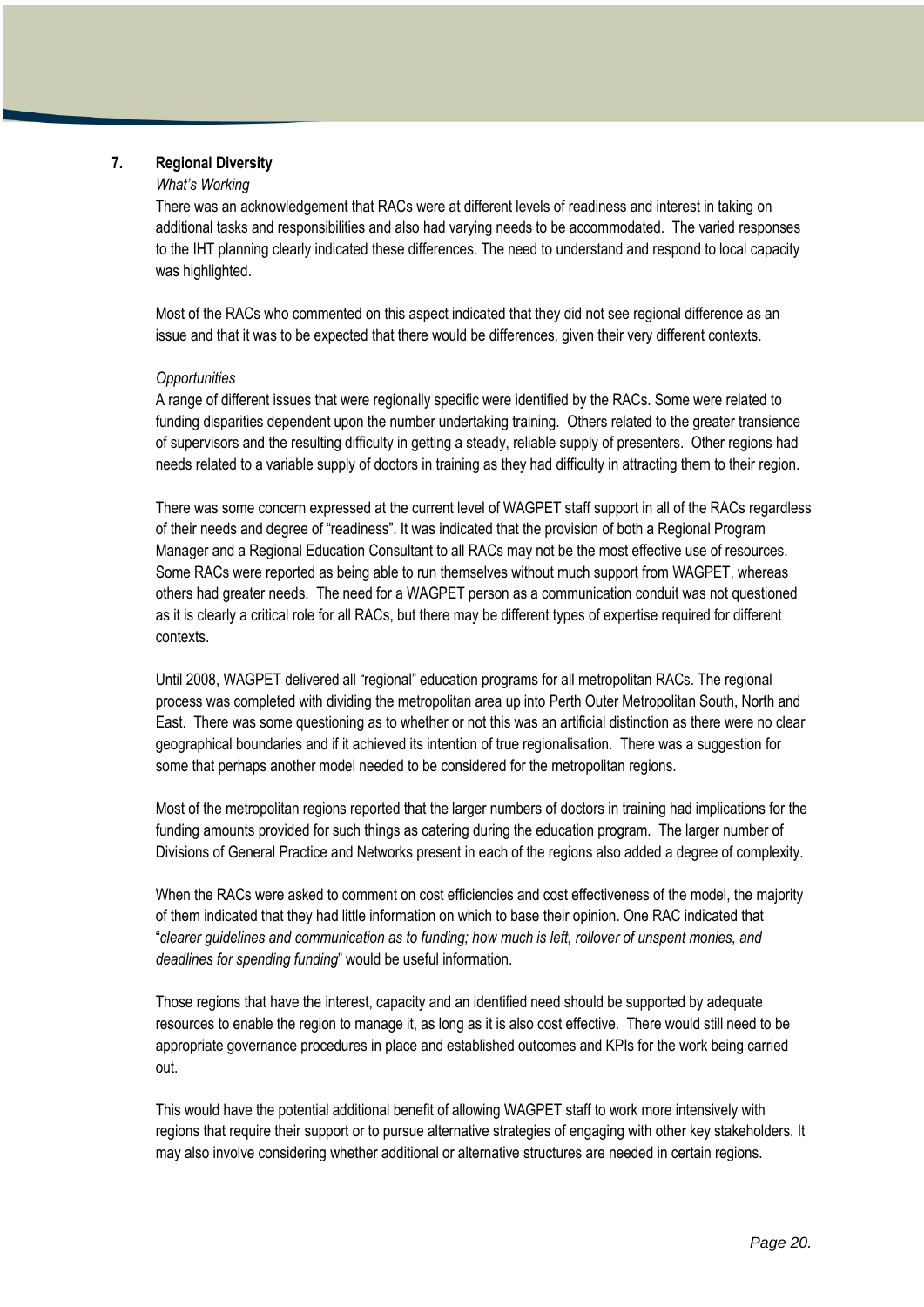One of the key challenges is how to support regional difference to have a truly regionalised model, whilst maintaining economies of scale.

Recommendations:

.

- 7.1 Consideration to be given to identifying each region and its specific needs, interests and capacity for taking on additional tasks, and the cost implications investigated so that what can be regionalised is regionalised.
- 7.2 Consideration needs to be given to WAGPET"s staff involvement that is required for each RAC relevant to the needs of the region.
- 7.3 Investigate the possibility of setting up outcomes-based contracts with the regions, to increase the sense of ownership at the regional level.
- 7.4 Sharing of alternative models of regional operation should be coordinated by WAGPET.
- 7.5 Provision of relevant financial data to the RACs as to funding expended and deadlines for spending funding, to aid in their decision-making at the regional level.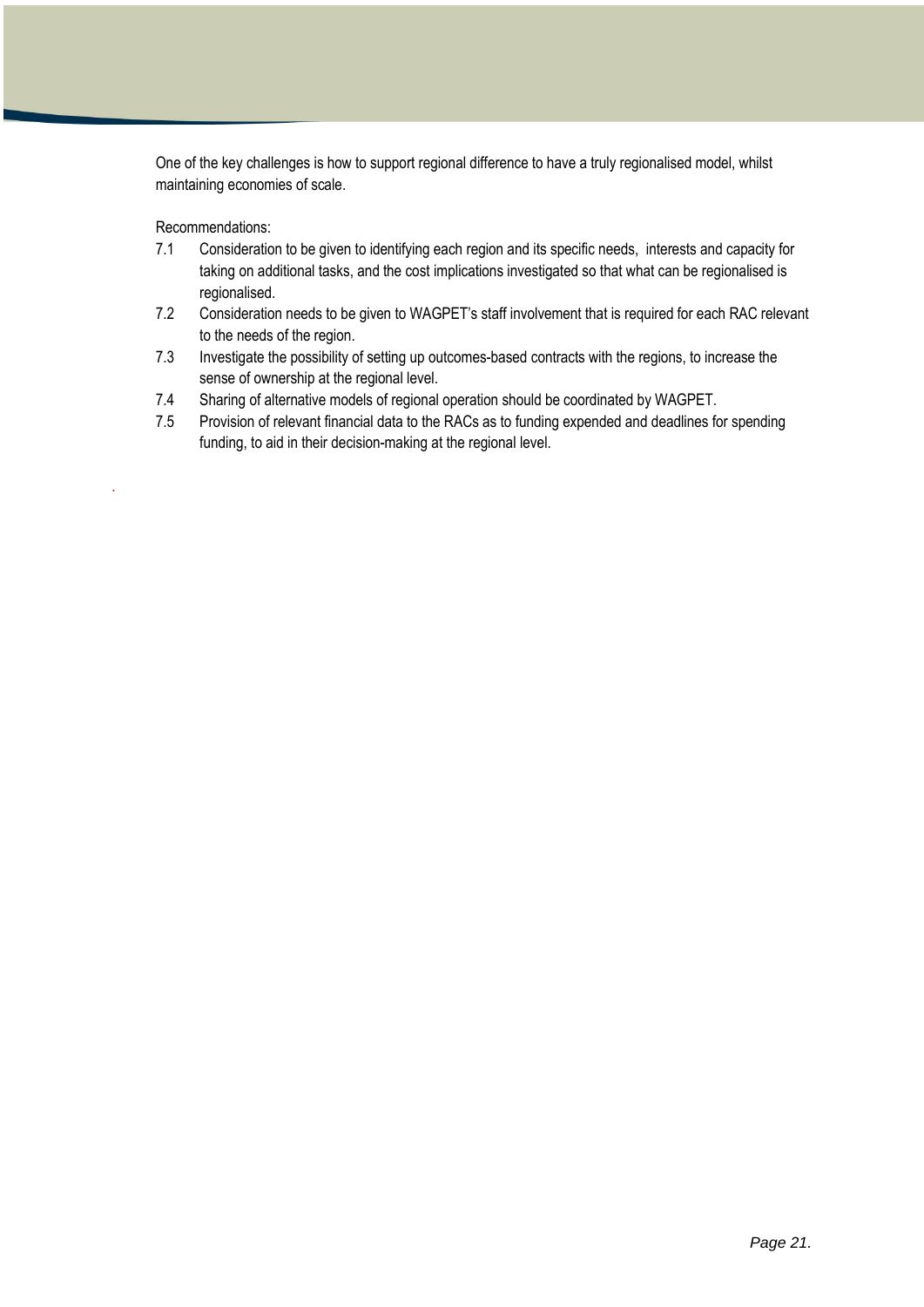# A P P E N D I C E S

Appendix A: Project Brief

Appendix B: List of Interviewees

Appendix C: Feedback from Internal Consultation

Appendix D: Individual RAC Responses

Appendix E: External Stakeholder Responses

Appendix F: Literature Review

Appendix G: Bibliography

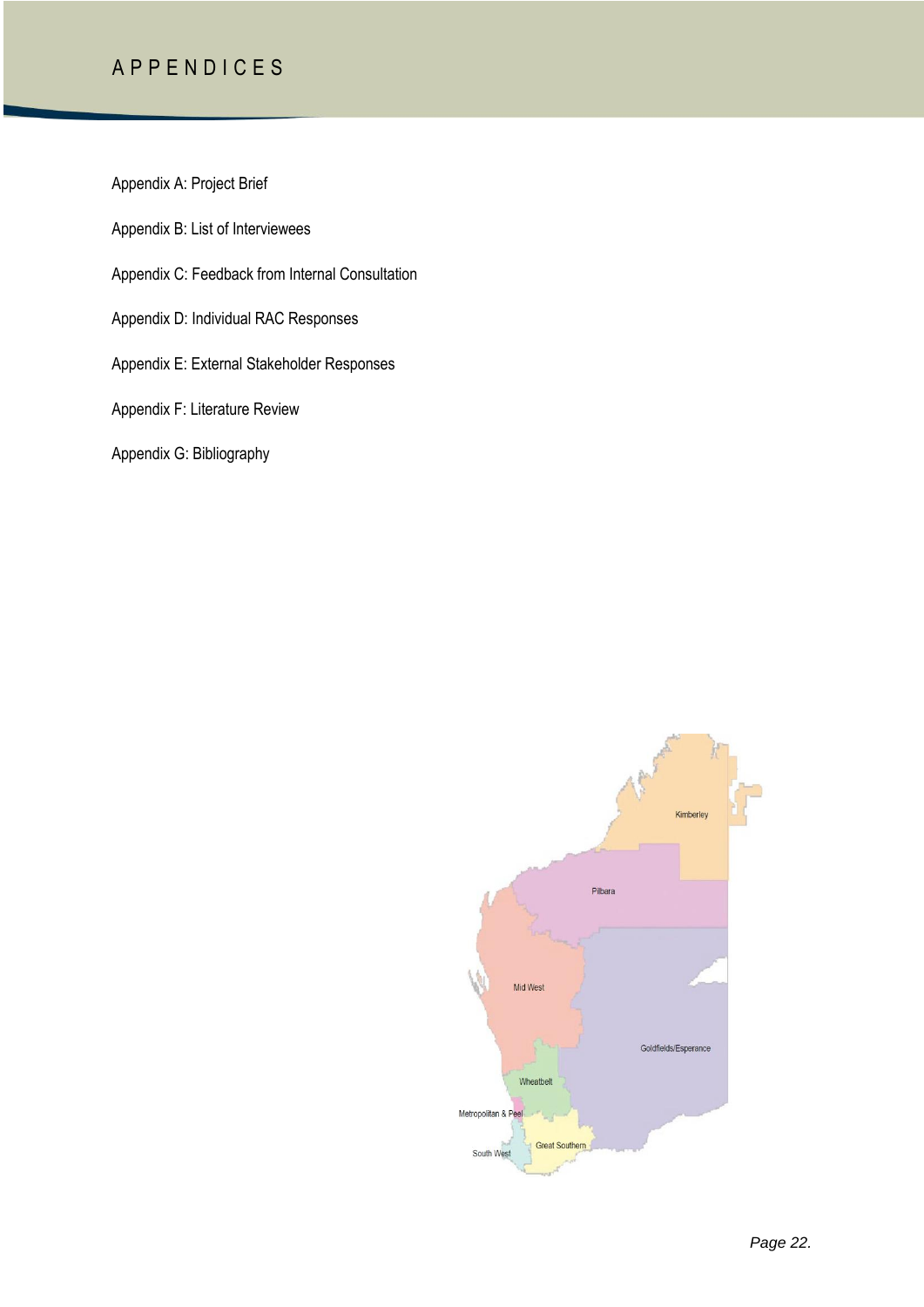# SCHEDULE 1 – SPECIFICIATION OF SERVICE

#### **Background**

In 2002, WA General Practice Education and Training (WAGPET) commenced operations in WA with the brief to regionalise the, then, RACGP Training Program for the state.

WAGPET is an independent Contract Authority funded by the commonwealth Department of Health and Ageing. WAGPET is the sole provider of the Australian General Practice Training Program for GP doctors in training in Western Australia and one of 17 Regional Training Providers (RTPs) in Australia appointed by the national training coordinator, General Practice Education and Training (GPET).

In 2005, the WAGPET CEO produced a paper on *Regionalising General Practice Training in Western Australia* to provide a rationale for, and description of, how WAGPET accomplished regionalisation of the national training program across WA.

In 2006, WAGPET commissioned an independent report *Review of Regionalised General Practice Training in Western Australia* undertaken by R&A Lockwood consultants and accepted by the WAGPET Board in 2007. The results of the Review indicated that participants groups were highly supportive of regionalisation in terms of what had been achieved to that point and approved of the model. Areas of concern were highlighted. As a result of the Report, a WAGPET Response Paper was developed to address recommendations.

In accordance with the growing maturity of WAGPET as an organisation, it is timely to ensure that an appraisal of the regional model is carried out as part of WAGPET"s quality improvement cycle.

An "Appraisal", rather than a fully-fledged "Review", is being undertaken in 2011. The appraisal approach is reflective of anecdotal feedback from RACs that our supervisors and doctors in training would not be positive about another survey or broad spectrum review process in the near future. It also reflects the need for WAGPET to examine its internal workings rather than focussing simply on Regional Advisory Committees. An Appraisal will ensure that:

- WAGPET has a body of evidence about the ongoing effectiveness of a model
- any risks around complacency about the current model are addressed
- the potential of WAGPET as a whole-of-state model for RTPs is developed
- key focus areas of the WAGPET Strategic Plan are addressed, especially our work around WAGPET"s Rural Preferential Pathway
- GPET Collaboration Planning requirements are met.

A staged process over two years, 2011-2012, is proposed to align with the current WAGPET Strategic Plan, as follows:

#### *Stage 1: Internal Operational Appraisal*

The purpose of this stage is to better serve the regions through an examination of our internal affairs. This stage aims to ensure our internal structures, communication mechanisms and processes are:

- **F** reflective of: feedback already gained from WAGPET Advisory Groups and Committees (RAG, SAG and RAC); and further input from these groups collected informally during this stage about what works well and what needs to be improved
- developed, interpreted and implemented consistently
- **E** aligned with work around WAGPET's Rural Preferential Pathway.

#### *Stage 2: Internal & External Stakeholder Response*

The purpose of this stage is to obtain feedback on the work achieved in Stage 1 from internal WAGPET stakeholders (RAG, SAG and RAC), assess their responses and gauge interest in changes to individual regional models.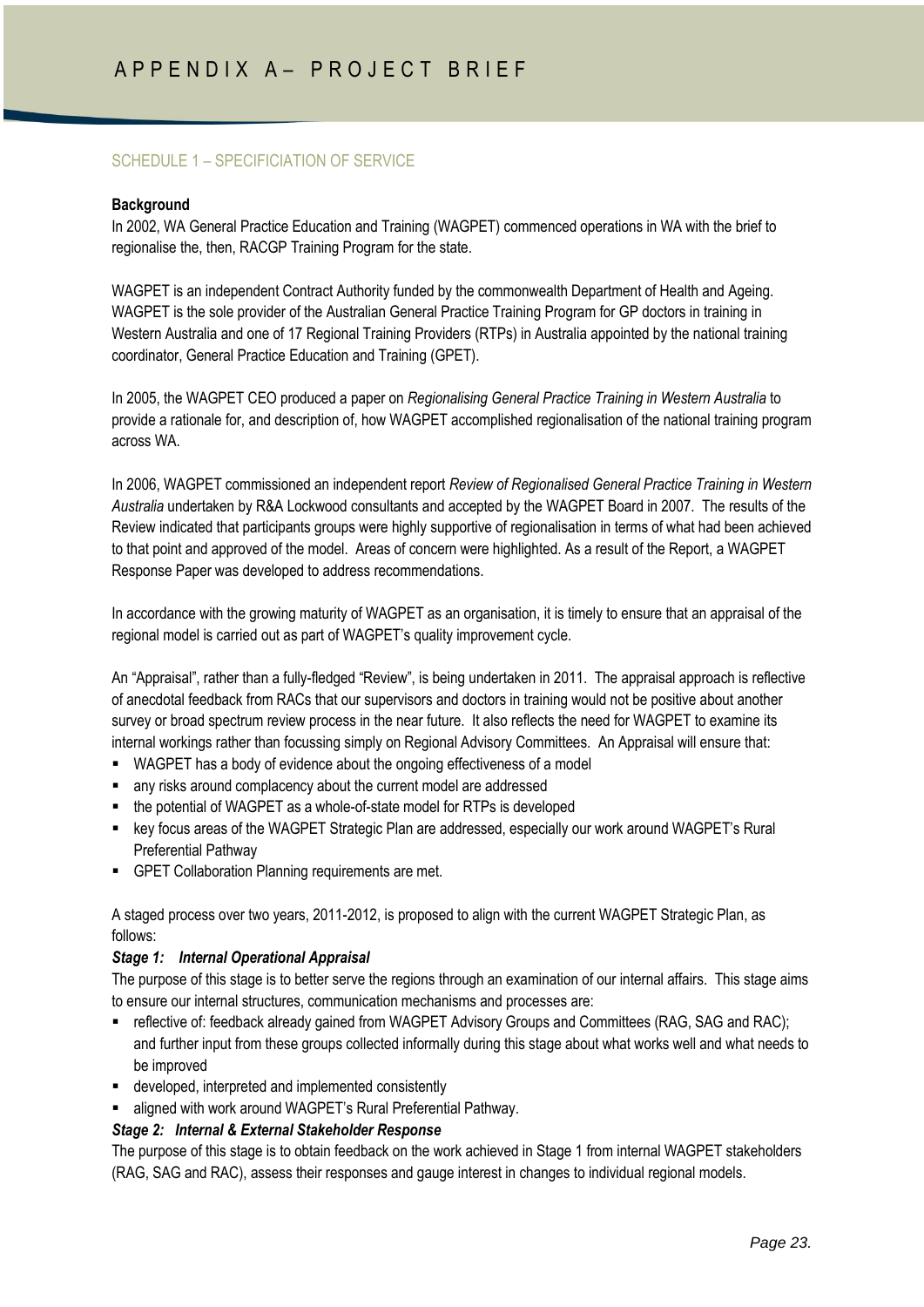The purpose of this stage is to examine the views of a broader range of GP Training stakeholders to obtain input on effective, sustained models of regional delivery of training and education.

#### *Stage 3: Implementation*

To be examined in light of feedback Stages 1-2.

The Regionalisation Appraisal will be the Management Responsibility of the WAGPET Senior Management Group with coordination provided by the Development team.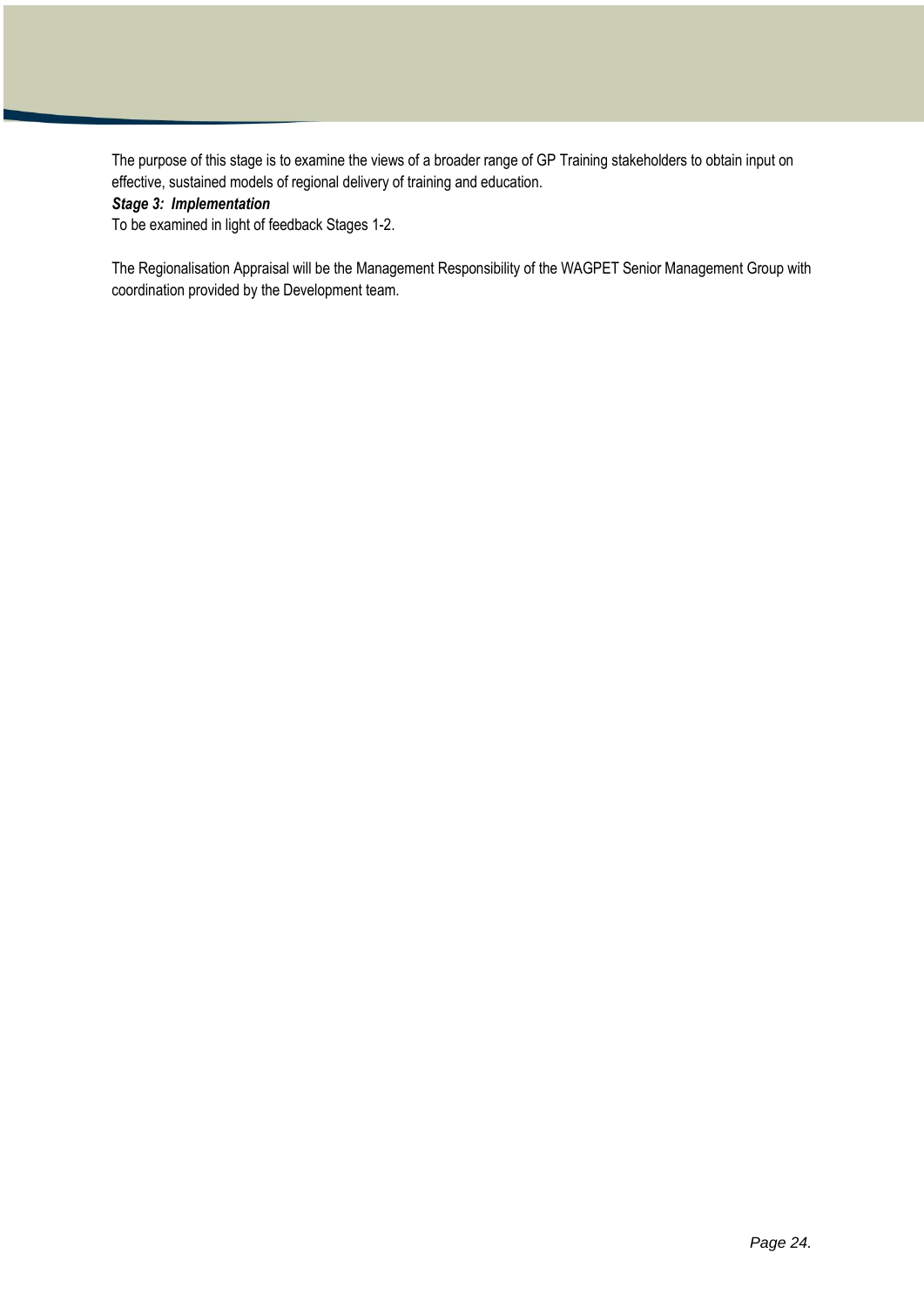#### **Internal WAGPET Administration**

- 1. Dr Janice Bell (CEO)
- 2. Dr Colleen Bradford (Director of Training)
- 3. Sarah Cleak (Program Officer Training Post Support)
- 4. Maryanne Coombs (Senior Manager, Development)
- 5. Dr Denise Findlay (Director of Education)
- 6. Claire Fortune (PA to CEO and Communication Officer)
- 7. Samantha Korzec (Program Officer PGPPP)
- 8. Gabriela Littlefair (Program Officer Accreditation)
- 9. Janet McGrath (Training and Education Manager, Programs)
- 10. Dr Murray Nixon (Regional Education Consultant)
- 11. Norehan Razak **(**Finance and Office Manager)
- 12. Karen Russell (Project Officer Development)
- 13. Bridgette Sara (Training and Education Administration Officer)
- 14. Dina Snyman (Education Coordinator)
- 15. Karen Tetlaw (Program Officer doctors in Training)
- 16. Trina Turbett (Corporate Services Manager (Company Secretary)
- 17. Stephanie Walker (Training and Education Manager, Pathways)
- 18. Dr Janet Zint (Regional Education Consultant).

#### **External Stakeholder Consultation**

- 1. Ms Belinda Bailey (CEO, Rural Health West)
- 2. Dr Felicity Jefferies (Director, Western Australian Country Health Service)
- 3. Ms Noelle Jones (Director of Health & Community Services, AMA (WA))
- 4. Professor Geoff Riley (Head of the Rural Clinical School of WA)
- 5. Mr Chris Pickett (CEO, Pilbara Health Network)
- 6. Dr Simon Towler (Chief Medical Officer, Western Australian Department of Health).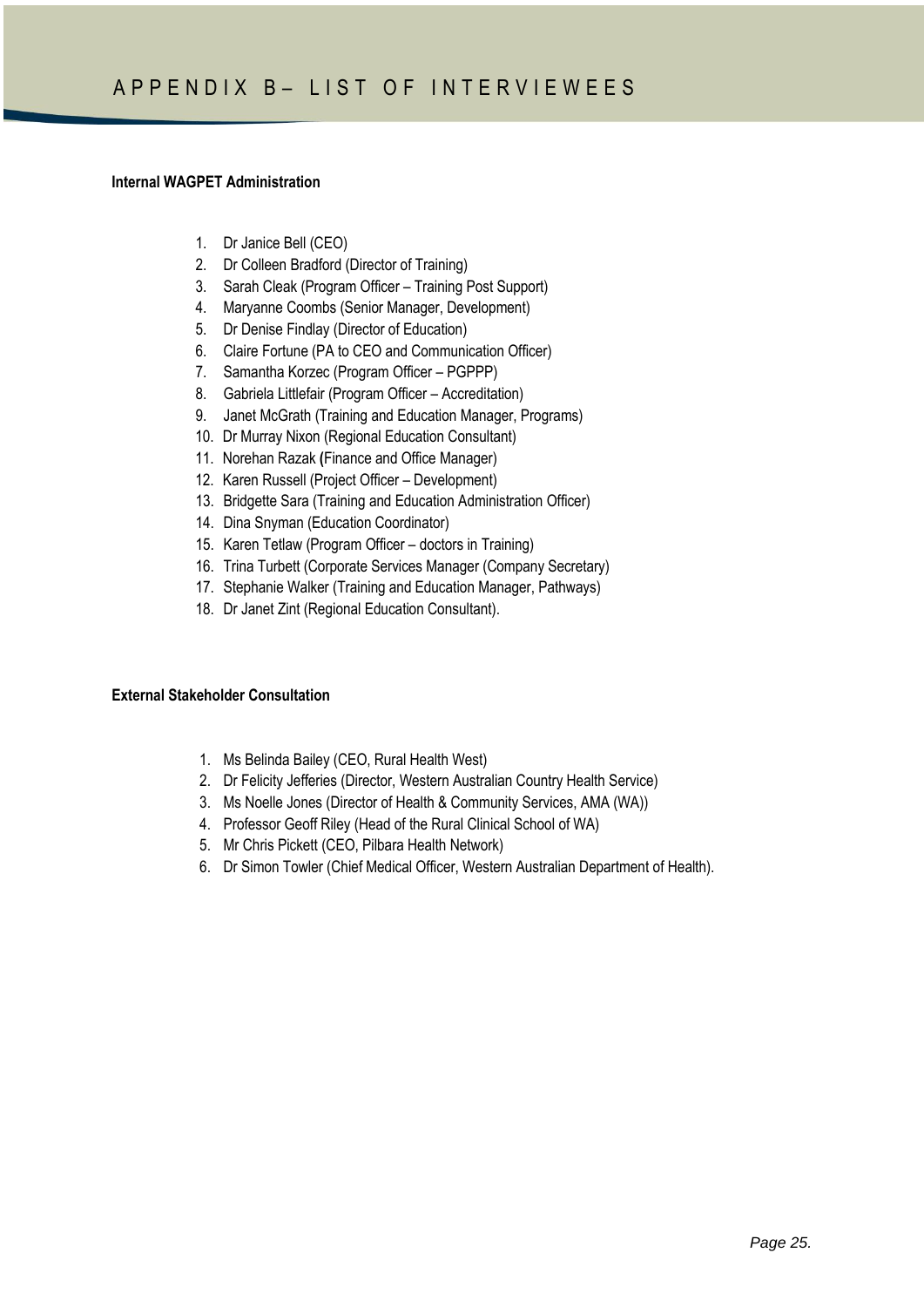# A P P E N D I X C - F E E D B A C K F R O M I N T E R N A L CONSULTATION

It needs to be noted that during the time this appraisal has been occurring, some of the issues and concerns have already had some strategies put in place to deal with them. The most significant of these is the creation of a formal job description for the AO role (now known as the REO, Regional Executive Officer), as part of a new contractual arrangement with the organisation providing the support services for regional training. This is consistent with WAGPET's commitment to ongoing quality improvement processes.

The comments from the consultation stages that refer to any related issues have been included as a matter of integrity and transparency to those who raised them.

#### **The Preamble and Interview Questions**

I have been asked to conduct an appraisal of WAGPET"s Regionalisation. This initially involves interviewing WAGPET staff to gain their perspectives on how regionalisation is going from their perspective.

I am aware that some of you are very new to the organisation and that you also may not be directly involved with the regions. This will still be useful information to collect as you will be able to provide a fresh or different perspective from those who are more directly involved. The following is a summary of WAGPET"s current model of regionalisation.

#### **Background:**

*"The main priority for WAGPET is the enhancement and long term stability of innovative and sustainable regionalisation*. " Briefing Note: WAGPET Board (9 June 2004)

WAGPET has made the following commitments to regionalisation:

- **Those components of GP training that can be done regionally are done regionally wherever feasible**
- All regional areas of WA are served through local and central activities
- Economies of scale will be achieved through central organisation where appropriate

**WAGPET structures** to support regionalisation include:

**WAGPET Board and Members –** There has to be a rural majority on the Board to reflect rural interests.

**Regional Advisory Committees (RACs)** in each region to provide support for GP Doctors in training, develop the education program, support GP supervisors and Training Posts and identify new training opportunities in the region, working with WAGPET staff to develop these opportunities. **The key function of the RACs is to provide a voice within the region and to represent the region.** *(Summary of WAGPET response to Lockwood Review of Regionalisation, January 2007.)*

- Each RAC is comprised of:
- A Regional GP Registrar Liaison Officer (RLO)
- A Regional GP Supervisor Liaison Officer (SLO)
- A Regional Training Advisor (TA)
- A WAGPET Education Consultant and Program Manager
- A Regional Administration Officer from the Division (AO)
- Other regional representatives (varies in each RAC)
- **The Education Program**
	- Core education has both regional and central components
	- On-line support and training
- **WAGPET Coordination and Infrastructure**
	- Streamlined administrative systems to support regional carriage of the program while retaining economies of scale
	- Ensuring quality control
	- Providing cross-regional coordination
- **Others**
	- Regional Development funding for ongoing regional activities \$15,000.00 per region.
	- RAC workshop held in Perth annually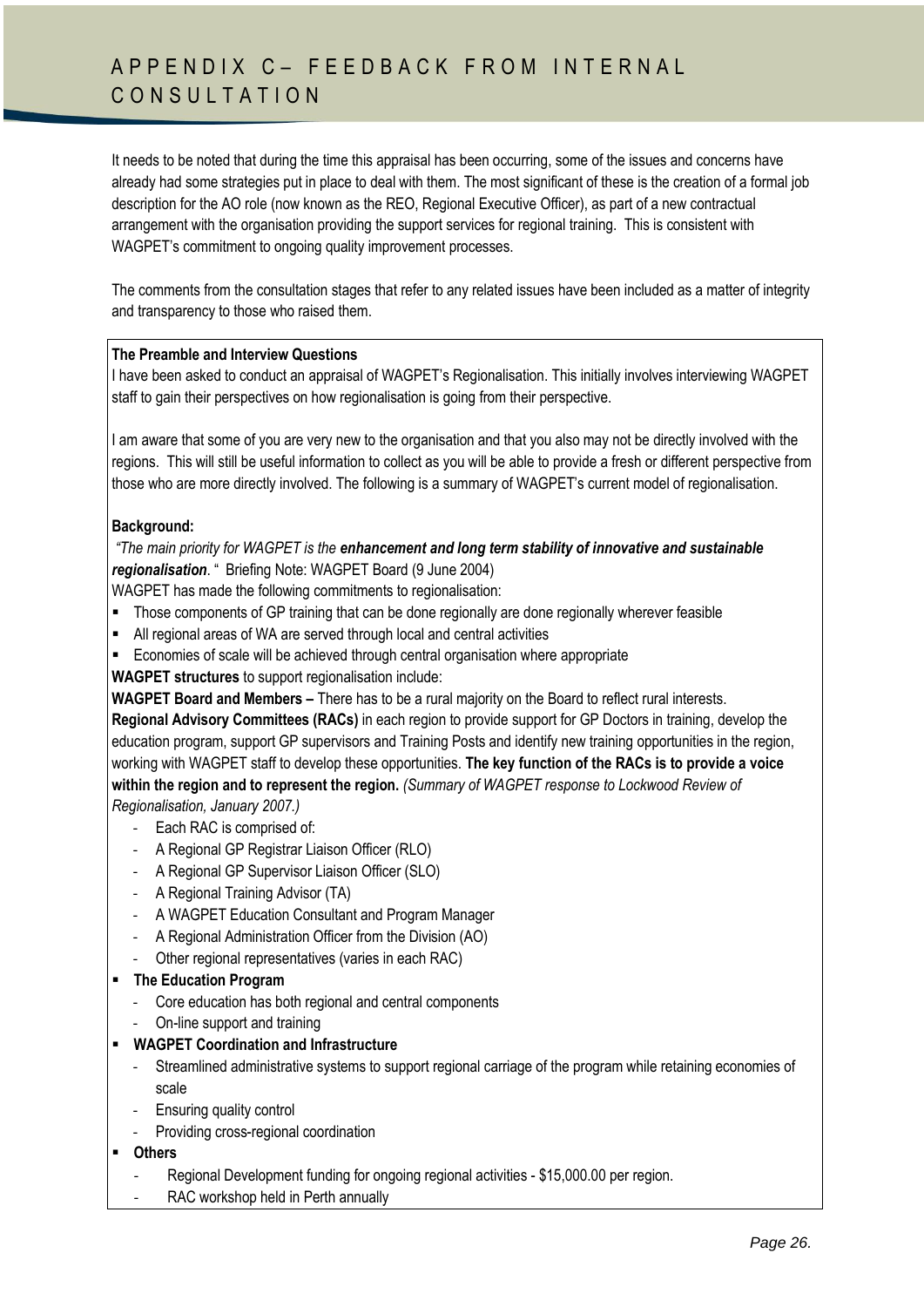#### **Interview Questions**

- 1. What is your current role in WAGPET?
- 2. What does regionalisation mean to you?
- 3. What parts of your job do you think relate to the work of the regions?
- 4. What"s working well?
- 5. What isn"t?
- 6. How could it be improved?
- 7. What other comments do you have in relation to this area?

The following were the key themes that were identified as a result of the interviews conducted with WAGPET staff. It also includes suggested strategies for improvement.

#### **1. Interpretation and Commitment to Regionalisation What does regionalisation mean to you?**

The responses to this question tended to range from an acknowledgement that regionalisation was core to its very existence and survival and hence to the way that WAGPET operates, through to seeing it as a pragmatic way of dividing up the work. This range is perhaps not surprising, given that several of the interviewees were new to WAGPET and the fact that some of them had little or no direct connection with the regions in the duties they undertook, or at least, perceived little connection.

Those responses that saw regionalisation as core to WAGPET"s very existence made comments such as these:

- *It"s very simple – it is regionalisation or we die. It is the core of WAGPET; not a luxury or an add-on. We ask ourselves every day – what can be/should be regionalised? Our criteria for decision-making are (in this order):*
	- *Regional interest in doing it?*
	- *Regional capacity for doing it?*
	- *Regional effectiveness in doing it?*
	- *WAGPET cost in doing it? There are some economies of scale to be considered, but they are the last considerations.*
- *It is a hub and spoke model that was only set up to be a whole of state RTP, otherwise there is no reason for WAGPET to exist. We also need to have the outer rim for progress, which is an idea based on community development principles. While it is pragmatic to have a central hub (WAGPET), it needs twoway lines of communication, connected to 10 regions.*
- *WAGPET wouldn"t exist without regionalisation. WAGPET provides education and training for all, specific to the regions, which are all different. It is a centralised place to make it work.*
- *Regionalisation is about getting the RACs fully functioning and mature, delivering local programs with local solutions supporting the ongoing training needs.*
- *Decentralisation of the role of WAGPET.*
- *Ensuring that there is no rural disadvantage.*

The vast majority of the responses indicated an understanding of the importance of regionalisation, based primarily on the good sense it made. There was consistent support for the idea that it is important to ensure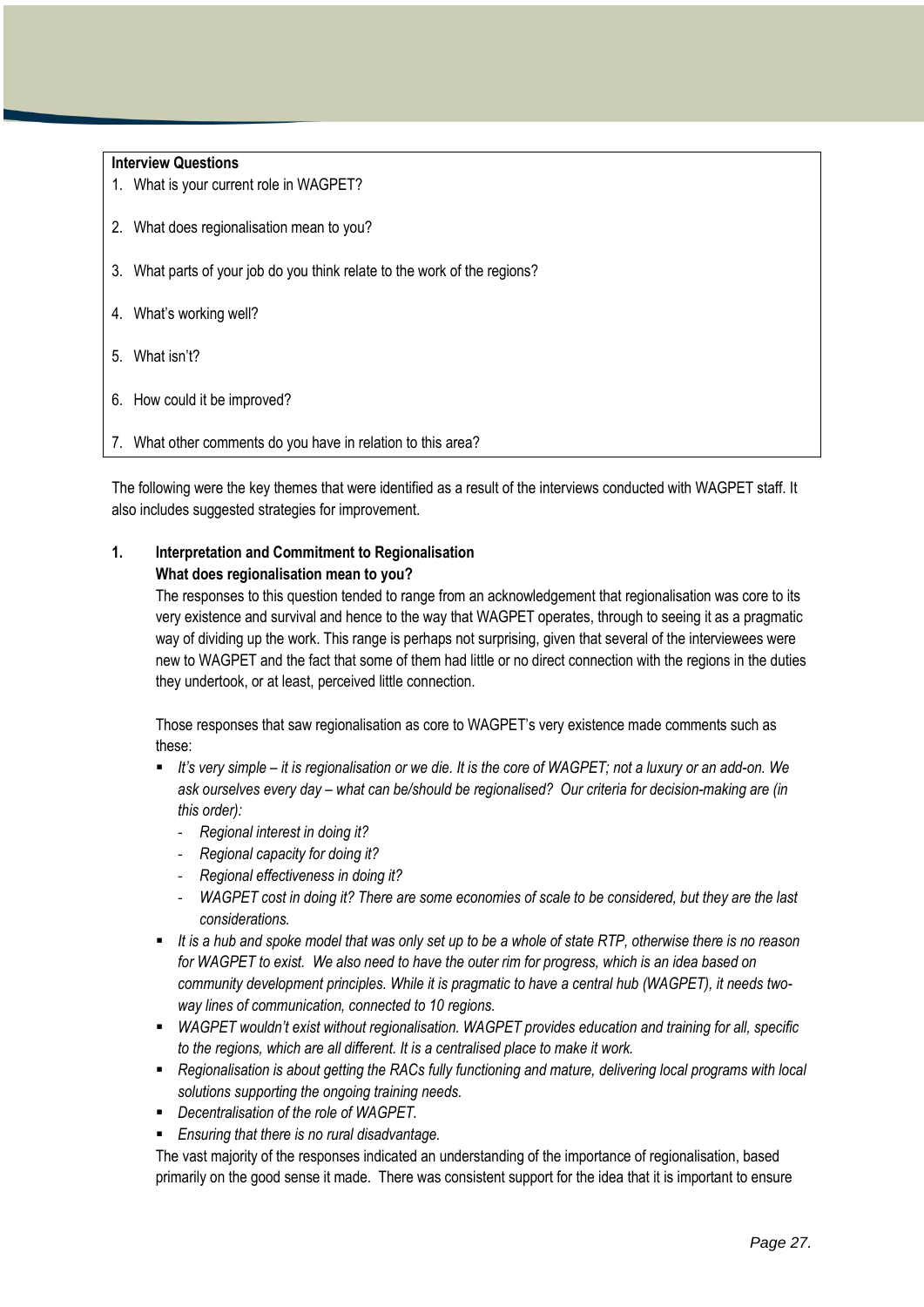that local and regional needs are better identified and met through a regionalised model than a metro-centric one. Some of the comments that reflected this were:

- *You can"t have a head office that tells everyone in Albany what training they are having. You have to be able to consult at the regional level.*
- *Regionalisation is about dividing the state into smaller portions to make it easier to manage and more direct rather than a blanket approach to the services we provide. For example, the issues in the Kimberley are very different to those in Albany. It is good to have it more directly related to their needs.*
- *What can be done regionally will be done regionally, so that it is more reflective of their context and what is going on.*
- *The ability for regions to take ownership of what happens in the region and ensure it is specific to their culture and demographics. Each region is different in its own right with different issues.*
- *I know the requirements of people in the regions, where not everything is like the metro area. There are different requirements. I have just come from a government job, where Canberra made decisions and this doesn"t work as they don"t know the realities from an office. Regional places need to have a say in what they need.*
- **It's about thinking about WAGPET across WA, not just here. Different places and regions have different** *needs. We need to predict those needs and give them a voice. We also use their voice (support in community for WAGPET). They have a lot of influence in the community. We rely heavily on what they hear or say out there. (RAC members, but also some people not on RACs, have a lot of sway or a big role in the training.) RAC is a more formalised way of communicating but everyone in the region is still part of WAGPET. We can"t do what we do without their help. The AGPT process shows this.*
- *It gives the regions ownership and makes them an extension of us, but not "these are our rules".*
- It is a way of dividing up the state into manageable sized individual units with specific characteristics (e.g. *remote or urban) that fits within a general practice community, that is the right size and in a community that already exists – ie all GPs in the region are likely to know each other. This impacts on how the training is delivered and it varies from region to region – e.g. technology and the assessment of suitability of doctors in training to work in specific regions.*

A slightly more pragmatic approach was reflected in the following types of comments:

- *The work has been split up into regions.*
- *I understand hub and spokes model. The people delivering education know what they want/need. We"re also not doing it all. It eliminates other tasks such as invitations to training, bookings, venues etc.*
- *It means that because we are in Perth, we bring all the regions together and they can do the training in their own regions and don"t have to fly down to Perth. They have the resources available within the region. It is more convenient and cost effective.*
- *It has always been a part of my job. We don"t really see regions as sharp lines. It doesn"t control how we work. It is more of a quide in the background. Regionalisation – we know it's there and it helps to make it easier; it is not a limiting factor. We can see what works in some regions and offer it to others.*

# **2. Aspects of Regionalisation that are Working Well The RAC Model and Structure**

There was a high degree of support for and commitment to, the Regional Advisory Committee (RAC) structure. It was noted by some that the fact that this structure had survived since it was established in a context of "fragile groups of interest" was very significant, given that this required a commitment to both the region and its needs, as well as to the profession.

The fact that none have fallen over, which was seen as a possibility at the beginning, was put forward to show the value of the model.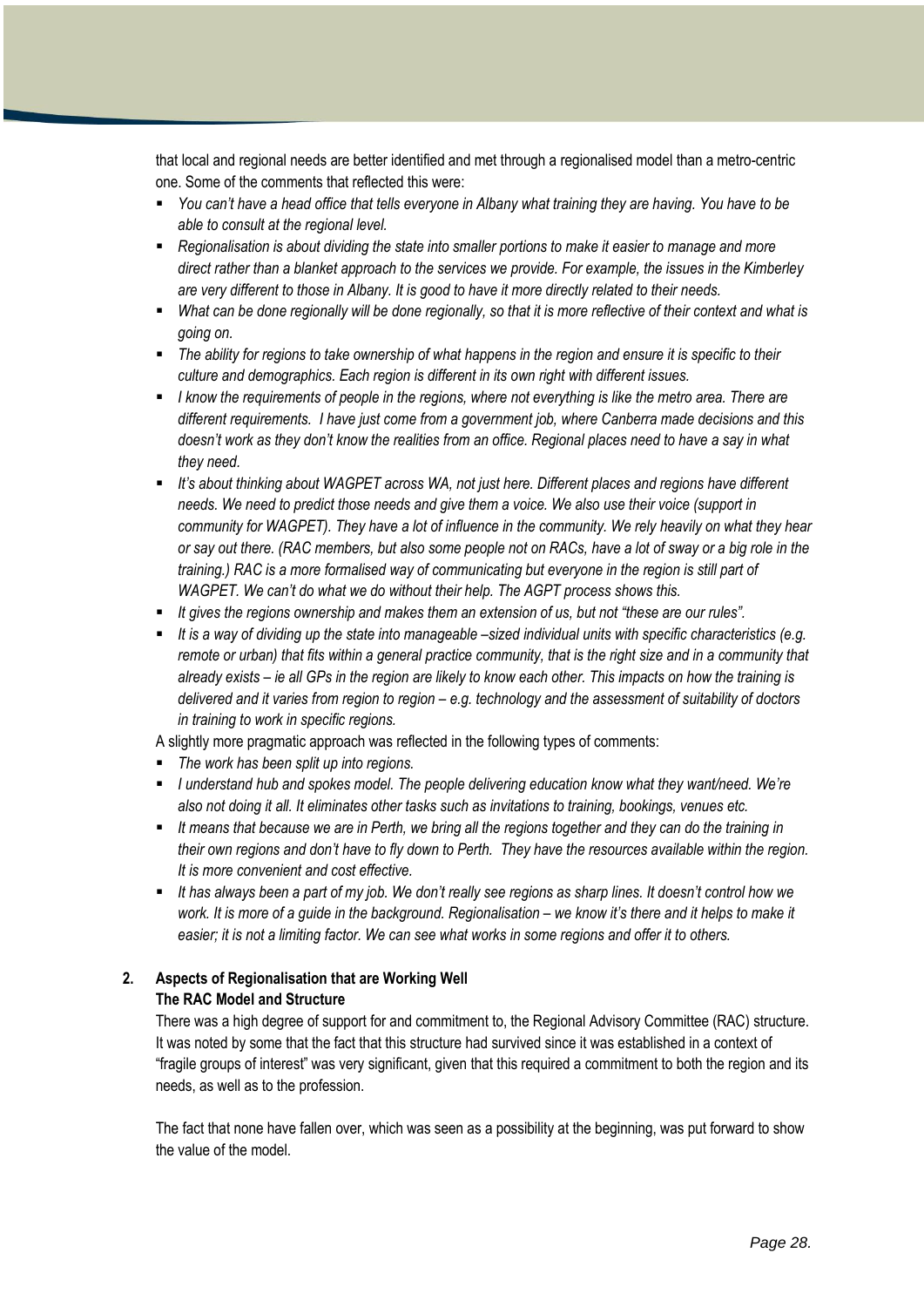The governing bodies and structures within each region were seen as critical by most interviewees. It was highlighted that these processes enabled the identification of local issues and needs and the provision of support at both the regional and central levels.

Generally, the RACs were seen as working well and that their intent was honourable and positive, with a sense of belonging and little internal division. This was despite the acknowledged fact that those involved in the regions undertake work for a variety of regional organisations and are often in a competitive context.

Although there was acknowledgement that the RACs operate in different ways and are at differing levels of self-management, they were seen to be working well, particularly in relation to:

- Identifying how to sell their region to doctors in training
- Ensuring the delivery of high quality education and offering direct support to doctors in training if they are experiencing any problems as well as alerting WAGPET to these issues. This was seen as a major strength of the regionalised model in that any problems in this area were much easier to detect at the local level.
- **Feeling themselves to be an entity**
- Supporting their supervisors so they can bring issues directly to the RAC, to discuss with other supervisors in the region, as well as with WAGPET
- Building up a rapport with the Regional Program Manager (RPM) role. This was seen as supporting the RPM acting as a conduit of information from what"s out in the region to WAGPET, as well as providing information to the region re: what is happening outside of the region.
- Virtually a full contingent of stipend RAC members on each RAC, and in most regions, many other unpaid members
- There was some recognition that regionalisation was embedded into the way WAGPET operates through the RAC structure being in place, in conjunction with the Registrar Advisory Group (RAG) and the Supervisor Advisory Group (SAG). These various structures were seen as always being factored into the communication processes used by WAGPET. This structure was identified by several WAGPET staff as being very helpful for them in gaining insights into the issues being faced across the regions as well as being a way of communicating to and across regions.

#### **Internal Structures and Processes**

WAGPET has fairly recently put in place some internal structures and processes to further support the regionalised model. A Senior Manager has a coordinating role in relation to Regionalisation. This involves supporting the building and maintenance of communication links between the regions and WAGPET, as well as across the regions. The communication links being built across the regions are seen to support the strengthening of the outer rim in the hub and spoke model. It allows the sharing of good ideas and strategies, as well as a way of regions gaining an overall perspective of the whole state and its needs.

As part of this coordinating role, there are Regional Program Managers (RPM) meetings where updates are provided after RAC meetings to ensure that all RPMs are kept informed and so they can also then act as a conduit for their own RAC in providing information re: activities, issues and trends in other regions.

An additional internal strategy that has recently been put in place and was highlighted by many as a positive step forward was the provision of updates to the CEO from RPMs after each RAC meeting. This is to provide information on what is going on in the region, through providing a "bulletin" on key aspects such as both the good and bad news, as well as what is happening regarding practices and the region itself. It was identified that this was an important strategy to ensure that the CEO was kept in touch with the regions and their needs in order to more effectively represent them.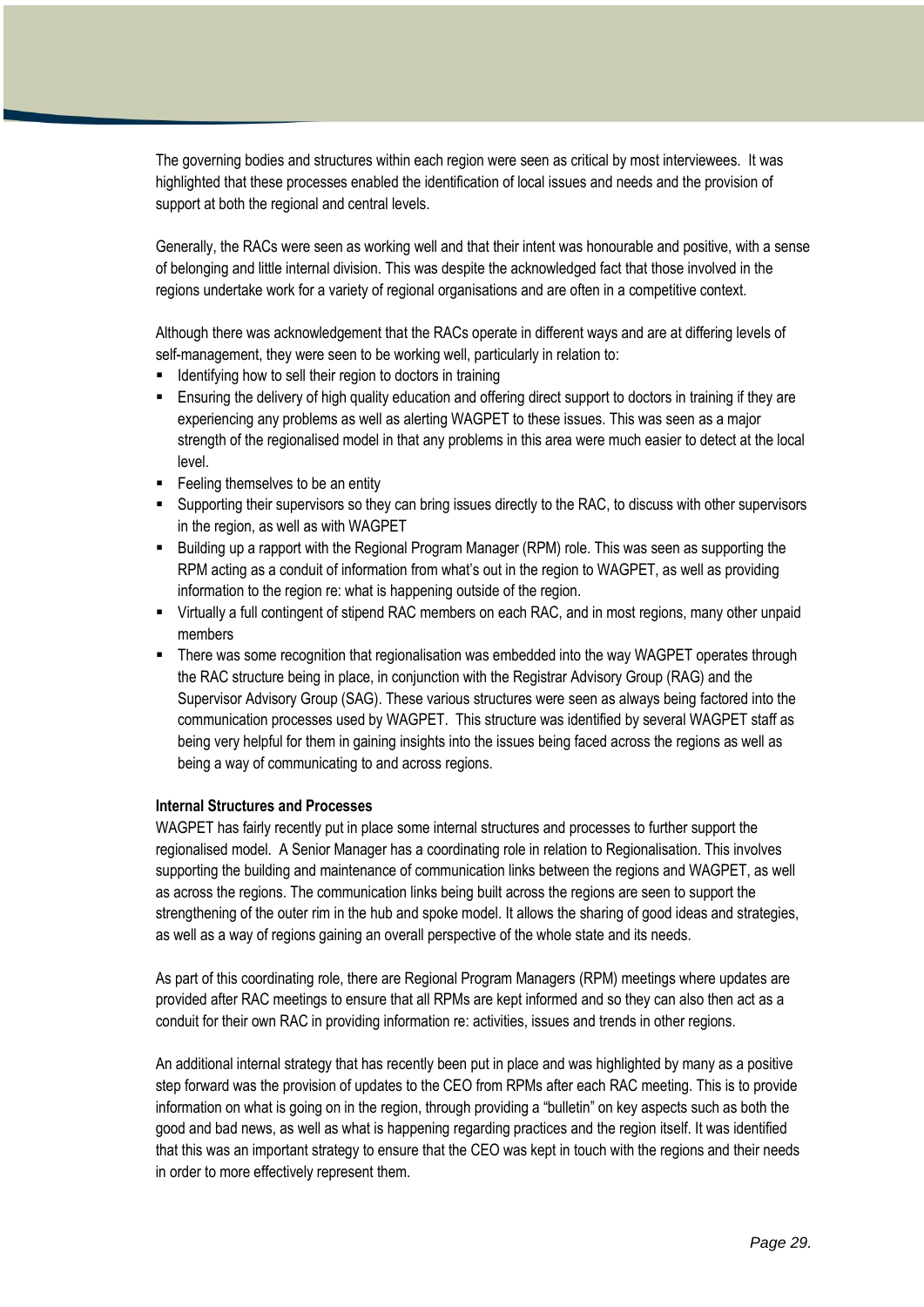#### **The Regional Education Programs**

The regional education and training programs that are being provided across the regions was highlighted as being generally of high quality and responsive to registrar and supervisor needs. This view was supported by registrar Feedback Surveys (obtained each 6 months) and by informal feedback that indicated that it was meeting their needs.

Overall, the regions were described as providing a variety of topics (although this varied in some regions, where there seemed to be a repetition of previous topics and less evidence of consultation with Doctors in training). Regionalisation was identified as providing the opportunity for regions to select those topics relevant to their context and to the identified needs.

Regions were described as being able to identify individual expertise of people within the region which would be harder for WAGPET to do from a central perspective, with a local education cohort and knowledge of how to access good resources. As one interviewee described it "It makes so much sense, creates a sense of community and involves local practitioners. The model is really positive."

One interviewee indicated that the various members of the RAC such as the Supervisor Liaison Officer (SLO), the Registrar Liaison Officer (RLO) and the Regional Training Advisor (RTA) seemed to enjoy putting the program together and making a contribution to registrar education. As one interviewer commented "Many of them stay on in their role due to a degree of altruism and "giving back" to the profession."

The delivery of the Cultural Awareness Training in the regional areas, has reportedly received positive feedback from Doctors in training, even though it was initially met with some opposition in some regions. One interviewee indicated that this had provided an opportunity to link in with others and a networking process that could be built upon into the future.

#### **Involvement of Divisions of General Practice and Networks**

The involvement of the Divisions of General Practice and Networks, through the Administration Officers and/or their representation in the RAC, was highlighted by several interviewees as a positive. The Regional Administration Officer provides administrative support in the development and implementation of the GP vocational training program and the associated processes, procedures and services. The work of these Administration Officers was particularly valued when there was some degree of continuity in the person undertaking the role, as they in turn, also provided some continuity to the processes used.

#### **The Annual RAC Workshop**

The annual RAC workshop that is held annually was identified as being a positive and worthwhile activity. This view was based on feedback that was received from participants, indicating that they enjoyed the opportunity for networking and hearing about other regions.

An improvement that was noted by several interviewees was the fact that last year was the first time that Education Consultants and RACs came together and they felt part of one region. All staff were also there for the full day when RAC Program Managers and Education Consultants were presenting. The opportunities this provided for the sharing of ideas and for linking up with each other for shared projects was highlighted.

This strategy has the potential to continue to build the "rim" of the hub and spoke model of regionalisation that was mentioned previously.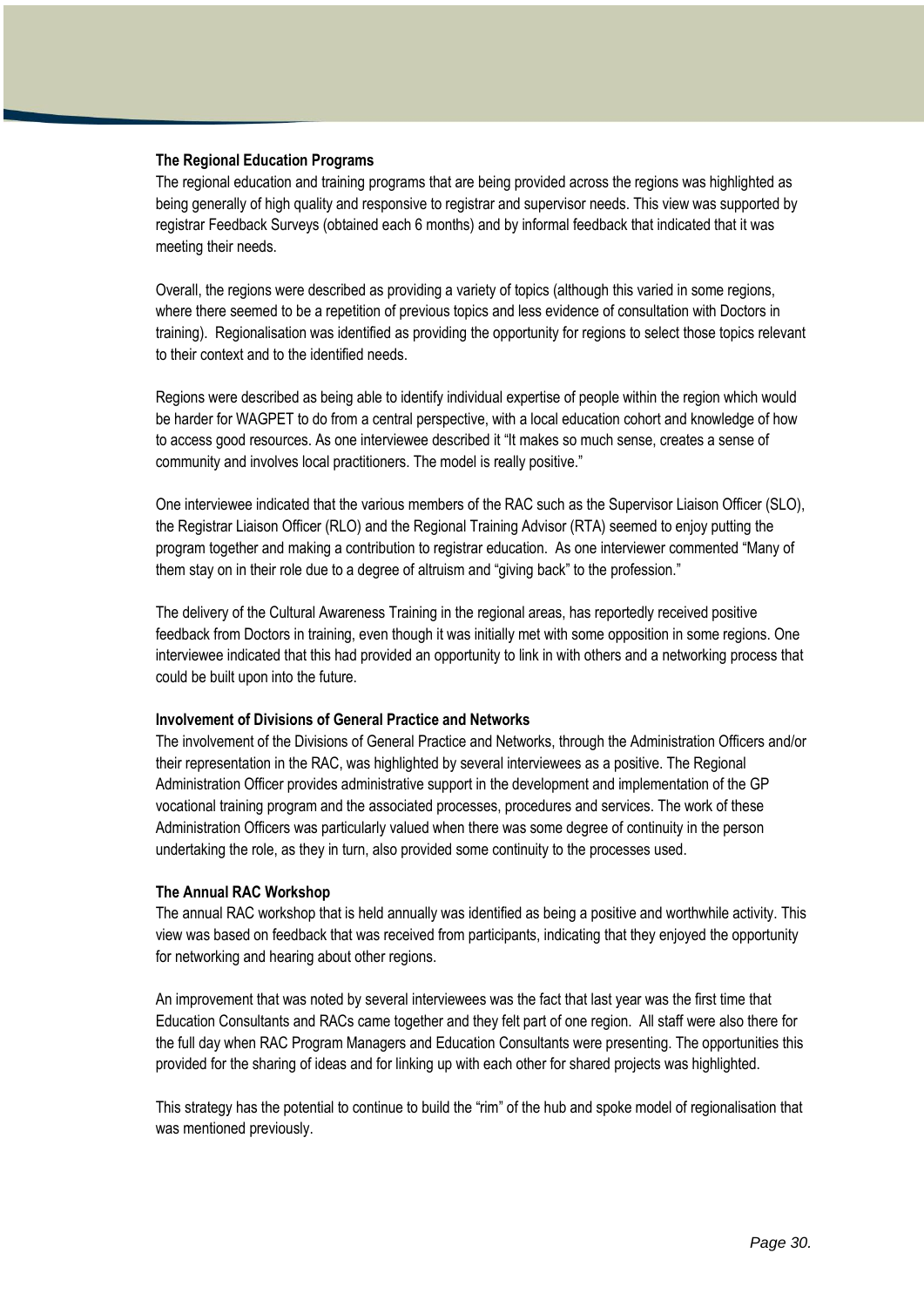#### **Regional Development Funding**

The availability of funding to support development in specific areas identified from within the region was highlighted by several interviewees. This offers funding to each region of up to \$15 000 per year to support an area of interest.

The grant is no longer labelled as an "Innovations Funding" but is a "Regional Developing Funding" which was applauded by some of the interviewees, as they felt that it had lead to increased interest from the RACs.

#### **Growth and Development**

There was general agreement that there had been significant growth since 2005. This growth was across several areas. They included:

- An increase in the number of doctors in training volunteering to go to the regions, which was described as a "fundamental shift" by one interviewee. This is consistent with an increased interest in general practice across the board.
- An increase in both the amount and quality of education and training that takes place in the regions was seen to be the result of an emphasis by WAGPET of its importance, WAGPET support for this to occur, and the increased numbers of doctors in training within the regions, as well as the commitment made by those within the regions.
- New practices coming on board. This was identified as being significantly supported by the input of local knowledge that comes from the RACs. Another interviewee highlighted the increased opportunities for Indigenous Health Training with the increased numbers of suitable training posts as a positive.

#### **The Central Program**

Specific aspects of this program that were singled out included the increasing use of the virtual classroom as a strategy and e-Learning as it provided greater ease of access to education and training and resources.

It was acknowledged that there is a need for balance of training provision that is both regional and central and that with WAGPET being a single Regional Training Provider (RTP) it was able to provide quality training for central issues that are difficult for regions to take on and that needed a core group of experts. As one interviewer commented, "The model is a successful one for WA. The RACs would struggle without the central component and the central would struggle without the regional training. It is a win/win model."

#### **Relationships with Key Stakeholders**

There were several comments made on the improving relationships with a range of key stakeholders. This range included the RACs, the training practices, the Administration Officers, and other key agency partners.

Strategies that have been identified as supporting this strengthening of relationships have included, but are not limited to:

- Visits by WAGPET staff to some specific regions in order to meet new staff within training practices, and to be there to assist with accounting issues etc. As one interviewer described it: "It helps the practices to know I am there to help, not just harass them!"
- The Regional Program Managers and Regional Education Consultants being involved with the RACs. This enables a response to local issues due to people from the regions contacting WAGPET staff to alert them to any issue, such as one involving a registrar. This was described as occurring due to the role of the WAGPET staff member on the RAC and therefore being known to the individual. It also allows any regional concerns to be aired and brought to the attention of WAGPET sooner rather than later.
- Responding as quickly as possible to any concerns or questions raised by the Administrative Assistant and an acknowledgement of the importance of this relationship as part of the Induction for new staff or existing staff in new roles.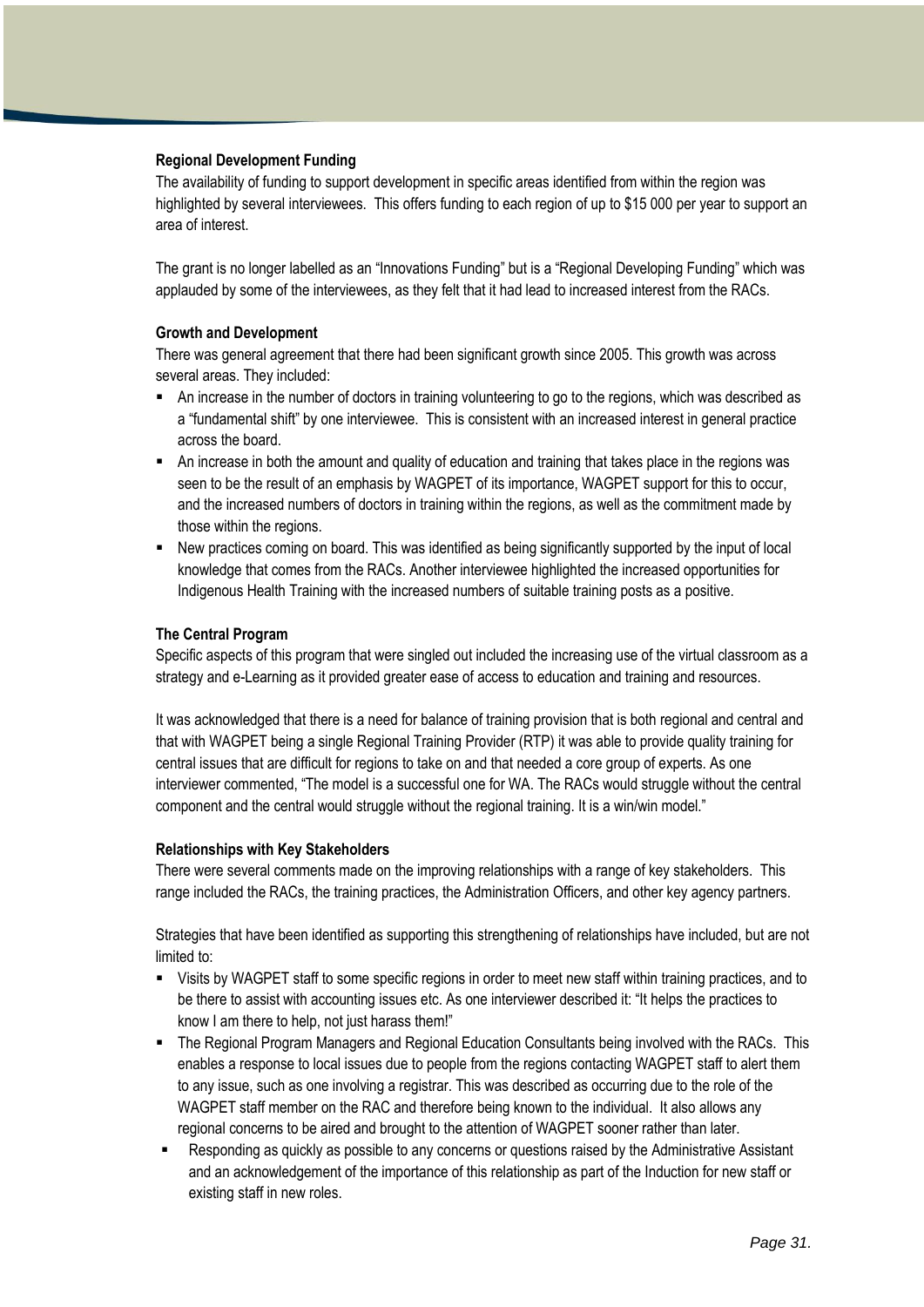- WAGPET staff having an understanding of the different regions and practices within the regions, as well as knowing the dynamics within each region.
- The tour of the regions that was undertaken by Janice Bell (CEO), Peter Wallace (then Chairperson of the Board) as part of the IHT follow-up with a specific purpose.
- The work with Western Australian Country Health Service (WACHS) in sorting out PGPPP placements has resulted in a strengthened relationship and some agreements re: travel and the recruitment by Albany Hospital of five doctors to do one rotation each and for next year and WAGPET will recruit another five doctors so that there will at all times be two doctors to complement each other between surgery and the practice.
- The work with Rural Health West in the Obstetrics Mentoring Program with placements funded in the outer metropolitan and rural areas and funding being obtained for a Pilot Mentoring Program to be put in place for GP Anaesthetists in 2012.

#### **Cost Effectiveness and Efficiencies**

Apart from the previously cited benefits of a regionalised education program, another identified benefit was the economies of scale that this provided. Some interviewees highlighted that if some regional education did not occur, then the impact on the budget for the coordination and delivery of central education would be massive, taking into account flights, payments and other associated costs. The resultant administrative requirements and the impact for increased workload and the potential need for increased staff, was also highlighted. It was also identified that the negative impact of the disruption of the training would also be a significant cost.

# **3. Aspects of Regionalisation That Could Be Improved ("Hotspots" for WAGPET Operations) and Suggested Strategies for Improvement**

#### **Commitment and Connection to Regionalisation for All WAGPET Staff**

One of the challenges identified by several of the interviewees was the fact that some staff did not realise the importance of regionalisation to WAGPET"s existence and saw it as somewhat of an administrative burden at times. One interviewer described this viewpoint as being "the equivalent of "institutional racism"", where staff considered that processes would be much easier if there was a centralised approach adopted. The need to have all staff commit to regionalisation as a concept, regardless of the type of work that they carried out, was emphasised quite strongly by many interviewees.

Alongside this need for commitment to regionalisation was the need to recognise that WAGPET staff should be focussed on training up regional people to undertake key tasks within their region, rather than providing expertise when needed. It was acknowledged that this took more time and was at times, quite difficult, but nevertheless a worthwhile goal.

Many staff indicated that for them, regionalisation had very little direct impact on their role and this no doubt reinforced the view that some aspects (particularly administrative ones) were seen as "a bit of a nuisance and not part of my real job."

Some key factors that contributed to this viewpoint that were identified included the issue of time pressures, feeling overwhelmed by the complexity of the structures and processes (particularly for new staff) and not being sure how the programs and processes fitted together. Another factor that was raised was that sometimes there was an apparent possessiveness of WAGPET staff regarding "their regions", so some felt that it was hard to connect and get to know certain regions and their needs.

One interviewer raised the issue of a lot of the Board members not being involved in the regions, even though majority rural representation is required in the Board structure.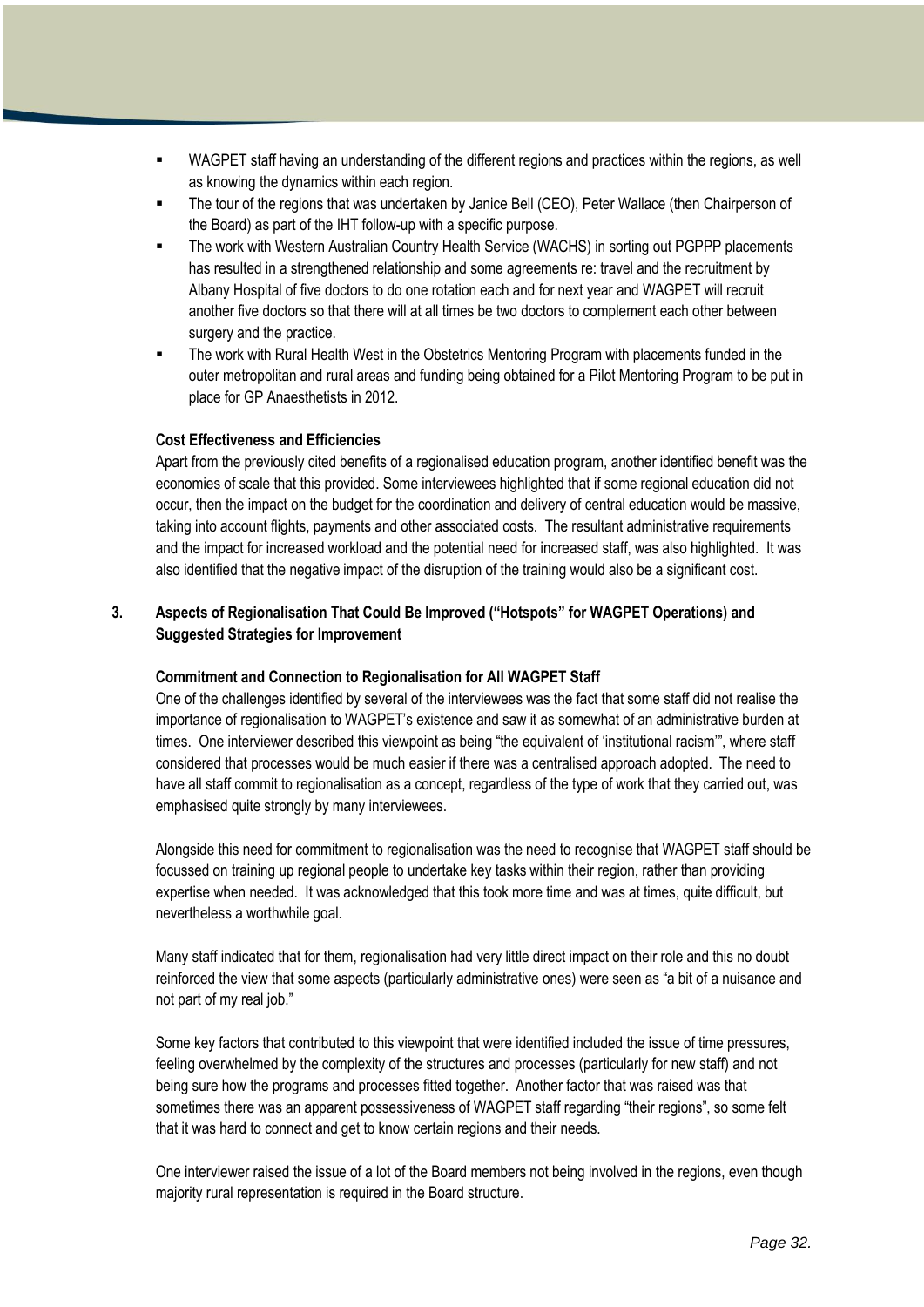*Strategies for Improvement:*

- The Coordinator role for a Senior Manager related to regionalisation referred to previously, that involves fortnightly RPM meetings to assist with consistency of approach and enhanced communication.
- The post-RAC meeting briefings to the CEO from the RPMs referred to previously to be continued.
- The possibility of ensuring that everyone at a particular level takes on a regional/RAC responsibility.
- The rationale for a regionalised approach to be consistently made to all of the WAGPET staff, with a commitment to investigating what can legitimately be done within the regions.

## **Connection of People in the Regions/RACs to WAGPET**

There was recognition by several of the interviewees that the people in the regions did not always feel as if they are "part of the WAGPET family". This was seen as partly due to the fact that they work for four or five different regional organisations, such as the GP Network, the RCS, RACGP, and they may also do ECT visits for Rural Health West as well as WAGPET. Another reality mentioned was the fact that they are also running their own private practices. There was an acknowledgement that they are beholden to no-one and can stop and start when they like, but in the main, they continue to work within the region. It was acknowledged that the answer was not to try to get these people to be WAGPET employees, as this top-down approach was unlikely to work and would be seen as arrogant and insulting to the regions.

#### *Strategies for Improvement:*

- Continuing to have face-to-face contact with the regional people to build the relationship and better understand their issues and needs.
- Conducting more regionally-based training for supervisors and conducting forums in the regions.
- Investigate the possibility of setting up outcomes-based contracts with the regions, to increase a sense of ownership at the regional level.
- Continuing with the annual RAC workshops to bring all members of RACs together and build relationships.
- Facilitating opportunities for the sharing of ideas across regions, such as with the Cultural Awareness work.

## **Current Education Administrative Requirements**

There was fairly consistent acknowledgement that the current requirements for those providing education and consequently for the AOs in each region were somewhat burdensome and cumbersome and that there needed to be some changes made.

Since 2009, a copy of the session plan, attendance list, evaluations, power point slides etc need to be uploaded into WAGPET e-learning. One of the reasons that was highlighted for getting the materials is so that they can be shared on the system for others to access, such as doctors in training or other presenters, although some indicated that they felt very little use seemed to have been made of this.

Currently, the process requires that once it is uploaded, then the invoice is paid to the person who has provided the education, provided all sections are completed. This can sometimes take considerable time; with many WAGPET staff directly involved in dealing with these matters suggesting this sometimes resulted in many contacts needing to be made with the AOs and the providers and some frustration for all parties.

Some interviewees indicated that some of the presenters had indicated to them that the actual session planning requirements were too bureaucratic, but the interviewees felt that it was critical to ensure that there was a clear focus on education in terms of outcomes and strategies and that the requirements assisted this to remain the focus.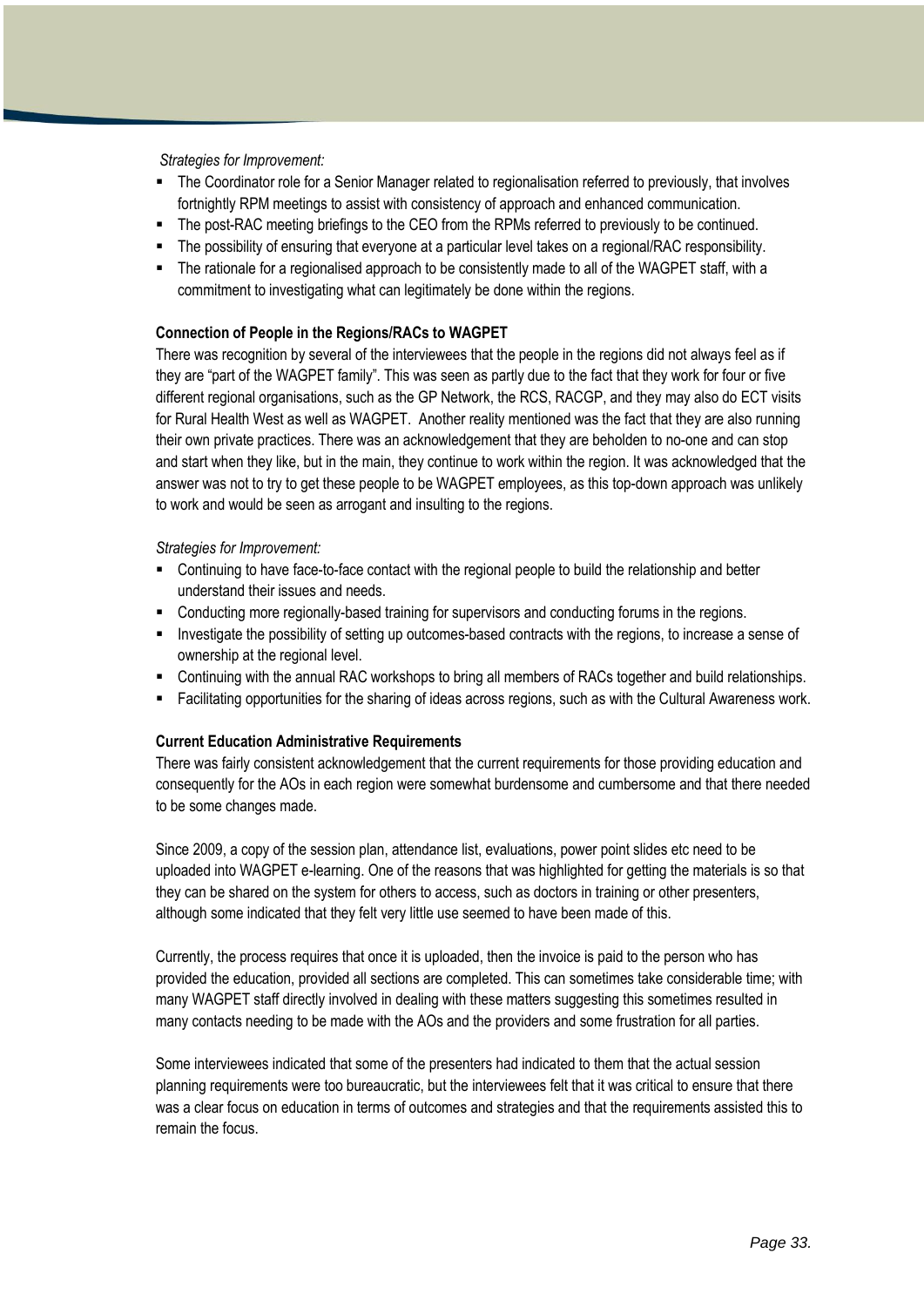From a WAGPET staff perspective, the process to set up on-line regional education modules was also described as laborious and taking approximately one day per week for an officer to keep on track with it, with the setting up of 80 sessions on the Learning Management System (LMS).

With the relatively high turnover rate of those in AO positions, it was also identified that the bureaucratic processes required ongoing training and support to be carried out by WAGPET staff every time a new person took over the role. This required additional time that was seen as a distraction from other key tasks.

## *Strategies for Improvement:*

- Workshopping in regions for half a day to explore this aspect with time devoted specifically to this area.
- Phone calls to AO to explain how it works and the need to work together, rather than emails.
- **Putting in place a timeline such as a week in which to complete it after the session.**
- Streamlining the process such as with the recently redesigned invoice, where the presenter now signs off that required paperwork has been provided to AO. This may alleviate time delays. It is still early days yet to see if it makes a difference.
- Asking for the bare minimum but the LMS/e-learning is only as good as what"s put into it for others to access and use.
- Perhaps having more staff employed on a part-time or casual basis to help out the AO.
- $\blacksquare$  Have the AO administer it all and trust that it will be done.

## **The AO Role (now the Regional Executive Officer Role)**

The AO has many other roles and the WAGPET role is an additional one. The current payment goes to the Networks and Divisions of General Practice and not as additional payment to the AO for the additional work. The demands on the AO role have also increased. The current formal job description does not reflect the current expectations of the role.

The frequent changeover of staff was identified by several of the interviewees as a problem, particularly given the fact that they were trained for the role by WAGPET staff who then needed to repeat the process when the AOs were replaced.

#### *Strategies for Improvement:*

- The annual job description needs to be reviewed to more accurately reflect the requirements of the role.
- The relationship needs to be built to ensure that the responsibility is shared. It was identified by several respondents that it was important to have regular visits and to know people by face and name.
- **Engage more with them in a group for inter-regional meetings.**
- Invite the AOs to the annual RAC workshop every year and to have direct relationships with them.
- Pay them more. Take a proactive approach and say: "This is what we can offer. What does it actually cost for the AO role? Consider a sliding scale dependent upon the number of Doctors in training.

## **Conditions within Regions**

There was a concern raised regarding the lack of sufficient funding for housing for doctors in regions. This was identified as something that impacted significantly on registrar choices regarding regions to carry out their training.

#### *Strategies for Improvement:*

- WAGPET staff to drive the push for increased housing through lobbying and seeking funding from e.g. mining companies.
- **Local government may be potential new partners.**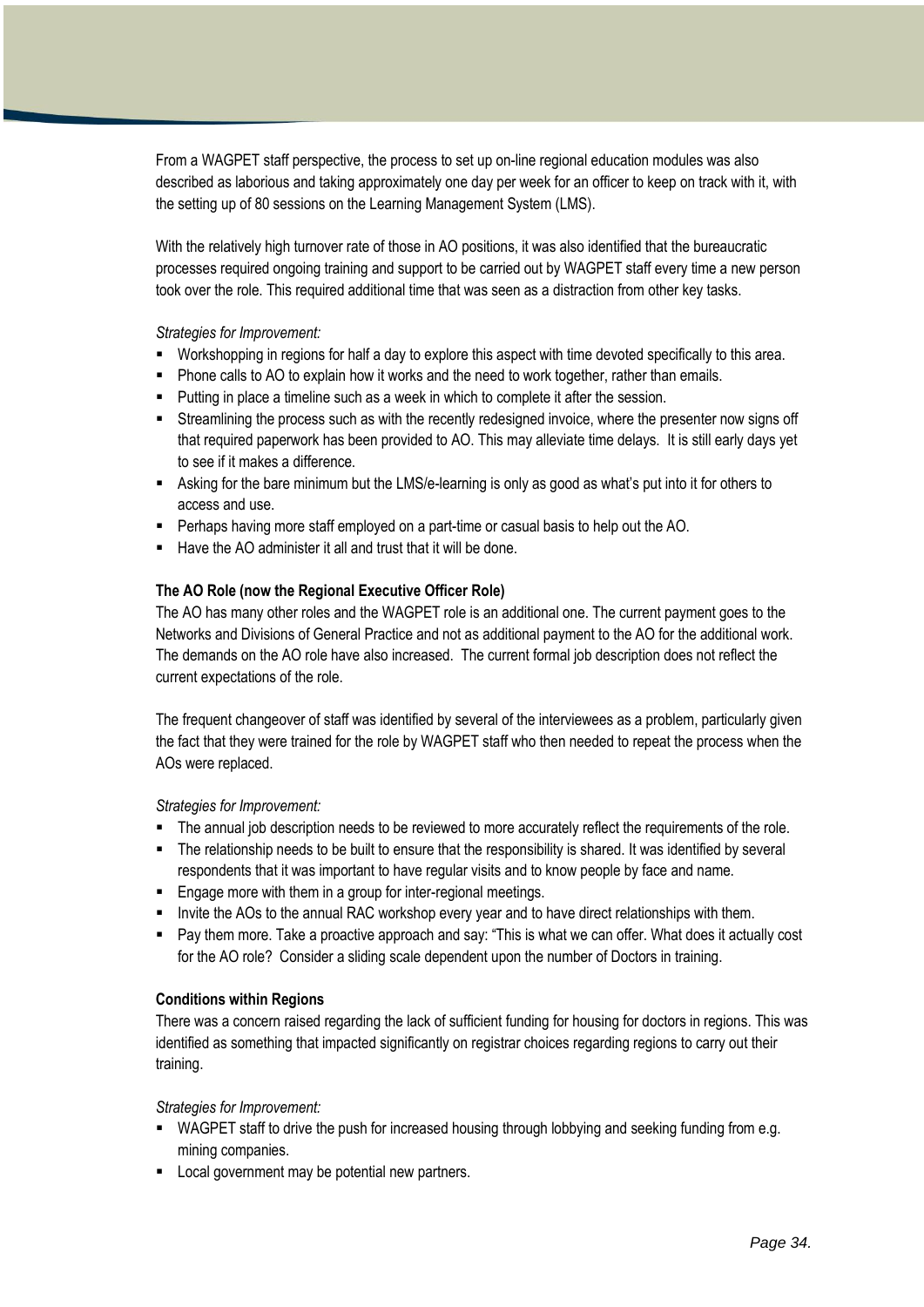**•** Regional development activities to develop more things regionally to consolidate our RACs and provide a constant flow of Doctors in training.

#### **Funding Disparities for Regions**

The current policy of providing less money to provide education if there are less than three doctors in training was raised as a concern by one interviewee. The identified result was that the RAC doesn"t put together a program for them. The potential consequence of this was that RACs meet less frequently and then are not in a good place to reinstate education for the following year.

*Strategies for Improvement:*

 The policy needs to be reviewed, in order to encourage RACs to invite others in the region to training. Each region should get the same funding, and be expected to invite others to attend.

#### **Internal Processes for Induction of WAGPET Staff in Relation to Regional Roles**

There was general agreement that there is currently insufficient induction for WAGPET staff in relation to their roles within the regions. This was identified as becoming more of an issue due to staff turnover, the increased size of the organisation and to the growing responsibilities and expectations of staff related to the work with regions, particularly in the RAC roles. Some staff reported that induction processes that had been planned for them when they joined WAGPET had not taken place due to "something always coming up".

Several staff highlighted inconsistencies regarding the processes used and some resultant confusion over whose role was responsible for them. This included such aspects as sign off responsibilities regarding payments and contract management for RAC stipends. Policies and procedures that had previously been in place were reported as no longer being up-to-date and this was seen as leading to lack of clarity internally, which was seen to impact externally. No handbook or manual and process for handover were seen as gaps that needed to be addressed.

The specific roles of Regional Program Managers lacked clarification and this tended to become more of an issue with new people taking up these roles. There was recognition of the need for WAGPET staff to understand their role and responsibilities in order to build their capacity to become functional members of a RAC. Although there was some acknowledgement that there has been some improvement in this area, it was seen as not working so well when new people take up the roles in the RACs. It was highlighted that in this situation, it is very easy for WAGPET staff to take on roles that are not theirs, such as chairing meetings, taking minutes etc.

There was a recognised need for induction and role clarification for WAGPET staff, as well as greater consistency across regions as to the roles being undertaken by WAGPET staff. It currently varies across the RACs in terms of use and roles and the form of support given. There was no formal induction or plan for change-over of WAGPET RAC members for Regional Education Consultants and Program Managers, and when people left WAGPET the need for clear direction as to what needed to be handed over such as how to set up regional consultation etc.

One interviewee suggested that regionalisation was critical to WAGPET, but that it "is really a side serve on our existing, everyday work and it shouldn"t be. It is not reflected in the formal job descriptions."

#### *Strategies for Improvement:*

- Development of a RAC Manual that specifies roles and responsibilities of WAGPET staff within the RACs.
- **Development of an induction process and handover plan for new staff taking on RAC responsibilities.**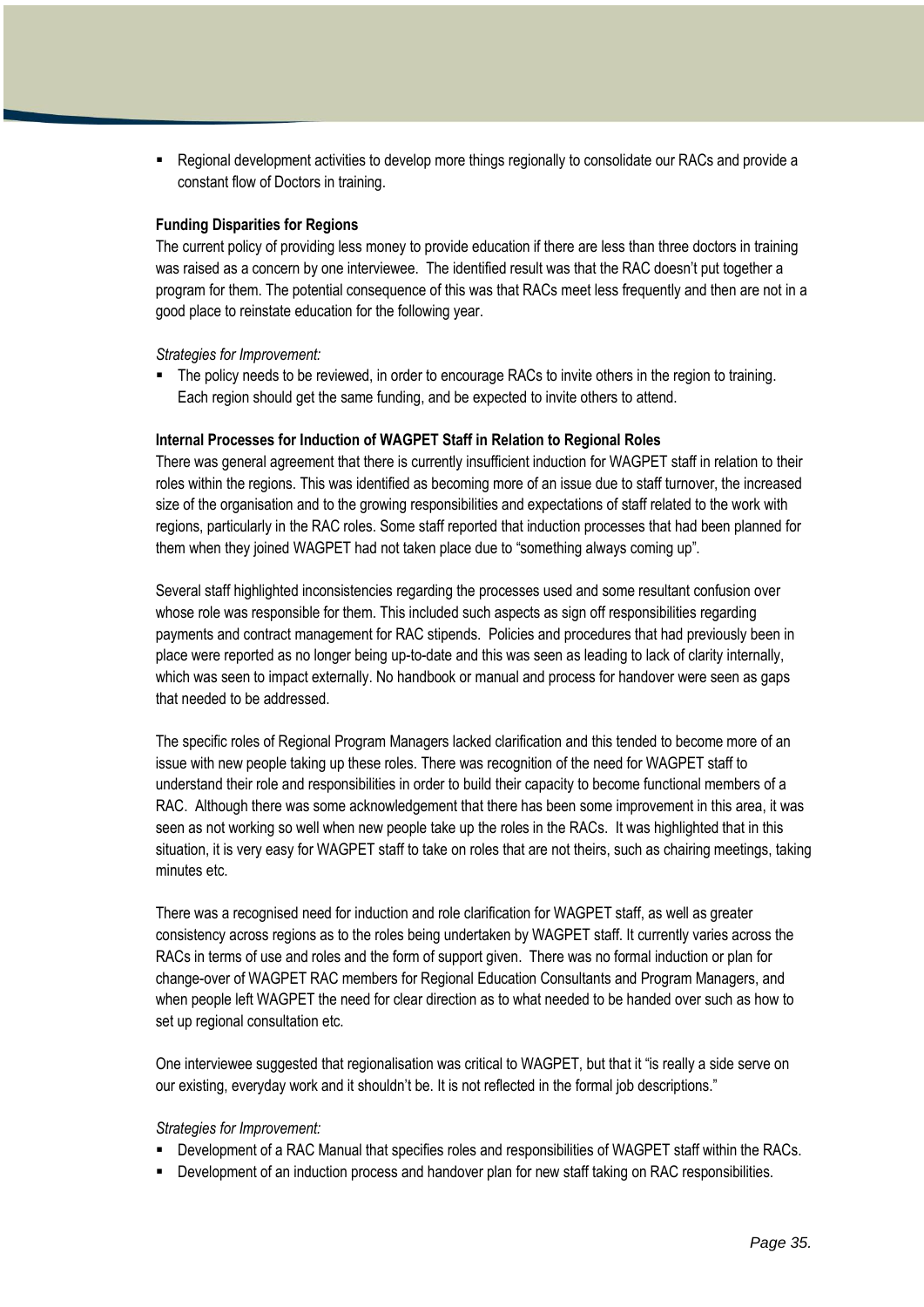- Development of a spreadsheet that outlines such things as practice links with hospitals, a matrix of all relevant data and a visual map of how the various processes and programs interact in order to best support the doctors in training and the practices.
- **Communication procedures and policies to be documented.**
- Acknowledgement that the RAC role brings with it some significant responsibilities and time commitments and this needs to be built into and reflected in the job descriptions.
- Explore the possibility of rotating staff every few years in regions so that they get to know the state, although relationships with regions take time to develop so the potential benefits would need to be weighed against the costs.

## **Roles and Responsibilities within the RACs**

The lack of clarity regarding roles and responsibilities within the RACs was raised as an issue by several interviewees, as well as some noted variable commitment within RACs.

There was some reported confusion over the RLO role when on the RAC compared to the RLO role when in the RAG. There was also a concern raised as to whether SLOs are always really representing the supervisors, although it was acknowledged that this was often not through lack of trying.

Some variable commitment from RAC members was noted by some interviewees and the point was made that the RLOs, SLOs/AOs get paid no matter whether they do the job or not. Some were described as regular participants compared to others, but they all get paid the same money.

#### *Strategies for Improvement:*

- New people being given greater clarity regarding their role through training and induction.
- RACs work best where there are clearly defined parameters.
- The development of a Manual for RACs.
- Greater clarity about roles etc. Is RAC best placed compared to WAGPET?

#### **RACs / Regions at Different Levels of Readiness**

It was identified that some RACs seemed to be keen for more responsibility, but that this varied according to the different levels of readiness within the RAC. Some growing pains were described, with some RACs retreating from taking on too much more.

An example of this was that the IHT funding going to regions to develop IHT Plans was described as working well in some regions and not in others. It required the RAC to be a lot more active than usual and sometimes they were reported as not always being sure of what the funding was intended to achieve. It was described as a real testing ground for RACs that showed the differing levels of readiness across the RACs.

*Strategies for Improvement:*

- **Intra-regional collaboration with cross-regional activities.**
- **F** Greater clarity about roles etc. Is the RAC best placed compared to WAGPET to do certain tasks?
- Need to stop starting new things without finishing previous things. An example of this was not confusing RACs with two similar things such as Cultural Awareness Training and IHT Plans at the same time.
- Each RAC has to be looked at differently and have differentiated resourcing.
- Each RAC needs a WAGPET person as a communication conduit (Regional Program Manager), but it doesn"t necessarily need a Regional Education Consultant.
- A decision should be made as to who is the best person to be placed on the RAC and how many are required. There are some RACs who only need one WAGPET person, as they run themselves. Different expertise is needed for different RACs.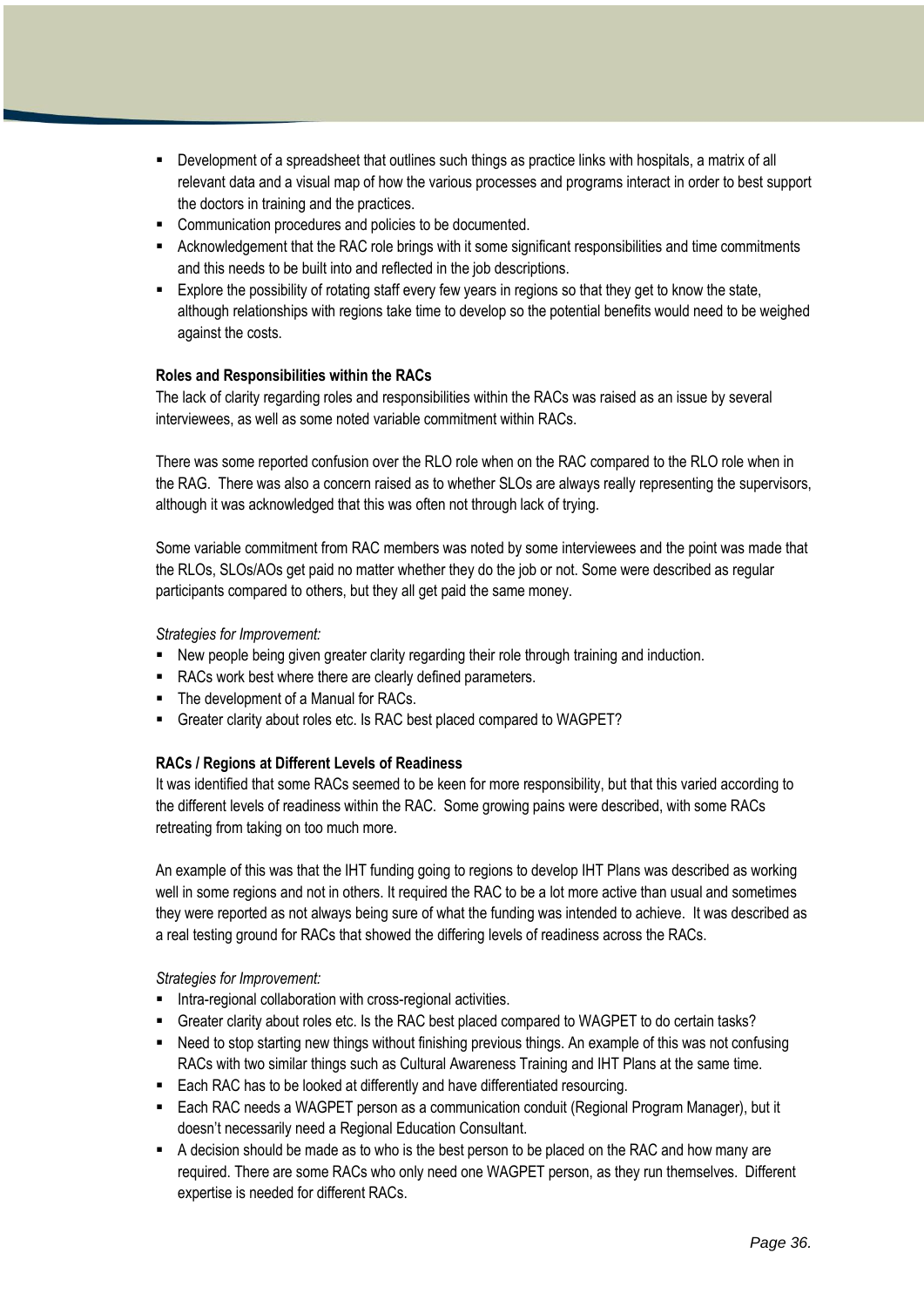- The RACs need to co-opt other people to strengthen the ties within the region. The RACS don"t seem to understand that they can recruit/enlist /invite a person to be involved in the RAC.
- **Intra-regional collaboration with cross-regional activities.**
- Greater clarity about roles etc. Is RAC best placed compared to WAGPET?

## **Metro Regions and Rural Regions – Different needs**

Until two years ago, WAGPET delivered all "regional" education programs for all metropolitan RACs. The regional process was completed with dividing the metropolitan area up into POM South, North and East, in order to differentiate it from WAGPET. There was some questioning as to whether or not this was an artificial distinction as there were no clear geographical boundaries and if it achieved its intention of true regionalisation. There was a suggestion for some that perhaps another model needed to be considered for the metropolitan regions.

There was recognition amongst some of the interviewees that Perth-based regions seemed to struggle more than other regions on how to spend innovation funds or IHT planning. It was thought that this was perhaps because of the fact that they can already do things across regions as they are not as isolated as rural regions.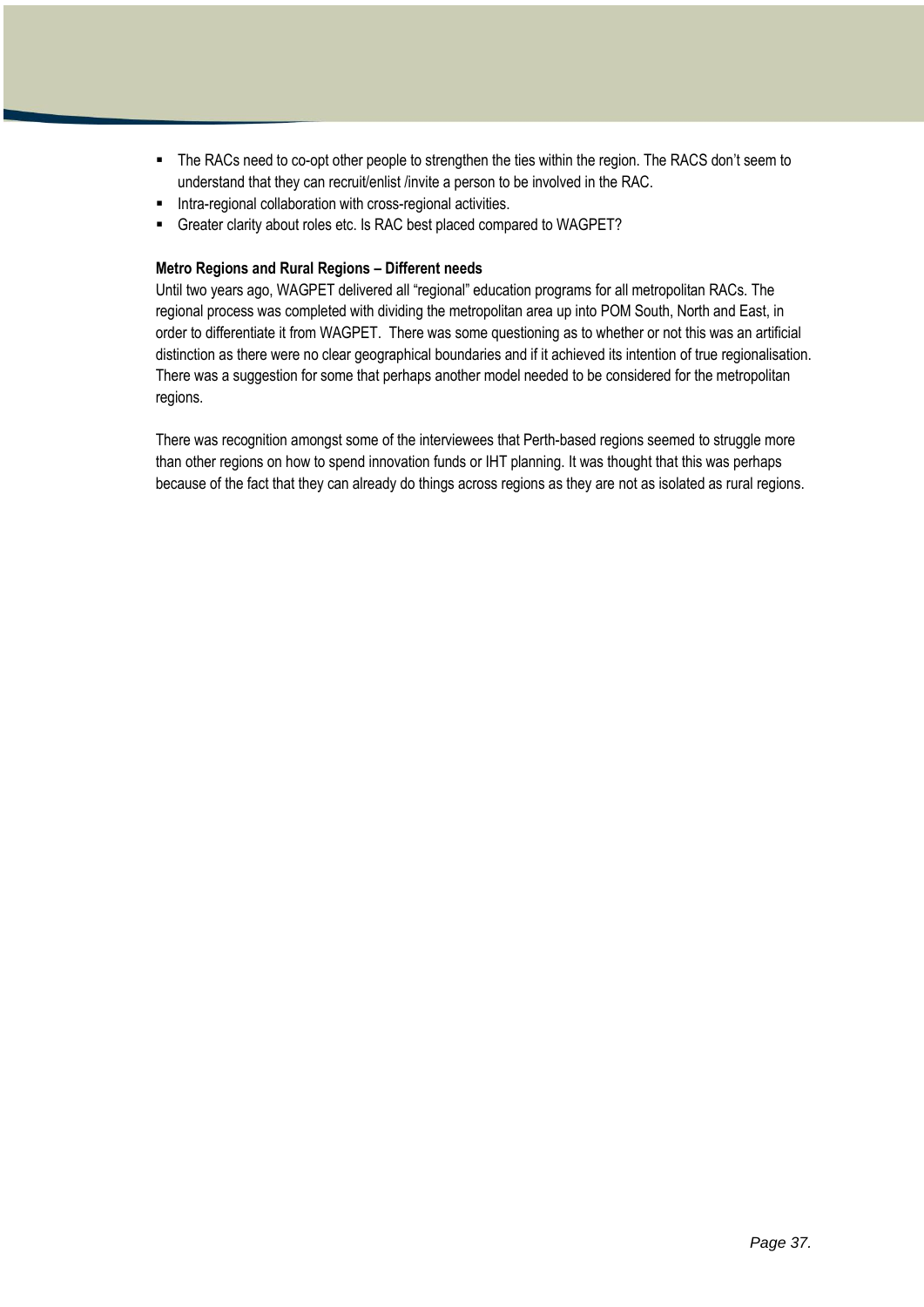The information in the following section reflects the various RACs" responses to the areas identified by WAGPET internal operations during Stage One of the data-gathering. Where recommendations have been made, they are listed at the end of each report.

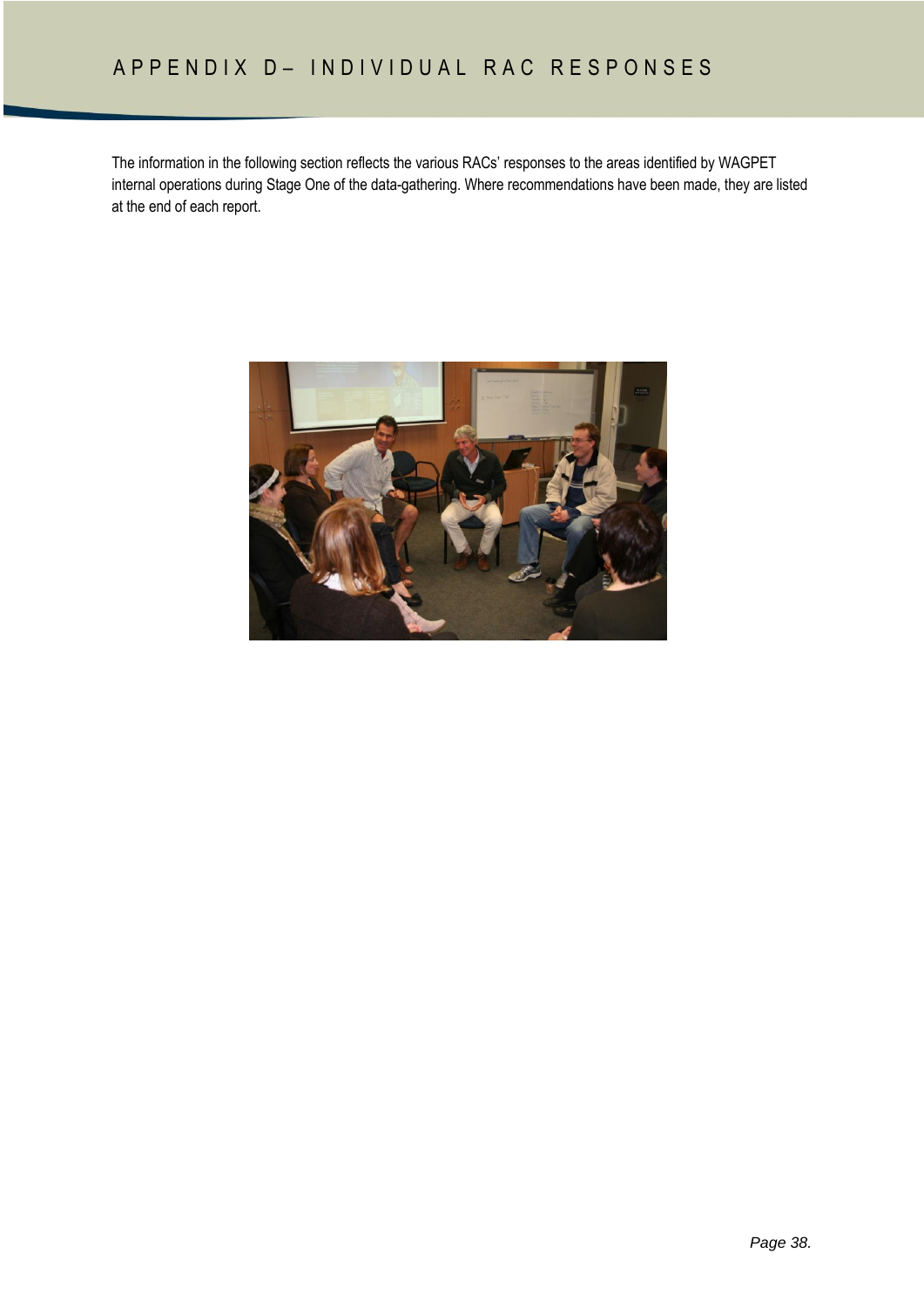# G O L D F I E L D S

#### **What's Working?**

Generally, there was strong endorsement that the RAC model was working well, in that it enabled "direct feedback and input from those "on the ground"." There was acknowledgement that the regional program was very responsive to the needs of doctors in training drawing on presenters with local knowledge. The program was described as working particularly well having a Training Advisor who is familiar with the region and /or involved in the RAC, especially for a basic term GP Registrar who is new to primary care.

The RAC members did not agree with any perceived lack of clarity regarding roles and responsibilities within the RACs, but thought they were clear and attributed any issues as being dependent upon personality rather than the lack of role clarity.

The RAC members identified strongly as part of WAGPET and therefore did not agree with the perceived lack of connection reported by the internal consultation process. They attributed this close connection to other or previous connections that members had with WAGPET as Doctors in training.

There was strong support for the involvement of the Divisions of General Practice and Networks, with an emphasis on the value of the Network CEO being an active part of the RAC.

The opportunity to access additional funds to support local development was valued by the RAC, as was the opportunity for networking with other RACs during the annual RAC workshop. It was identified that it provided reinforcement for work being undertaken by the RAC, as well as ideas for improvement and transfer of practices across regions.

The RAC identified that the local relationships with other key stakeholders such as the Rural Clinical School (RCS) and the Western Australian Country Health Service (WACHS) were working well, supported by the fact that some members of the RAC were also engaged with those stakeholders. The feedback and input from WAGPET operations was also seen as "critical to ensuring the best delivery on the ground."

## **What's Not Working?**

There was an acknowledgement that the online process for regional administration had reduced the time commitment for paperwork, but also that any further efforts and changes to improve and streamline the processes would be welcome.

The AO role was described as challenging, especially when additional tasks are added to the role, such the IHT Plan and CA Training. A potential extra challenge for the future was the increasing number of GP Registrars needing placement, although it was not currently impacting on the Goldfields region.

Housing was not identified as an issue for the region at this point in time, but early notification of likely needs would assist in the future.

There was strong support for the benefit to be gained in being able to run an education program regardless of the number of GP Registrars and to include other GPs and trainees in the region, as it "creates a sense of belonging and a network." It was identified as being hard to keep being engaged when there are no GP Registrars in the region. One of the members of the RAC reported: *"I strongly agree that regional education should happen with a wider potential audience and so continues regardless of GPR numbers. RLO's have flagged previously that GPR's consider the teaching (quality/quantity) they will get regionally when deciding between areas – it's hard to say they will get good regional Ed if it"s not already running. (This is not a personal gripe as planning my own education this year worked really well for me!)."*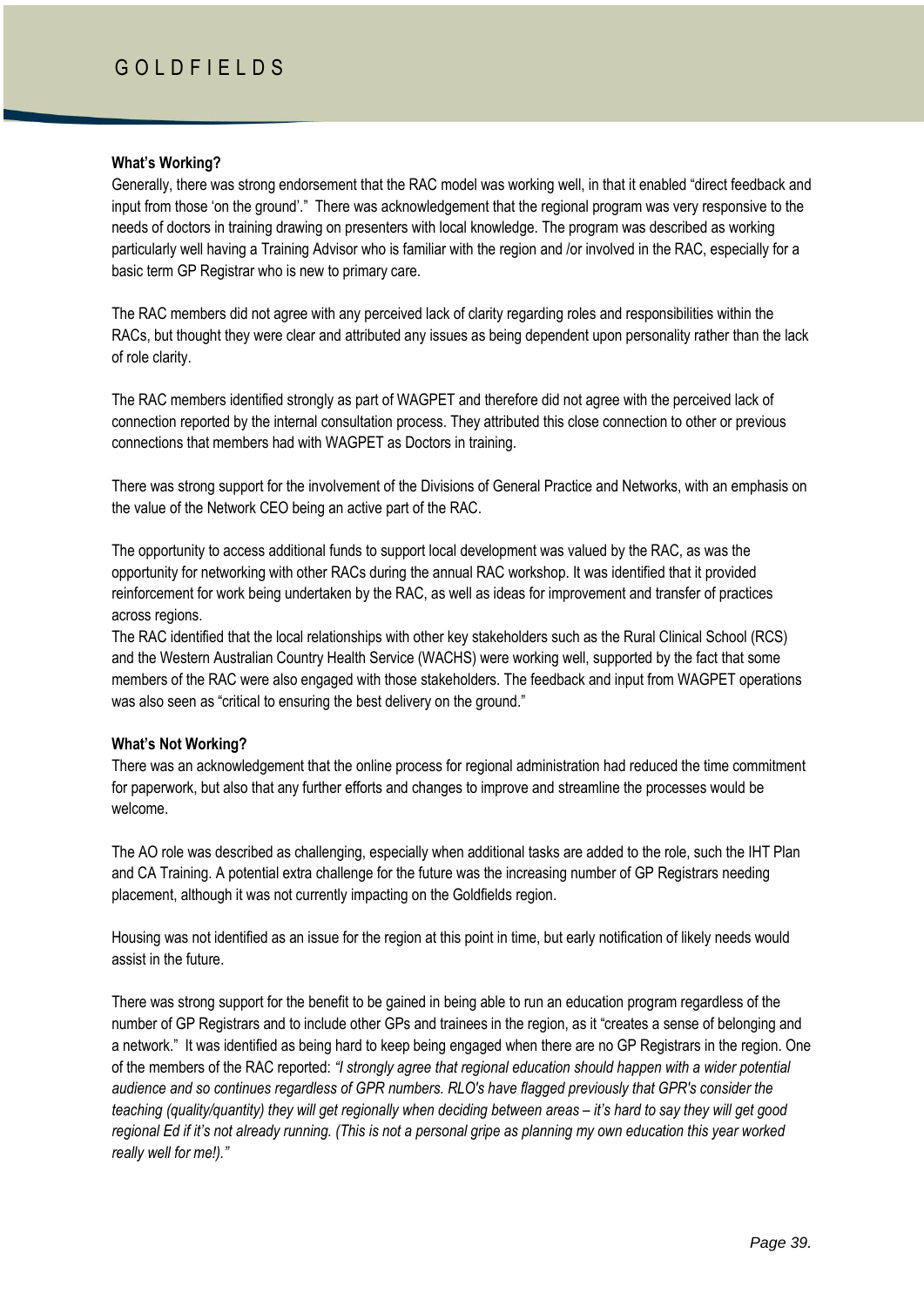The RAC agreed that greater clarification on projects such as the RIHT would have been helpful.

## Additional Issues / Concerns

- There is a risk in larger regions where there are two or more large regional towns to ensure that there is feedback and engagement across both – may be useful to have more than one RLO, SLO in each region.
- Regional Training Advisors don"t have the same structure to that of RLO, SLO (i.e. RAG, SAG groups) may be useful to have some connection between RTAs.

- More face-to-face contact arranged at both a regional and central level to build on what already occurs, as this helps to build and maintain relationships and good processes.
- **Further simplification of administrative systems requirements wherever possible.**
- Earlier notification of GP Registrars and prevocational doctors coming to the region in order to secure required accommodation.
- A change to the policy to allow regions to run an education program regardless of the number of GP Registrars and to include others within the region.
- Greater clarification on expectations for any new projects to be provided by WAGPET.
- The structure needs to be maintained even in times of small numbers of GP Registrars as a longer term strategy for building the region.
- Consideration to be given to having more than one RLO and SLO in regions where there are two or more large regional towns.
- **EXECONS** Consideration to be given to creating a structure for RTAs similar to RAG and SAG structures.
- Endeavouring to ensure that a Training Advisor (TA) is familiar with the region and involved in the RAC.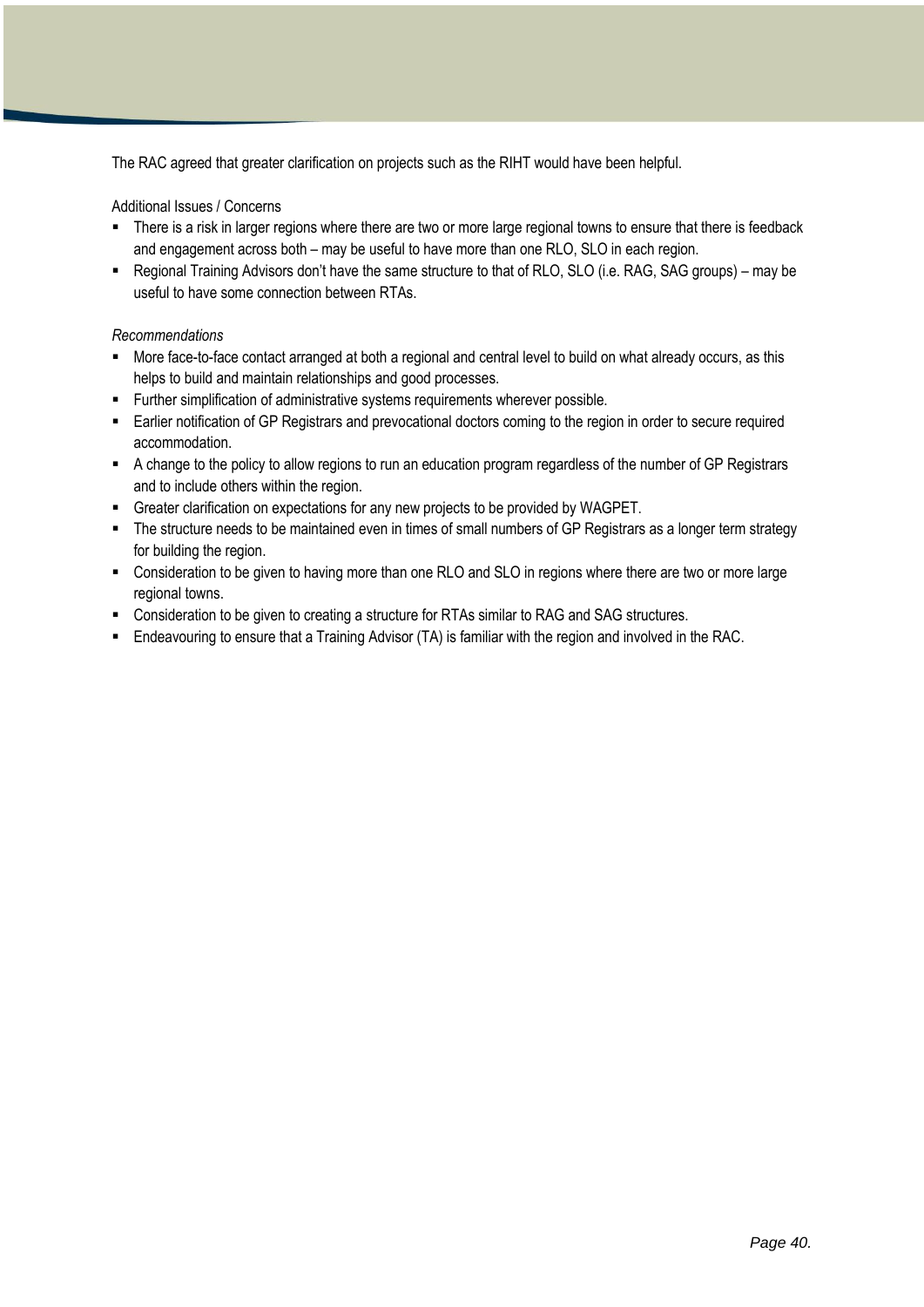## GREAT SOUTHERN

## **What's Working?**

The current structure and model was endorsed by the RAC, as it "allows education to occur effectively within the region." The value of face-to-face meetings via the RAC model was identified as being "invaluable" to making connections and exploring issues and ideas. The connection with WAGPET through the RAC (via the Education Consultant and the Regional Program Manager) was described as "excellent".

The Regional Training Program was endorsed as working well for GPRs for the formal education aspect, but also as important networking opportunities. The devolution of Cultural Awareness Training was highlighted as a very positive move, as it opened up the opportunity to work with people in the community and to provide relevant information regarding local Aboriginal culture. The RAC reported that their involvement in its organisation and exploring local regional options was very enjoyable.

The involvement of the Network was viewed very positively. It was also seen as helping GP Registrars become familiar with the work of the Network.

The current flexibility of the Regional Development funding was described as working well for the region, in that it opened up opportunities to explore a range of topics and ideas within a better timeframe. There was some concern expressed however, in relation to a sense of pressure in applying for the funding, with extra demands on RAC members' time. There was also a concern as to whether or not some of the projects pursued offered value for money for WAGPET in terms of education and training.

The annual RAC workshop was identified as an important opportunity for sharing strategies and experiences across all regions, as well as catching up with the latest approaches and education tools. It was also seen as an important part of communication between RCS and WAGPET. The only concern was related to the timing of the event, with the suggestion that this should occur at the start of the year to introduce new RAC people to the RAC model and their role. Alternatively, if held at the end of the year, the next year"s identified RAC members should be invited to the workshop.

WAGPET"s relationship with GP Registrars and supervisors was identified as working well and its reputation within the region was "not bad". The concern was for the lack of visibility and knowledge of WAGPET across the region, including practices. Good communication processes were seen as critical to compensate for the lack of physical visibility within the region.

There was support from the RAC for the development of the formal job description for the AO role and its 0.3 FTE allocation. The development of KPIs was also supported, as well as having an expanded role for the AO to run programs developed by the RAC.

## **What's Not Working?**

WAGPET's current communication processes with doctors in training in the region were identified as confusing and difficult, with no clear processes articulated which resulted in difficulty in getting responses from staff members, and the frequent changing of staff adding to this issue.

The lack of visibility of WAGPET across the region was identified as an issue that needed attention. Although the current stipend payments were described as satisfactory, there could be consideration given to broadening the number of stipends offered to ensure that the RAC represents all the training within the region, especially other supervisors. This was identified as potentially assisting to increase WAGPET"s visibility.

The potential for GP Registrars experiencing a "double-up on education topics if they move regions" was considered to be an issue.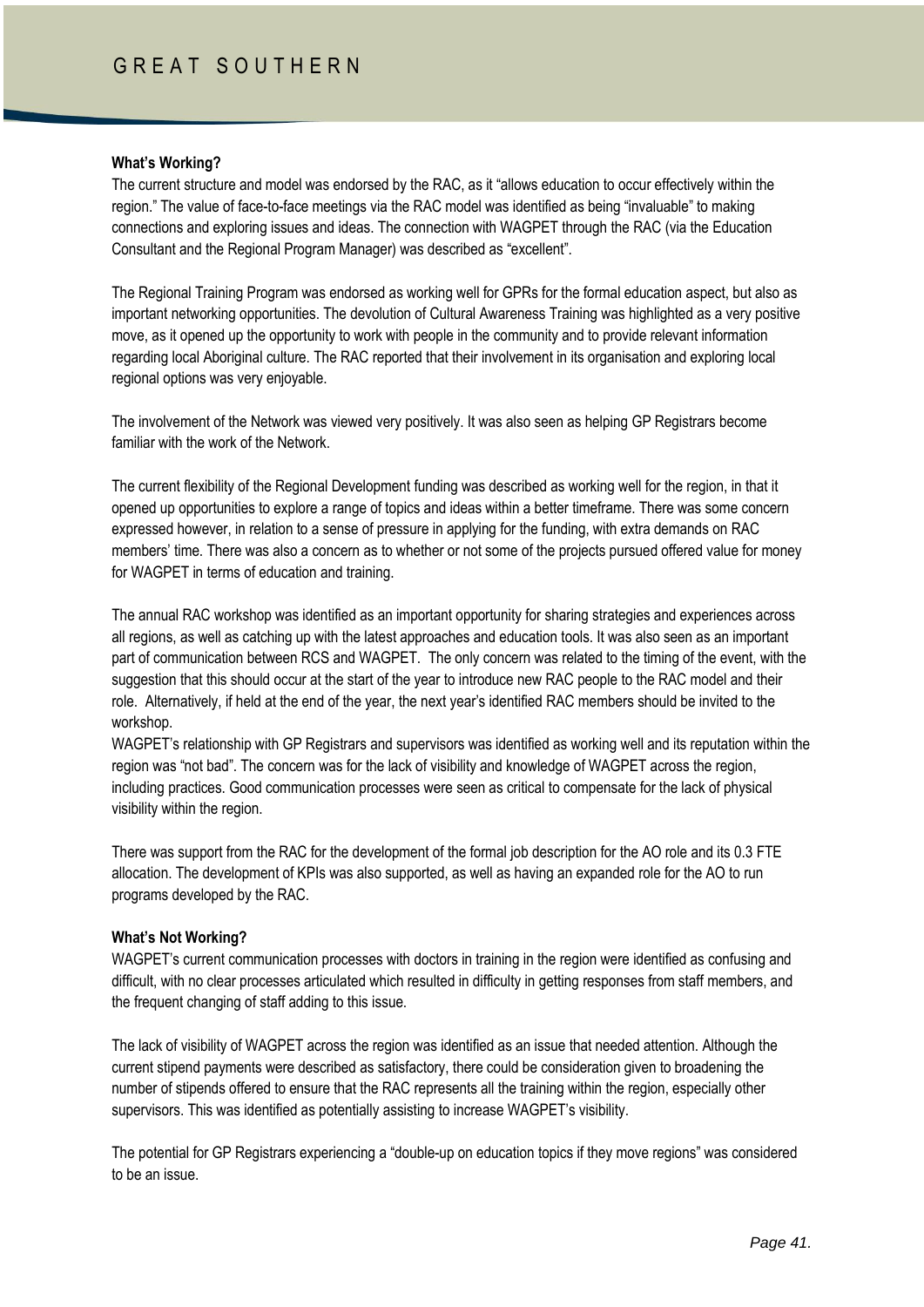There were still some concerns regarding the current education administrative requirements and AOs needing more support from WAGPET to meet them.

The current funding arrangements for regional education whereby regions with more doctors in training receive the same as those with fewer doctors in training were not seen as appropriate. Catering costs varied and were not adequately covered via a flat amount being provided.

Lack of succession planning for RAC members and the resultant lack of handover was identified as an issue related to a lack of clarity regarding roles on the RAC. Although there was an acknowledgement that all RAC members take responsibility for the induction of new members in the region, it was seen as critical for the Regional Program Manager to ensure this happens, particularly in relation to WAGPET structures and requirements.

Developing the IHT Plan for the region created some difficulties and caused some concern. "The burden of responsibility for the IHT Plan fell on a few shoulders. The challenge with extra things for RAC work is not funding, but time, especially to communicate with the community. The IHT work was tricky to do as well as it could have been done and although the RAC knows it has fulfilled all the requirements, it knows it "...*could have done better with more time provision*."

- Face-to-face meetings for the RAC to continue.
- Consideration needs to be given to conducting the annual RAC workshop at the start of the year, in order to introduce new RAC people to the model and their role, or alternatively, if it is held at the end of the year, inviting new RAC members to attend.
- Communication processes between WAGPET and doctors in training need to be improved, with a clearer articulation of standard processes and prompter responses to queries. Greater stability in terms of staff who are the links to the GP Registrars would also support this.
- A standardised process as part of WAGPET central planning is instituted that prior to the commencement of each semester – doctors in training coming into the region are contacted to list the regional education already received and provide feedback into their new region"s program. This needs to be done centrally, rather than regionally by the RLO, as RLOs can also change each semester and it needs to be a standard practice that occurs.
- A better flow chart is needed from WAGPET that AOs can provide with education paperwork for presenters so they can meet the necessary requirements.
- Differentiation of costs provided for the regional education (eg catering costs) needs to be considered and perhaps done on a per head basis rather than a flat amount.
- A comprehensive induction for all new RAC members to be carried out by the Regional Program Manager, especially in relation to WAGPET structures and requirements.
- Succession planning to be built in to RAC processes, to ensure adequate handover when new members take on roles.
- Consideration to be given to expanding the membership of the RAC to include other supervisors. These should be supported by additional stipends.
- Ensuring that whenever there is a new requirement for the RAC (such as the IHT Plan) that there is a better handover provided with some straight delegation of what people need to do, especially if there are new people in the RAC.
- A presentation on how the Kimberley model works as a region should be provided for the annual RAC workshop.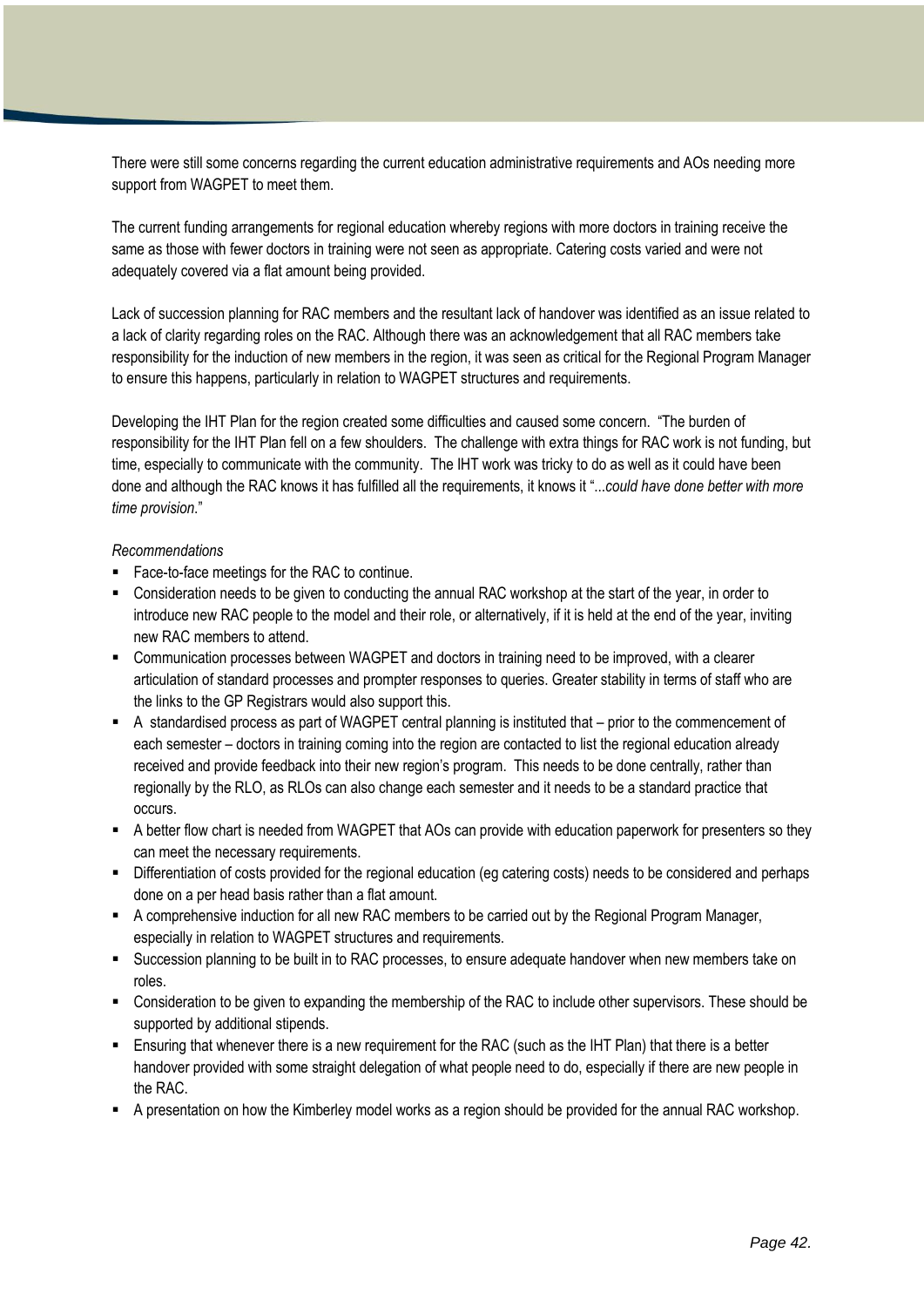## K I M B F R L F Y

It needs to be noted that the RAC indicated that they were unable to comment on several aspects of the key themes identified by the Stage One consultation process. This was identified as being partly due to the different relationship between KAMSC and WAGPET and the contract between the two parties. In other instances, it was because some of the RAC members were relatively new to their role or to the region.

#### **What's Working?**

The development of the Regional Training Program with a working group that included supervisors to help plan the program was identified as a positive aspect. The role of the RAC in monitoring how well the program was operating was also identified.

The involvement of the Division was identified as a potential action for the future. Curriculum mapping of the content, formalising the process and program matched to WAGPET central education allowing for variations in ability/knowledge was an area commented upon in relation to the training program. There is further sub-regionalisation of program delivery such as in Kununurra. Learning activities from each area / town is documented and shared.

Regional Development funding was seen as a positive contribution, even though up to this point, Kimberley RAC had not accessed these funds.

The visits by WAGPET staff to build and maintain relationships with key stakeholders was identified as being crucial, particularly given the high turnover of supervisors and staff within the region.

Although the RAC was not aware of the costs and value for money, there was a perception that the current structures and processes connected with regionalisation were efficient.

#### **What's Not Working?**

The lack of a good process for structure/governance, where it is not clearly defined what each party is responsible for, and communication mechanisms not being defined were identified as issues, but there was an acknowledgement that this could be due to limited activity from the individual RAC member who raised them.

There was agreement that improvements needed to be made regarding conditions within regions, with the housing situation in Kimberley being described as "dire". Subsidies have been increased for remote area more than for regional, with Derby now funded more than Broome.

The lack of obvious or existing links with the Clinical Training Network was identified as a potential issue. There was a question raised as to whether or not the RAC had a role in promoting education / workshops in the region.

The advent of Medicare Locals is likely to have an impact on the involvement of the Divisions of General Practice and Networks.

- An orientation to the RAC for new members through the provision of a training manual.
- People from other sites should be invited to attend events, eg across practices/hospitals etc via video conference for example.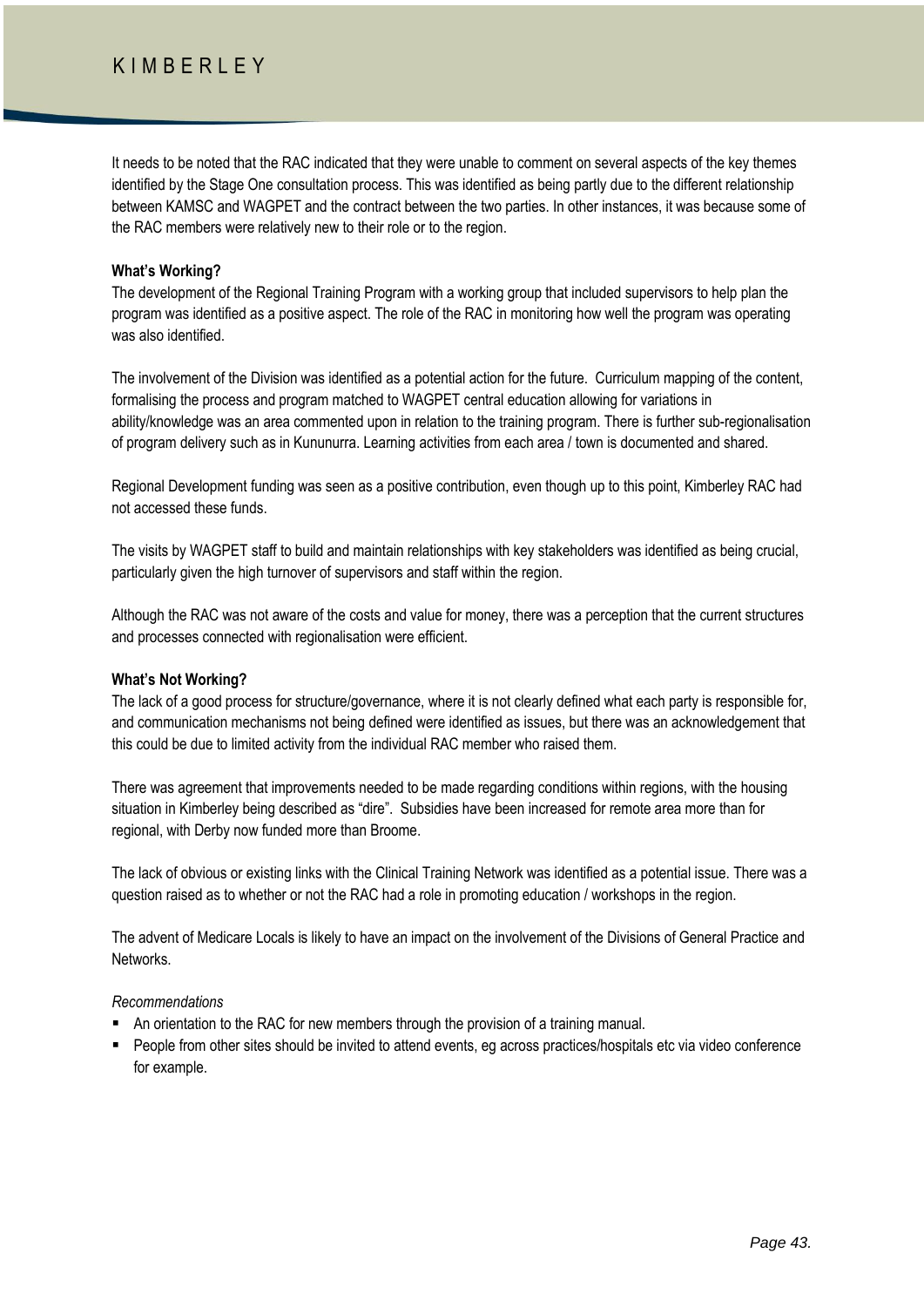## MID WEST

#### **What's Working?**

The RAC model was seen as being functional for the delivery of education programs within the region. Doctors in training were reported as liking the small group teaching and learning and having a voice in their education. The Regional Education Program is viewed by doctors in training as good quality and is based on input from the Doctors in training. One of the difficulties experienced by the RAC is in getting GP speakers.

The Network has been very positive in providing the assistance of the Administration Officer and this has enabled the RAC to provide the necessary Regional Education Program. The impact of Medicare Locals was identified as an unknown factor at this stage that may have an impact in the future.

The Regional Development Funding model was identified as a good opportunity to explore other options however the roll out / timing and administration was an issue as a group.

The annual RAC workshop was identified as a good day for networking and sharing amongst other RACs. Its purpose is not always as clear as it could be and the timing is not always the best, as it clashes with exams and other local events. The issue of it being scheduled on a week day was also identified as not being GP friendly because of its impact on the practice.

Relationships with key stakeholders were considered to be positive within the region. This was attributed in part to the close knit nature of the region, but also to the good relationship with the Network. This in turn enables sourcing of good quality and a variety of education from within the local region.

The visits from WAGPET were viewed positively, providing an opportunity to discuss things face to face and the provision of guidance and discussion on points requiring clarification. "To continue to maintain a good relationship with WAGPET via the Regional Education Consultant and Program Manager is important for the RAC to "stay on track"."

There appears to be sufficient housing for the number of doctors in training that come to the region and this is generally arranged at the practice level, so housing is not currently an issue.

Having each RAC being different in terms of their varying levels of readiness was not identified as an issue.

#### **What's Not Working?**

The RAC has had difficulty in trying to organise appropriate CAT training in the necessary time frames and last year did not meet the criteria.

The current administrative requirements are considered to be still too burdensome and time-consuming. A change suggested for the future could be that at the beginning of each semester the Network invoices WAGPET \$1600 being the total for catering, room hire for the semester instead of having to raise invoices for 8 half day sessions, then would just need to follow up on the presenter"s invoice. The process would still need the AO to monitor and remind.

The AO role is an issue with the Network and the RAC. It seems that the current position being undertaken by the Network person performing the AO is too big for the position/time provided. Clearer definition of roles is needed.

Although availability of housing is not an issue, not being able to attract GP Registrars to the region is one. This could be improved by WAGPET providing other incentives.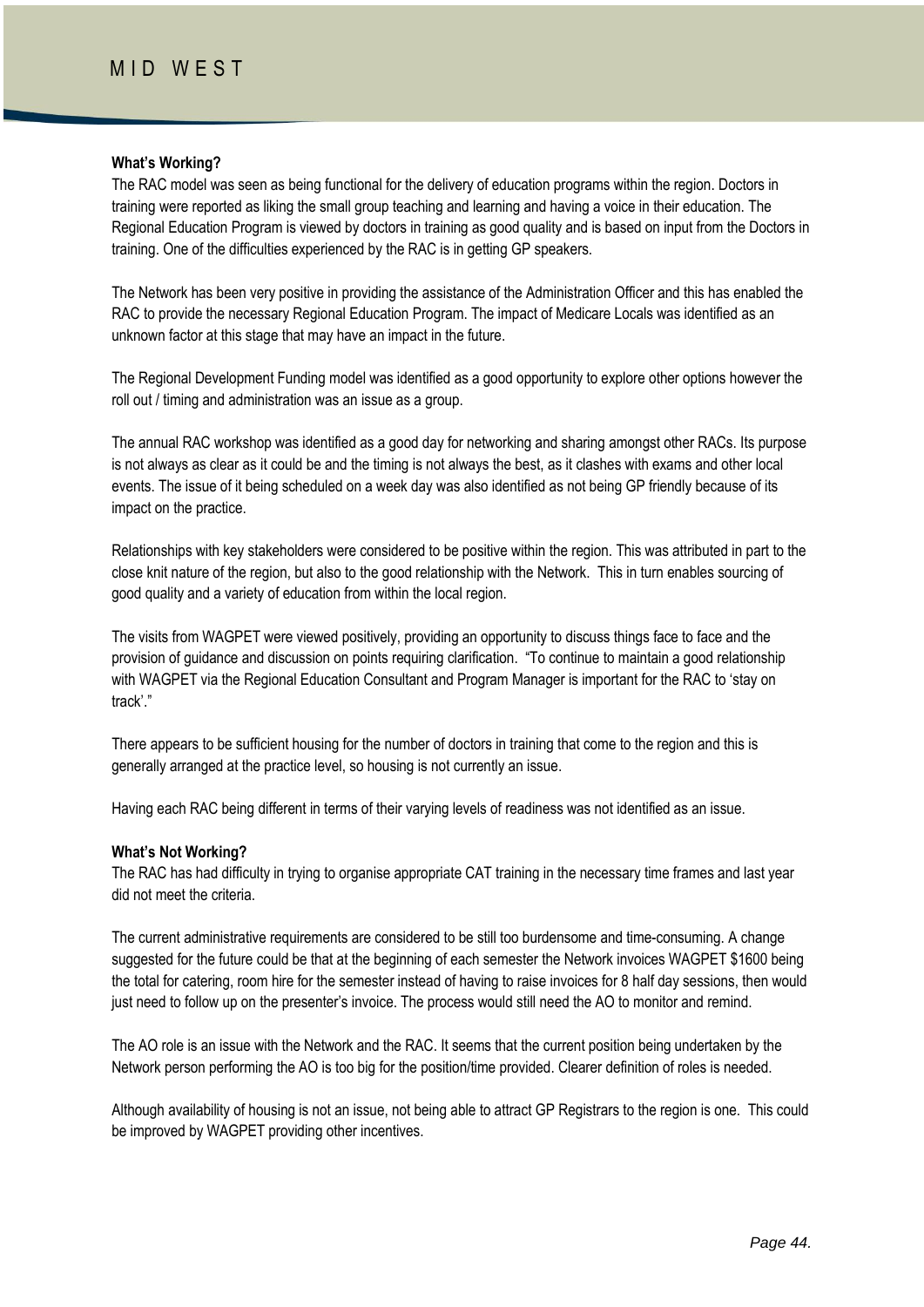The RAC disagreed with the suggestion of providing the same funding to all regions, regardless of whether or not they had any GP Registrars undertaking training. The Midwest is in a unique position whereby the region is rather extensive and encompasses a number of practices in a large geographic area and so the region has not had a situation whereby it has had less than three GP Registrars.

The role and responsibility of the RAC Chair was not clearly defined or adequately acknowledged.

The rollout of IHT and CAT at the same time created uncertainty around what it was and it was not clearly defined and there seemed to be a lack of understanding of what was required from the onset. It was also difficult to get doctors in training to engage and be motivated with implementation.

There appears to be a disparity for RLOs and SLOs who have to attend RAG/SAG meetings in addition to RAC meetings. This could be taken into account when determining stipends, which are minimal after tax.

- Rural RACs need to look at more opportunities for cooperative effort, especially around funding and local expertise.
- Earlier feedback from doctors in training at the beginning of each semester would enable earlier identification of the registrar"s educational needs.
- Clearer communication regarding the purpose of the annual RAC workshop to be provided in advance.
- Consider scheduling the annual RAC workshop at a different time of year (such as the new year) as this would better support induction of new members.
- Ongoing commitment from RAC members to have a clear appreciation of what their roles are, as well as an acknowledgement from WAGPET that they too lead very busy lives.
- **The RAC taking ownership for the education program in their region.**
- At the beginning of each semester the Network invoices WAGPET \$1600 being the total for catering, room hire for the semester instead of having to raise invoices for 8 half day sessions, then would just need to follow up on the presenter"s invoice. The process would still need the AO to monitor and remind.
- Transparency of funding by WAGPET and what is outstanding / available would be of benefit to the RAC and this could be done by regular updates to the RAC"s.
- Clearer definition of the AO role is required.
- WAGPET negotiates with the Network and makes the Network accountable to support the AO.
- WAGPET consider the provision of additional incentives to attract greater numbers of GPRs to the region.
- The RAC Chair needs to be given an additional stipend to acknowledge their position with a clearly defined role statement.
- Consideration should be given to ensuring only one major project is required of a RAC before another is commenced.
- Consideration should be given to addressing the apparent disparity for stipends paid to RLOs and SLOs who are required to attend RAG/SAG meetings as well as RAC meetings.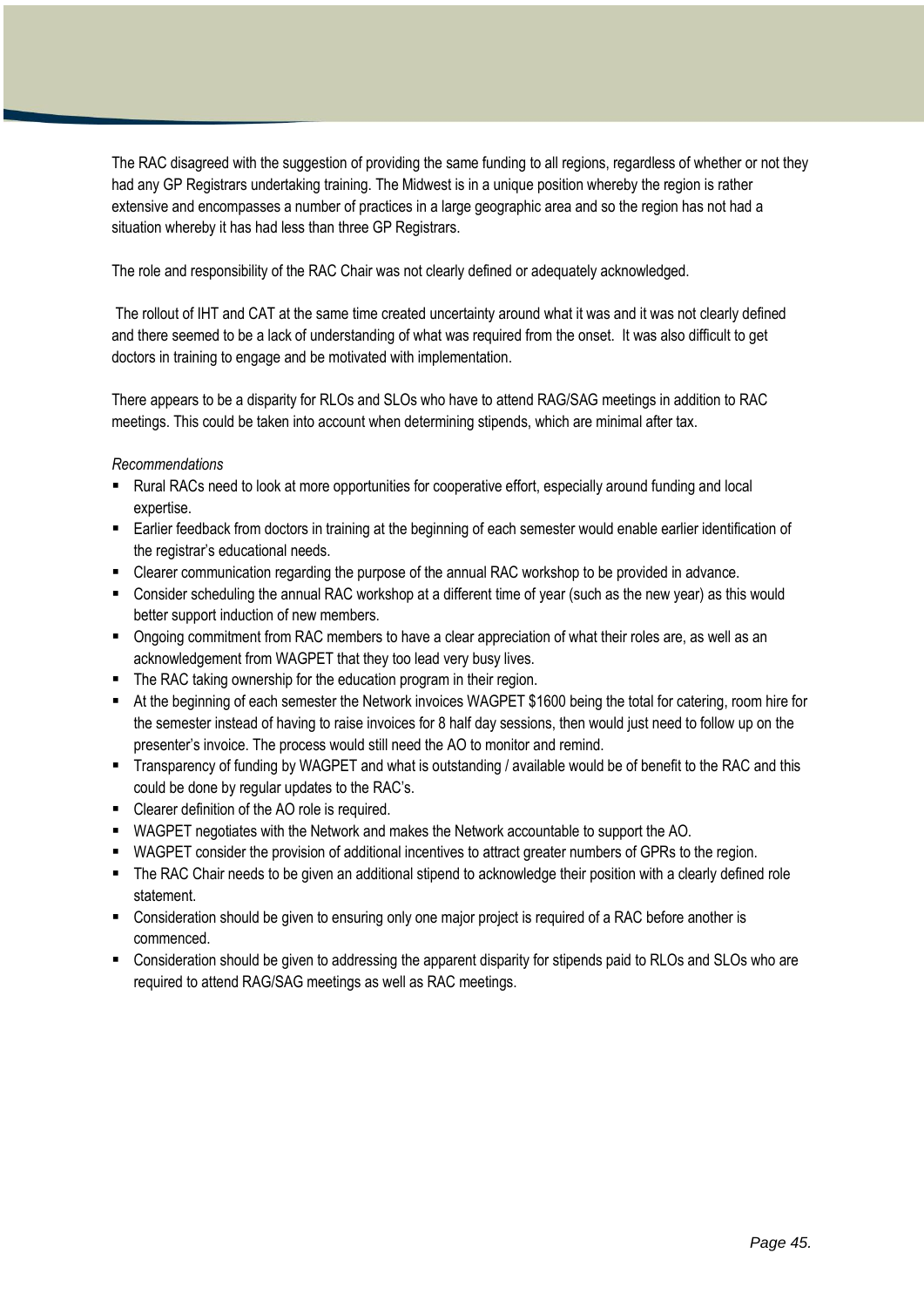The RAC indicated that all members were new to their role within the RAC and at this stage, were not really sure what should be happening. They anticipated having a clearer sense for assessment purposes in 12 months" time.

## **What's Working?**

The RAC model and structure was endorsed as working well.

The Regional Education Programs were also identified as working well, given that the RAC was able to tap into the local intelligence on the best people in the region to present sessions.

The involvement of the Divisions of General Practice and Networks was identified as being crucial to the work of the RAC: *"The RAC could not function without this administrative support. The SLO and RTA are the clinical leads but do not have the time or expertise to implement the program."*

The Regional Development Funding changes were supported by the RAC.

The value of the RAC workshop was acknowledged.

Accommodation was not identified as a problem in this region, as there is plenty available and it is of good quality.

The RAC agreed with the issue raised regarding funding disparities for regions and the need to review the policy.

The value of communication via regular meetings to avoid confusion about roles was supported by the RAC. The RAC indicated that they believed that the stipends currently being paid were irrelevant, as the members were not doing the role for the money but as professional people *"who pride ourselves on doing what we"re supposed to be doing and doing things well."*

## **What's Not Working?**

Although WAGPET "*is not given any bad press in the region*", it is relatively invisible ie most people don"t know it exists or what WAGPET does.

WAGPET is competing with a lot of other organisations/things for RAC members' attention and this can lead to a lack of connection of people in the regions and the RACs to WAGPET. Direct contact on a person-to-person basis is often more effective especially when there are urgent/important messages to convey and using email for less important things.

The current administrative requirements such as uploading of paperwork on the website were identified as timeconsuming and not user-friendly.

Staff changes at WAGPET have also made contact difficult, especially in the finance section, with some uncertainty over who to contact and oftentimes receiving no follow-up. Sometimes invoices have been paid twice over and at other times have not been paid at all.

The issues raised by WAGPET staff relating to the AO role were supported by the RAC. The AO estimated that the WAGPET work accounts for 0.5FTE of time in her position but the work has to be done over and above her core duties.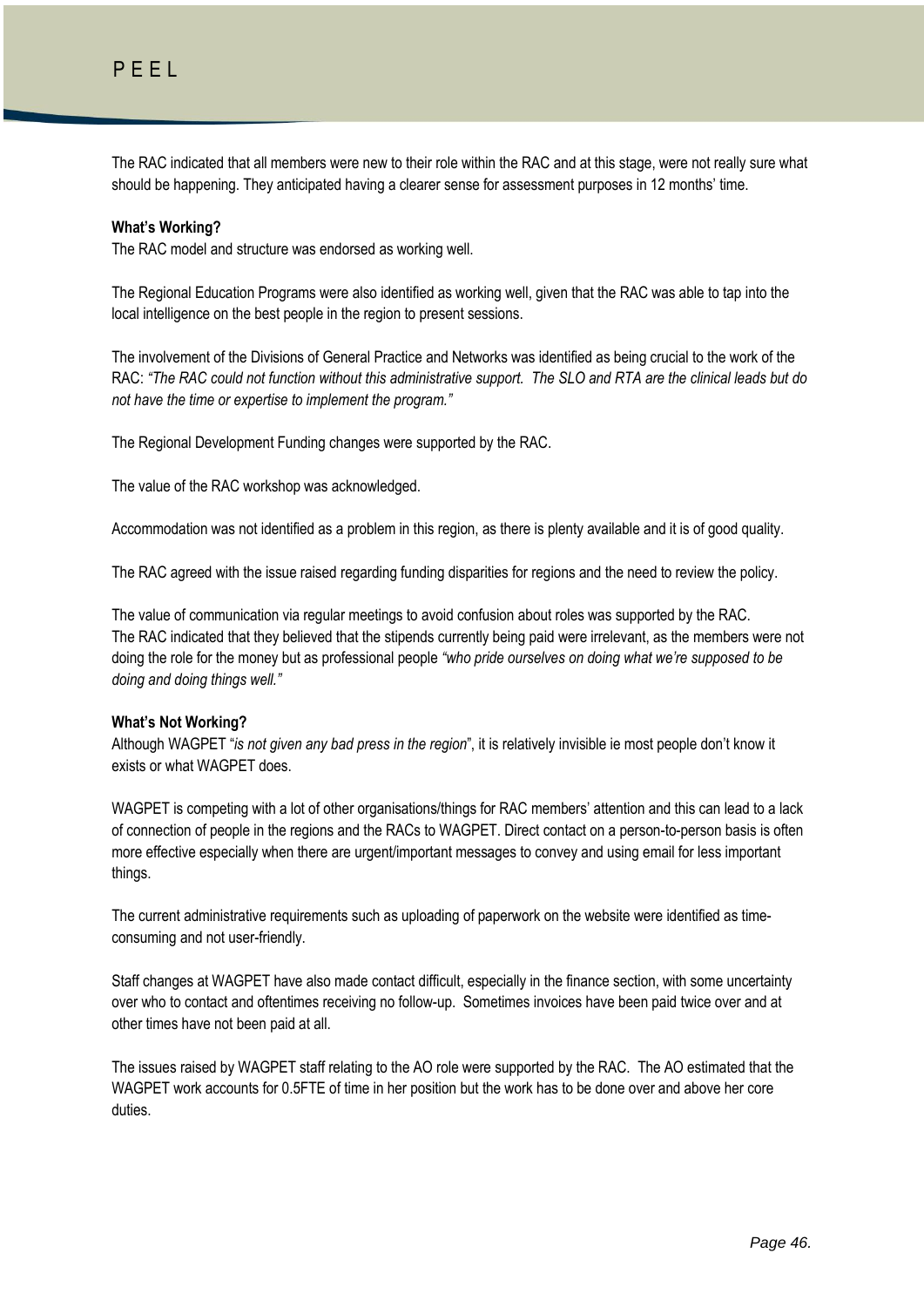Although the RAC workshop was seen as a useful strategy, some improvements such as the provision of a list of acronyms used in training, induction for all positions on the RAC and increased understanding of the roles and terms of reference for the RAC were identified as possible strategies.

There is an issue in that most doctors in training choose to live in Perth and commute to the region. This was seen as having implications for education delivery in the region and detracting from involvement in the community where there is no commitment to the region by these doctors. The RAC is willing to provide orientation for doctors in training and social networking for doctors in training and their families in the region as a way to building community capacity and commitment to the region. This will form a central piece of the RAC"s work in 2012 and the RAC may be looking for WAGPET support for this.

The issue of ensuring real representation within the RAC was also identified and the RAC indicated that there needs to be networking with other regions as a priority in order to form the "rim" of the hub and spoke model currently in place.

- WAGPET should supply a list of acronyms used in training for members of the RAC.
- Induction should be provided for all positions on the RAC regarding the role and terms of reference for the RAC.
- A generic communiqué be provided to the region once a year to keep the WAGPET profile alive this is who we are and what we"ve achieved in the region.
- The process for monitoring supervisor education requirements needs to be clearer. Suggest an email to supervisors every 6 months indicating what their tally is so they are kept abreast of where they're at and how much more they need to do. Note: could this be prompted automatically from the LMS?
- Person-to-person contact between WAGPET and RAC members/supervisors/practice /GP Registrars should be used when there are urgent/important messages to convey and email to be used for less important things.
- A review of the funding arrangements should be undertaken to remove the current disparities.
- Networking with other regions needs to be a priority to foster sharing and greater regional representation and ownership within and across regions.
- Maintain regular meetings in the region to avoid confusion and ensure the region is progressing in the right direction.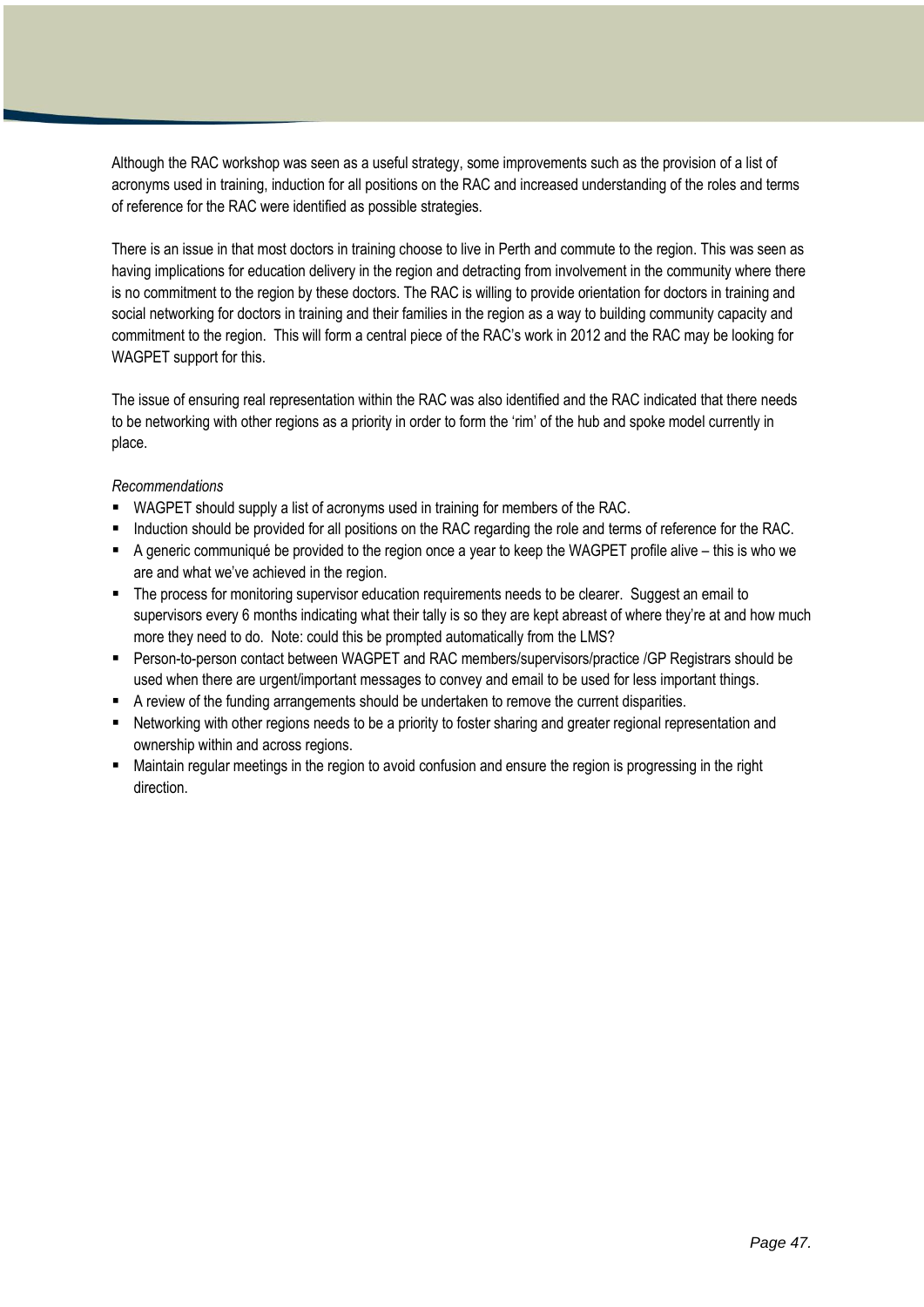## **What's Working?**

The RAC indicated that they were very pleased with people from WAGPET coming to the regions and the support that they provided to the work being done in the Pilbara.

Although there was agreement as to the value of the Regional Training Program, there were some comments as to the challenges the region faced. This included gaps that developed exist when putting together education sessions due to the high turnover of presenters in the region.

The RAC considers the involvement of the Network as vital to the successful functioning of the RAC, along with having members from other organisations on the RAC. This was seen to provide a connection to the community for WAGPET. Forward planning is therefore made more effective.

Regional Development Funding was identified to be a very positive RAC activity for the region. Combining with other organisations was also considered beneficial.

The RAC agreed that the annual RAC workshop was a useful opportunity for networking across the regions.

There was satisfaction expressed regarding the combination of regional and metro supervisor education that was provided. It was seen as facilitating regional and state-wide networking for supervisors.

The Pilbara Health Network identified that WAGPET had a key role in the development and success of the Pilbara Super Clinic.

## **What's Not Working?**

The RAC indicated that although WAGPET is liked within the region, stakeholder relationships must be strengthened at a regional, state and national level, as positive relationships are essential and developing and strengthening them needs to be a priority.

Administrative requirements were identified as an issue, but there was an acknowledgement that staff changes at both PHN and WAGPET had made administration of RAC activities more difficult. There is now more stability at PHN and WAGPET. There was support for the changes to the invoicing process that had been put in place by WAGPET.

The RAC was supportive of the new Admin Officer formal job description to acknowledge the lack of clarity regarding the current expectations of the role. It was not supportive of a sliding scale of payment for AO depending on registrar numbers – RAC feels they are more active when there are fewer doctors in training in the region, with the AO role focused on other areas for the RAC.

Accommodation was identified as a significant problem in the region. The MSIP - Medical Services Incentives Program under review and there is concern about the continued commitment of the Shire and Mining companies.

As for funding disparities across regions, the RAC support full payment to the region for regional education, even with less than three doctors in training in the region. It was seen as important to get doctors in training together and interacting with each other, and other medical providers, in a rural region. It was identified as essential to develop community spirit as it will encourage doctors in training to stay in the region for extended periods.

## Additional Issues / Concerns

 Medicare Locals will change the nature of each region - WAGPET invited to sit on Advisory Group for Kimberley Pilbara Medicare Local.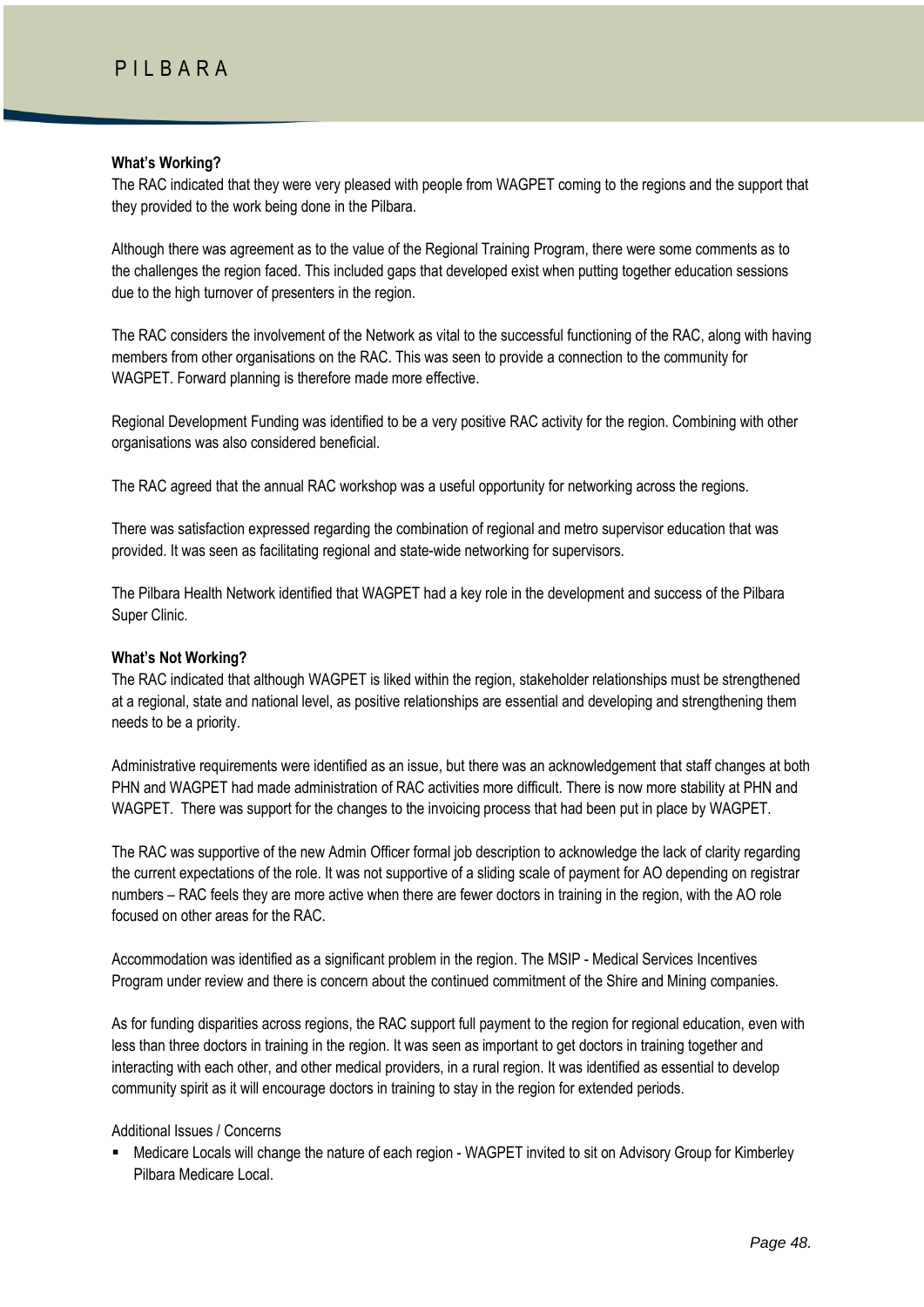- Bringing presenters from Perth for education sessions would be beneficial when gaps in the program occur due to the high turnover of staff in the region. The presenters engaged would have to have had some experience working within the Pilbara region. This strategy was also suggested as a way to help keep past supervisors connected with the region although they no longer reside in the region.
- Consider the use of virtual classroom education sessions as a back-up for the regional program. Sessions would still need to be culturally appropriate and suitable for the region.
- Stakeholder relationships must be strengthened at a regional, state and national level, as positive relationships are essential and developing and strengthening them needs to be a priority.
- WAGPET should consider strategies to make greater connections with mining companies as this is a stakeholder with whom they are not currently connected and this could be a missed opportunity. This connection could lead to the possible provision of scholarships, the hosting of regional education sessions or regional development activities, or the development of an OHS Extended Skills post.
- RAC needs to focus on getting the WAGPET brand out into the region promote and give due credit to WAGPET.
- Area for development: connection to community media to raise the profile of WAGPET and RAC activities within the region.
- More ongoing training is required for the Admin Officer the position was largely learnt along the way.
- RAC to push for continuation of MSIP program.
- Consider Health Infrastructure Funding for accommodation. Joint effort would be stronger (PHN, WACHS, Rural Health West, WAGPET).
- The RAC supports full payment to the region for regional education, even with less than three doctors in training in the region.
- The RAC supports WAGPET meeting with mining companies to seek funding. PHN has already attempted this with no success.
- Plethora of health organisations in the region can be confusing WAGPET is advised to simplify this and encourage communication between organisations, rather than add to the confusion.
- RAC manual necessary for clarity of positions and RAC responsibilities include description as well as maps, timelines, pictures and other visuals.
- Face-to-face meetings are essential as they are very informative and enable feedback and clarification of queries more easily and more often.
- Central Regional Education Consultants available to present at regional education sessions when local presenters cannot be attained – possibly also via virtual classroom. Opportunity to connect those previously in a region with the region again should be considered.
- Focus on pastoral care support for PGPPPs and doctors in training in the region such as thorough induction, ongoing social events, end of semester dinner etc.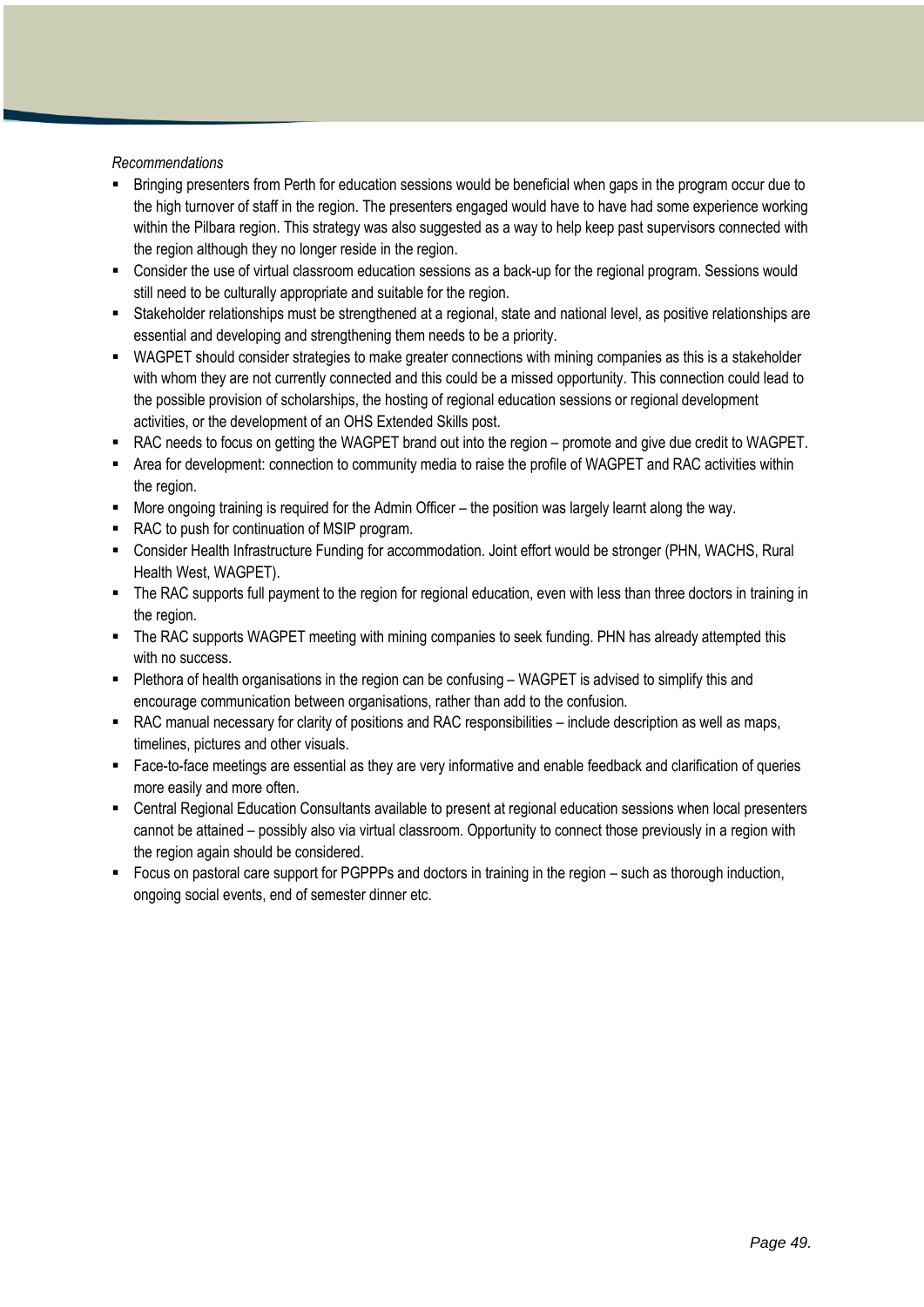## P O M E A S T

#### **What's Working?**

The current RAC model and structure was seen to work well with appropriate support, funding and commitment. It was seen as enabling interaction and relationship building between doctors in training and divisional staff, through such activities as presentations on programs run by the Division, Aboriginal Health Worker mentoring etc. Its success was identified as being dependent upon the host organisation, the level of involvement of local supervisors and other GP Supervisor, continuity of RAC membership, the development of local resource people and networks, and the stability of support personnel to the RAC from WAGPET. The model was also seen to provide opportunities to support local GP"s as educators with local, smaller groups being supported.

While there was agreement regarding the value of the Regional Training Program, there was a concern expressed regarding that at times , the programming was considered to be "ad hoc" and that it would benefit from guidance / structure to increase awareness of curriculum goals and educational objectives. The changes to the CAT model were identified as making it more relevant to doctors in training and the region.

The involvement of the Divisions of General Practice and Networks was also seen as a positive contribution, but the need to ensure a clear understanding of the job description and some negotiation of who is doing what in the RAC was highlighted. Being based at the Division was seen to increase registrar awareness of its role and its programs, services and resource people.

The Regional Development Funding was an area that the RAC agreed was a positive contribution, but it was felt that the RACs needed more support and guidance to make the most of it. There was also an acknowledgement that it requires extra commitment to implement in addition to the Education Program and that it should be planned in the early part of the year, with the involvement of doctors in training and supervisors.

The annual RAC workshop was also seen as a positive contribution, but further discussion on how to achieve improved coordination across regions to reduce duplication but maintain local relevance and independence would be a useful addition to the agenda. The inclusion of AOs at the annual RAC workshop was supported.

The Regional Program Managers and Education Consultants were identified as supporting and enhancing the RAC. They also were seen to have a key role in strengthening the link between regional and central programs and educational goals, as well as enabling early feedback of any problems in the region.

#### **What's Not Working?**

There was a concern expressed regarding the lack of consistency of WAGPET roles on the RAC. The continuous change of personnel was described as "disruptive" and having a negative impact on the potential support of the RAC.

The addition of some significant additional responsibilities for the RAC such as IHT, CAT and regional development has occurred. It was identified that these changes need to be introduced with consultation, clarification and appropriate remuneration and an acknowledgment that some RACs will be more prepared/willing/available than others.

There was agreement that the AO needed to be well supported in the role. At times there were difficulties for the AO in communicating with a wide range of WAGPET staff due to many part-time and casual staff being employed. This had sometimes resulted in missed and lost communication.

Changes to website content were not currently well signalled which sometimes resulted in relevant information being missed by the AO.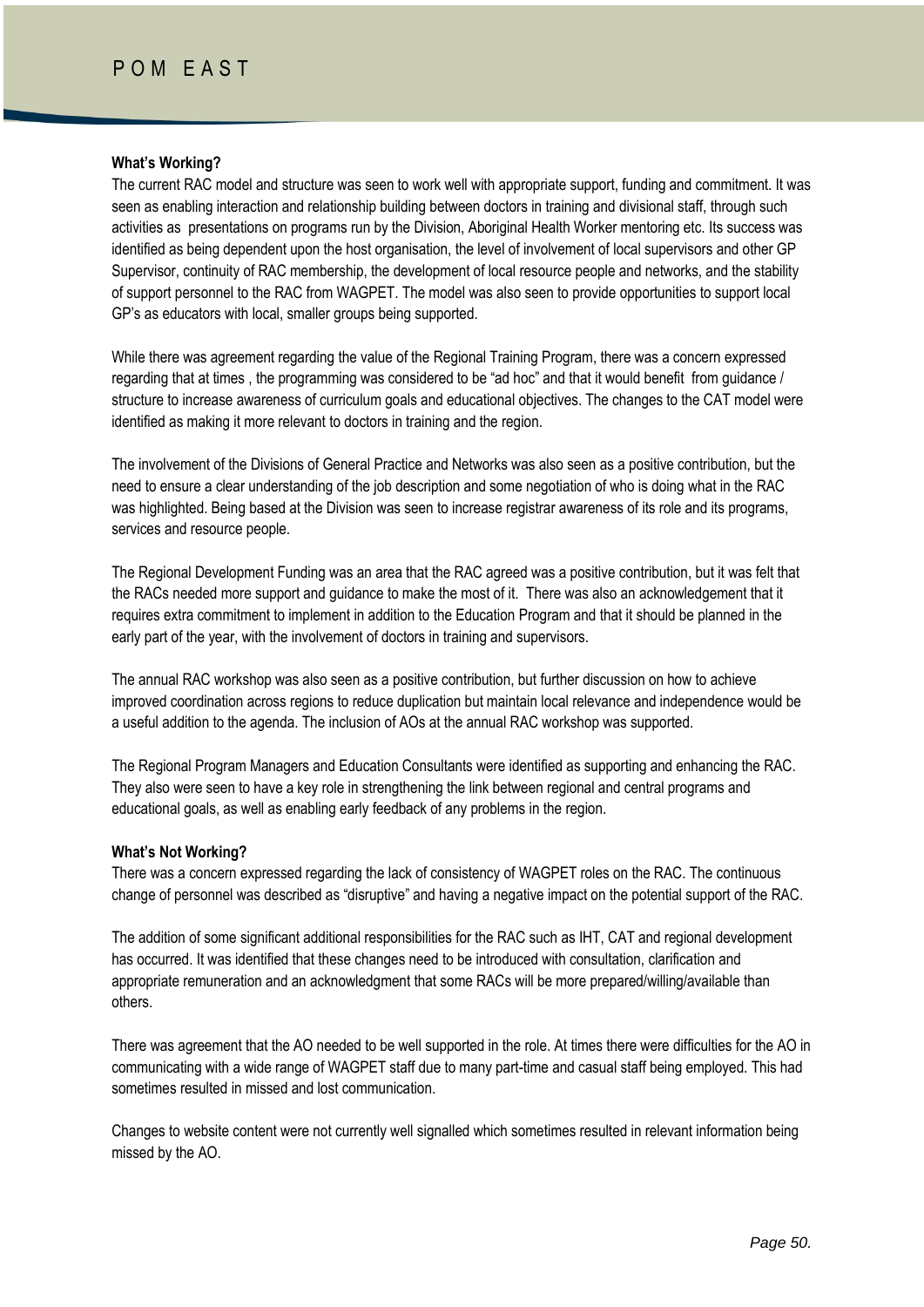There was agreement that the AO role has increased significantly and the remuneration must reflect the time taken to undertake the increased responsibilities. There was also support for increasing the allowance for larger groups. The RAC did not agree with the proposition related to funding disparities across regions, with each RAC getting the same funding regardless of the numbers of Doctors in training. They viewed this as not being realistic. Their recommendation was for Educator RAC /presenters and SLO/RLO and TA payments to be the same but for administrative payments to be varied according to the number of doctors in training in the region as larger regions require more work. An alternative model proposed could be to pay RAC members for work done as it was thought that this might encourage more participation. The issue was seen to require further clarification and discussion.

There was agreement that clear, updated role descriptions for various RAC roles were needed. These roles needed to reflect several years of experience of regional programs and roles.

There were some concerns expressed at the way the IHT Planning was rolled out. *"The IHT Plan was given to RACs with minimal consultation, preparation or training. It was left intentionally open but this made it difficult for a metro RAC with no prior experience of preparing such a plan or working with indigenous organisations. Our RAC has struggled with it and wasted a lot of time with poor results."*

When asked to comment on cost effectiveness and efficiency of the WAGPET model, there was agreement that there needs to be clearer guidelines and communication as to funding; how much is left, rollover of unspent monies, and deadlines for spending funding. There was an indication that there had been an under-spend for most semesters as some of the presenters did not require payment. There was also a concern regarding the current situation related to the catering budget as it did not currently reflect the number of doctors in training in a region.

## Additional Issues / Concerns

The quality of session plans and evaluations were very variable due to the wide range of presenters from different backgrounds and at times it seemed like a bureaucratic formality and was not utilised very well to improve education. There was difficulty expressed in obtaining session plans from presenters within a reasonable timeframe to enable dissemination to the RAC before their presentation as is described in this statement:. *"..often, after numerous communications, the session planner will arrive together with a huge amount of photocopying the day prior to their presentation."*

- Greater guidance regarding curriculum goals and educational objectives should be provided to the RAC to inform the planning of the Regional Training.
- **Increased networking opportunities for AOs to be provided by WAGPET.**
- The Regional Development Funding process requires more information and criteria guidelines/deadlines from WAGPET in order to maximise its effectiveness.
- The annual RAC workshop should include discussion on how to improve coordination across regions to reduce duplication while still maintaining local relevance and independence.
- WAGPET roles on the RAC need greater consistency in order to provide the best possible support to the RAC.
- Any new requirements / responsibilities for the RACs need to be introduced with consultation, clarification and appropriate remuneration. Relevant training should also be provided to support RACs where needed.
- If more part-time/casual staff are employed at WAGPET, it would be advantageous if each regional AO was appointed only one as a contact.
- WAGPET website content changes need to be clearly identified and communicated to AO"s.
- Remuneration for the AO role should reflect increased responsibilities and the number of doctors in training within the region.
- **Funding arrangements for RACs need to be considered further.**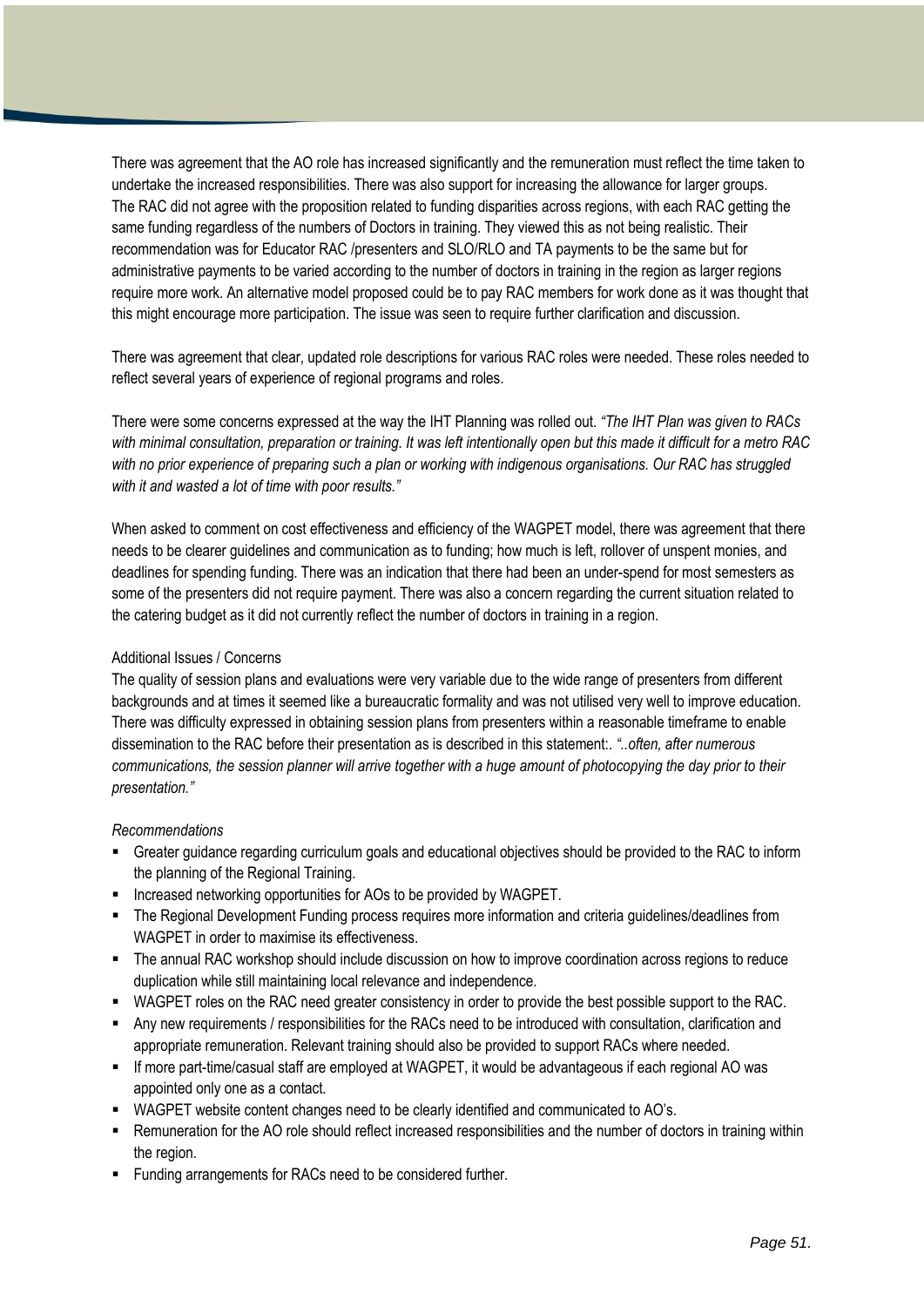- The role descriptions for the RAC roles should require all members of the RAC to be involved in the Education Program, i.e. planning and implementation.
- Consideration should be given to the SLO having a role in increasing the involvement of Regional supervisors in the Education Program.
- Clearer guidelines and communication need to be provided to RACs as to funding; how much is left, rollover of unspent monies, and deadlines for spending funding.
- **The catering budget needs to reflect the number of doctors in training in the region.**
- Consideration to be given to ensuring best use is made of session plans to support quality education.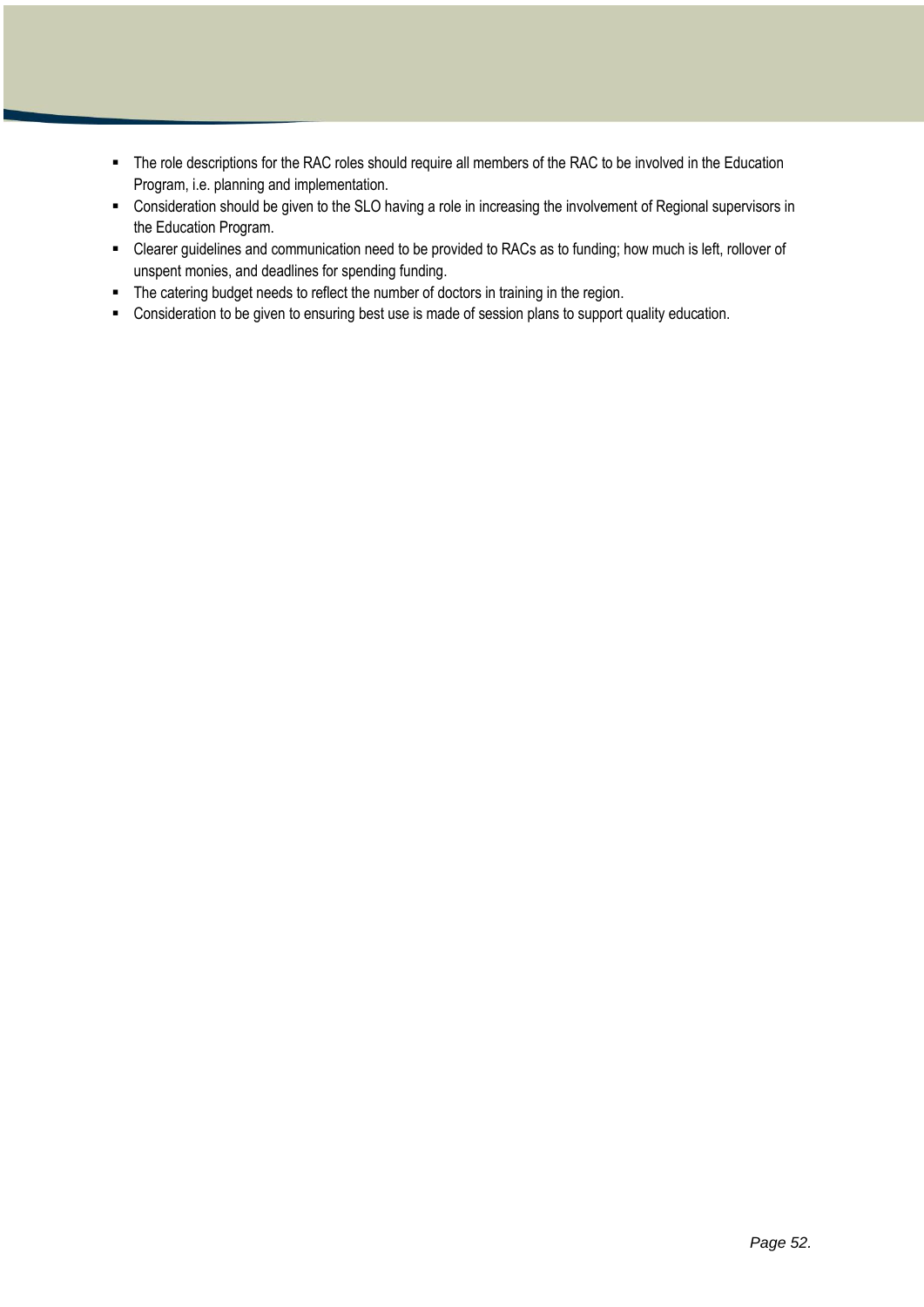## **What's Working?**

The RAC agreed that the RAC model and structure was working well and that they were happy with the current model.

The Regional Training Program used local presenters who appealed to doctors in training and this helped to encourage attendance, especially for GPT3s (Subsequent GPRs). They were seen as a potential source for future program development. There were a high number of registrar presenters of the regional education sessions. This was seen as a positive overall as they chose relevant topics, although they often tried to fit too much information into their presentations.

The Network was described as being enthusiastic about its involvement within the RAC. The AO viewed the RAC responsibilities as a positive element of her job at the Network and the value in being able to meet Doctors in training; the future GPs in the region.

The RAC workshop was seen as a positive way to get all RAC members together, although POM North has the unusual situation as the RLO, SLO and RTA are from the same practice and therefore have some manpower issues, so not all representatives can attend the workshop. The RAC felt that one workshop per year was enough, even though not all members can attend, as if there were more workshops, and then the perception would be that members would have to attend both.

There was strong support for the regular contact provided by WAGPET to each practice in the region as it was considered *"better to have too much contact than not enough. "* There was an acknowledgement that most practices in the region are well established and have been involved in registrar teaching for many years, but new practices would require more support. The staff at WAGPET was reported as "*always very helpful".* The RAC felt they had the links they needed.

## **What's Not Working?**

The RAC reported difficulties they had experienced in getting supervisors to present at sessions, as the supervisors felt that they did not have enough experience to be presenters. More support from Education Consultant is welcomed by RAC to encourage supervisor participation.

Sessions presented by specialists were described as "*adequate*" and "*a good alternative in lieu of no supervisors to present* "but there was some concern regarding their ability to link their presentations to a General Practice scenario. There was some concern about ensuring that the education program was suitable for Doctors in training, as it was often difficult to gain feedback from doctors in training as to their needs. RAC attempts to canvas them for feedback via email in the past has been unsuccessful as doctors in training had been unresponsive. A suggestion was made by one of the RAC members about asking the doctors in training at their first regional education session for input.

The process of writing the grant for the Regional Development Funding and the approval process was found to be very bureaucratic, and off putting for future proposals. The process of "justifying" the activity was seen to be detrimental as it appeared to doubt the ability of the RAC to produce valuable regional activities. There was a need for further simplification of the process and for feedback to be provided in order to acknowledge the work that has gone into the proposal. There was some concern expressed regarding being required to complete the paperwork every year for the RAC"s chosen activity (for 3+ years) of the exam workshop.

The current education administrative requirements were described as *"time consuming and hard to navigate and upload information"* which caused a backlog of data. The high number of doctors in training increased the amount of data to be uploaded, making it more time consuming for the AO. Further systems training was identified as a desirable option.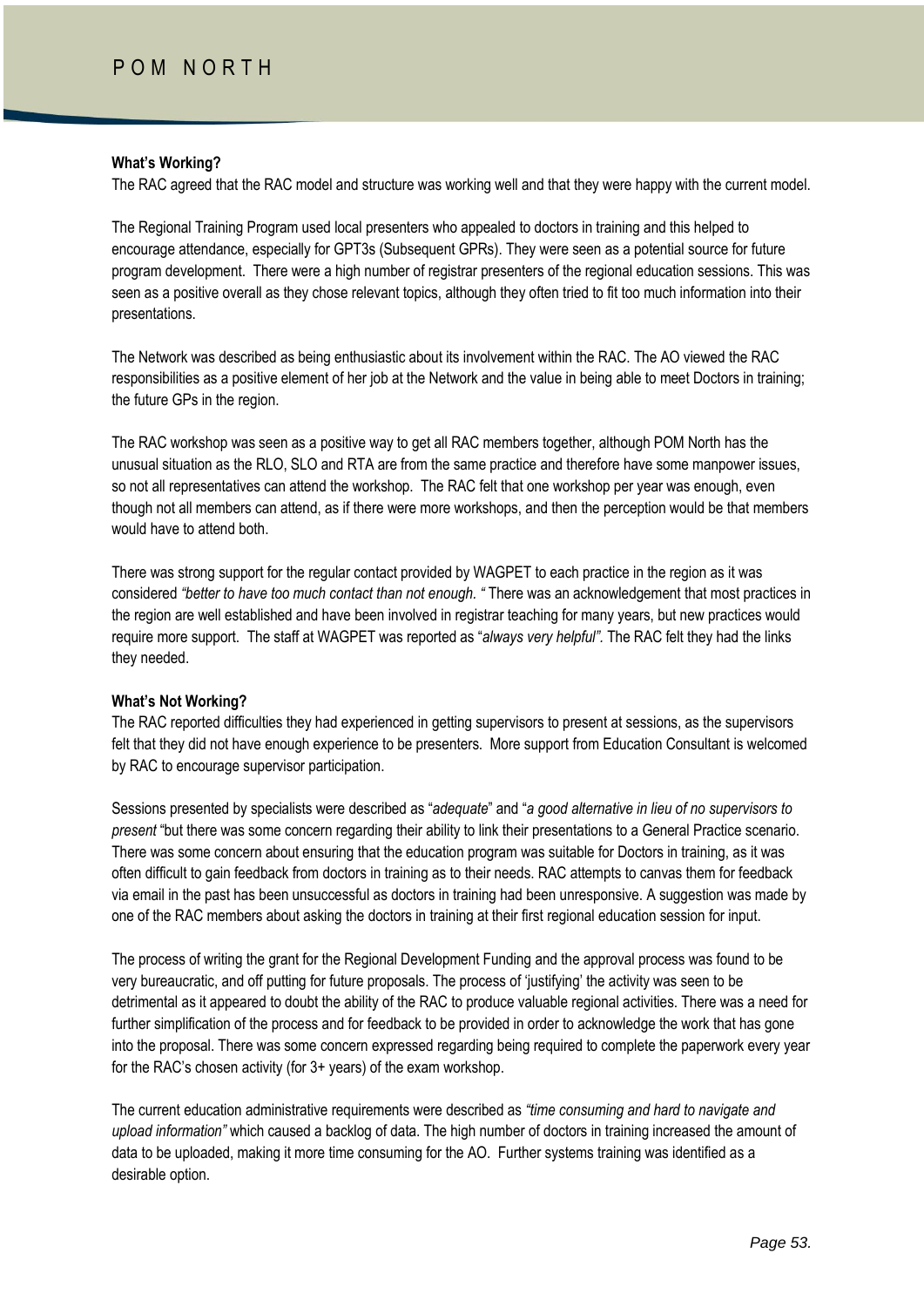The demands on the AO role were identified as significant for the amount of time available and the Network was reported as believing that "*WAGPET is on a good deal for the amount of time provided for admin support. "*

This was particularly related to the fact that no additional funding is providing for the additional time that is needed in the role considering the high number of doctors in training in the region for administration required for workshops, with POM North having the *"largest number of doctors in training of any region."*

The delivery and organisation required for CAT was not factored in the funding received. It was very time consuming. *"The funding amount received was not enough to provide the desired session. RAC does not support regionalised CAT for metropolitan regions. The metro regions are so similar that running three separate programs is not beneficial to the Doctors in training. "*

There was a concern expressed re: some funding disparities across regions. Due to the large number of doctors in training in the region the catering/venue hire funding was not considered to be adequate.

In terms of the lack of clarity of roles and responsibilities within the RACs, the RAC agreed that full background and induction was needed, especially for the AO as they need to be able to coordinate effectively quickly. They suggested that WAGPET and the previous person in role provide induction/background to new people in the role. They also suggested that introductions by members and a summary of each position at the first RAC meeting should occur for a new member.

IHT plans were thought to be "*a waste of RAC time and WAGPET money. Very frustrating to do as had nothing to do*  with Doctors in training." There was also some frustration expressed at the fact that there was no recognition. feedback or reward was provided for developing an IHT Plan. The RAC indicated they felt that they were being diverted from core duties of the RAC of being able to provide a regional education program.

Some concern was expressed regarding stipends not having changed even though responsibilities have been added to the positions. The workload had increased "*with no recognition."*

As for cost effectiveness and efficiency, the RAC identified that catering and venue hire amounts were no longer adequate. The stipends were reported as no longer reflecting the workload. The RAC also reported that they feel they do not have enough information about the overall cost of their regional program to be able to comment on costefficiencies.

- **Local presenters should be used to support future program development.**
- RAC supports more supervisors being involved in the RAC, especially those well recognised in the region.
- **Simplification of the process for Regional Development Funding.**
- **Feedback to be provided on applications for Regional Development Funding.**
- **Preference for commitment every year to run the exam workshop (POM North's chosen innovate/development** activity for 3+ years) instead of being required to complete the paperwork every year.
- One RAC workshop is sufficient per year.
- Further streamlining of the Education Program administration process needs to occur.
- **More systems training to be provided for AOs.**
- There should not be regionalised CAT in metropolitan regions.
- The amount provided for catering / venue hire should be determined according to registrar numbers.
- **Induction for people newly into RAC roles should occur (especially for new AO). This should be provided by** WAGPET and the previous role holder.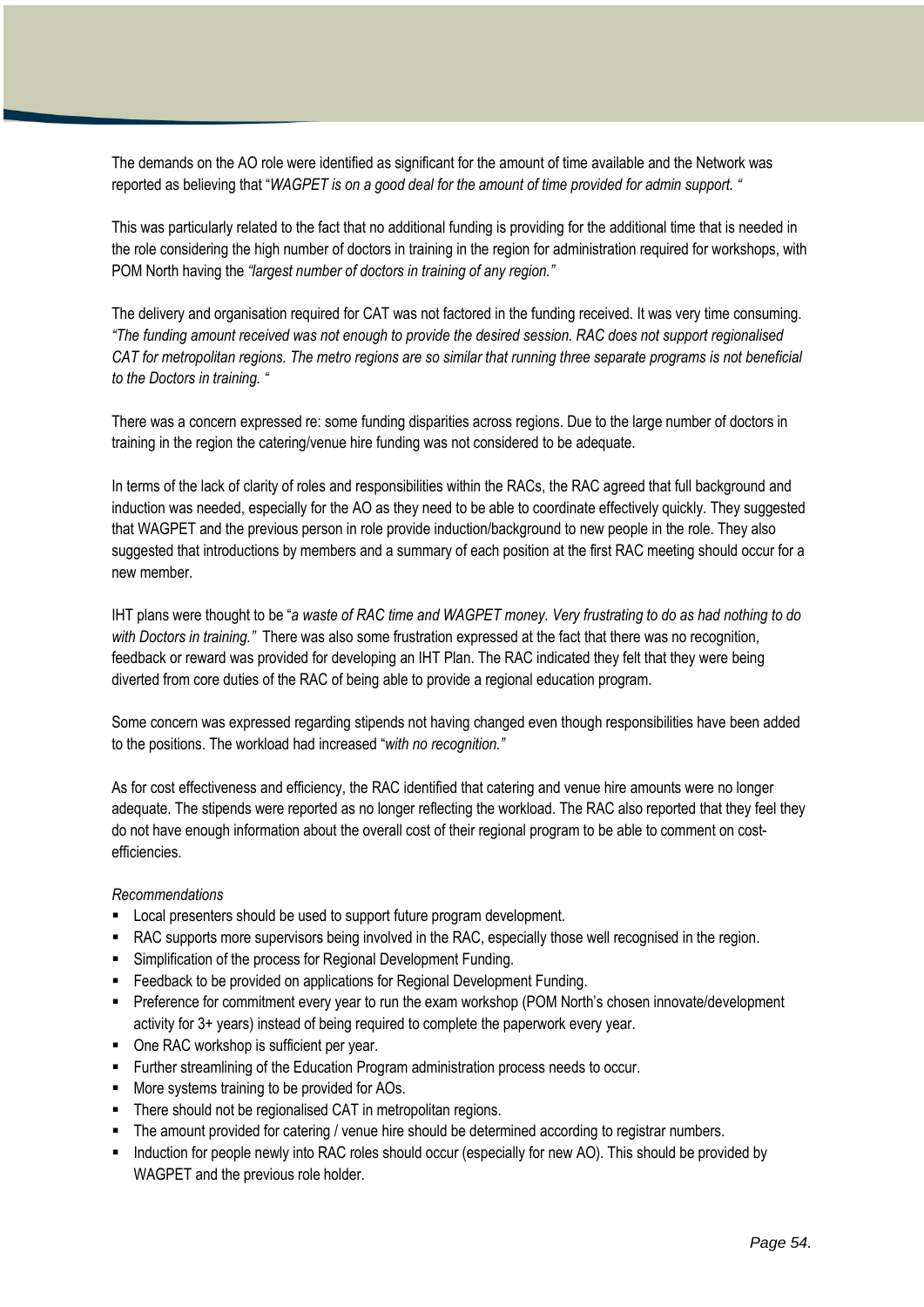- **Increased funding for catering and venue hire to be provided and linked to the number of doctors in training in the** region.
- More support from WAGPET to provide a suitable regional education program is desired a list of past sessions attended by doctors in training coming into the region would help plan for a program which was sensitive to the needs of the Doctors in training.
- **Increased stipends to acknowledge extra demands and requirements of RAC roles.**
- Clearer information regarding the overall costs of running the regional Education Program to be provided.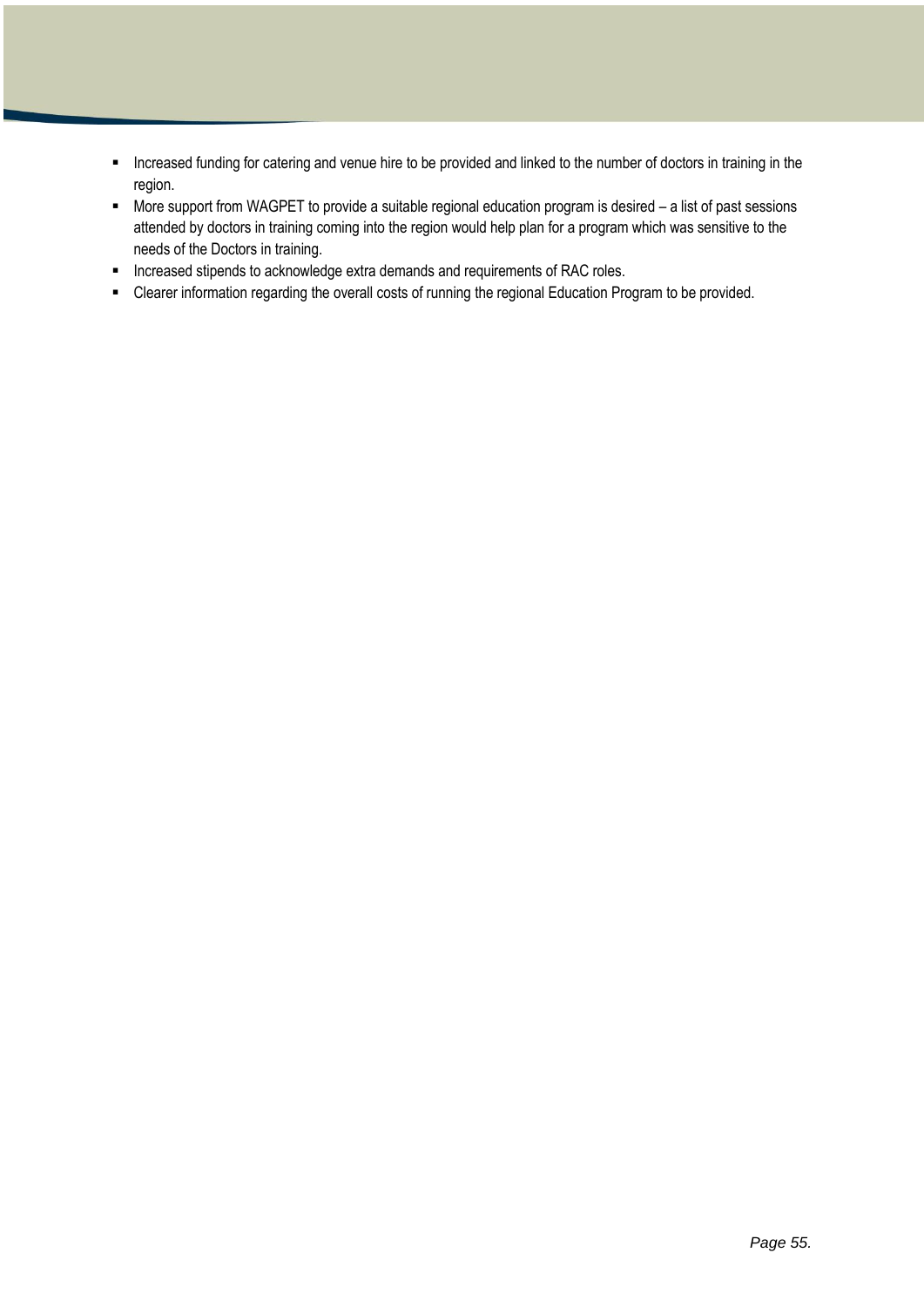## **What's Working?**

The regionalisation of the metropolitan area was identified as *"functional for education delivery for the doctors in training."*

Doctors in training were reported as being positive about the regional education model as *"they like teaching and learning in a smaller setting and feel they have a voice in their education. Doctors in training like the fact that they are asked to have input to the education program and think the quality of regional education is good."* GPs are the experts in General Practice and doctors in training benefit most from exposure to GP presenters – GPs are their preferred presenters of education.

The RAC reported that they were responsive to doctors in training" identified educational needs, based on feedback the RAC obtains from doctors in training at the end of each semester.

Having an Administration Officer (AO) from the Network was reported as being very positive as it has enabled the RAC to tie RAC work into that of the Network.

The new arrangements for Regional Program Funding were reported to have taken away the pressure to submit at a particular time of the year, but this has not necessarily lead to increased interest.

The RAC workshop was supported, as the opportunities for cross-fertilisation were considered to be *"really valuable – RACs have a sense of being "satellites" and the RAC days help us to see ourselves acting as part of the whole."* The RAC was also described as a "*good bridge to have between doctors in training and WAGPET."* There were however, some issues around its current timing as expanded upon below.

WAGPET relationships with key stakeholders was agreed to be working well, as demonstrated by this comment: *"When we ring, we get so much support."* The RAC identified that holding RAC meetings at WAGPET had helped with forming these close connections.

The RAC did not agree that there was some lack of connection to people in the regions / RACs and identified it was more relevant to rural regions. They did not agree that WAGPET is invisible in the region.

#### **What's Not Working?**

The regionalisation of the metropolitan area was identified as *"an artefact for the metro area".* It was identified that the metropolitan regions should look at more opportunities for cooperative effort; especially around funding and expertise, as there was "*not much difference between the metro RACs."*

The RAC reported that they had experienced difficulties in getting GP speakers and identified a need to raise awareness of the importance of being involved in education amongst GPs.

The need for Cultural Awareness Training is not always understood by Doctors in training, especially those who don"t get to apply what they learnt into their practice as they don"t have Aboriginal patients. There is a need for them to be able to apply it.

Whereas there is only one GP Network covering a rural area, there are three Networks in POM South and including all three Networks in WAPGET work has not been done well.

It was felt that the timing of the RAC workshop at the end of the year was *"not good if we look at it from the perspective of RLO turnover. If the workshop serves as induction this needs to happen at the beginning of the year –*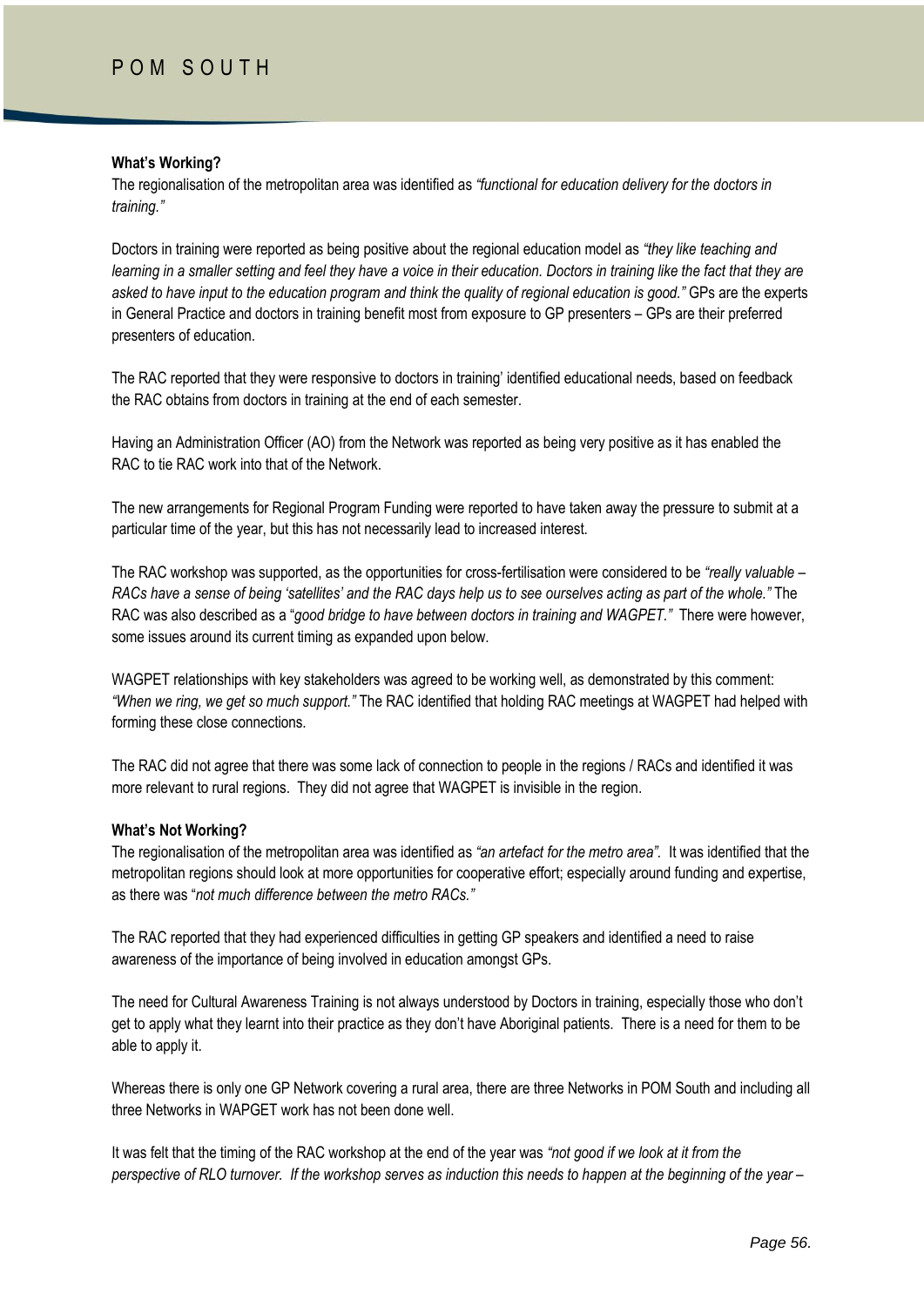*end of the year is too late."* The choice of a week-day was also not seen as helpful for supervisors who *"find it difficult to be released - it is not GP friendly and puts doctors under pressure in the practice as well as sending a message to practice staff that they not committed to the practice."*

The current education administrative requirements were identified as still needing the AO to monitor and remind presenters to provide invoices – *"Amazing how many presenters do not send in invoices, no matter how many reminders are sent out*."

The AO role was identified as an issue with the Network, in that the current AO learnt what the position entailed on the job, with some initial support from WAGPET. The current job being undertaken by the Network person performing the AO was reported as being too big for the position/time provided. The high staff turnover in the Network was also having an impact.

In relation to funding disparities within regions, the RAC suggested that this is unlikely to be an issue in the region, but if it should happen:

- For new doctors in training this would not be good new doctors in training would definitely need guidance as they don"t know what education is needed - "Don"t know what they don"t know" at this stage.
- Issue here is *not* the policy itself but how the policy is being implemented.
- When there are more doctors in training the RAC meeting becomes the event that the doctors in training come to in order to obtain RAC help to provide their independent education program. We must not lose this structure.
- **Implementing the policy properly also enhances the Doctors in training' relationship with the RAC.**

As for lack of clarity regarding roles and responsibilities within the RACs, the RAC indicated that *"some initial armtwisting was done to invite current members to take up RAC positions."* The RAC identified that a formal job description was provided, but "*paradoxically, it was given along with the message not to worry too much about what was on it."* The RAC agreed that the job descriptions do need to be looked at again, but highlighted that the important thing was to pick the right people, with the formal job description then just providing guidance.

The RACs and RAG/SAG are largely invisible to new doctors in training and need to be promoted at events like orientation. These events could also be used as recruitment opportunities into the RLO positions as they arise.

The RAC reported that there are maturation and contextual differences between metropolitan and rural RACs, but not much difference between the metro RACs. The regionalisation of the metro area is an artefact for the metro area. It may be anti-regionalisation, but the metro RACs need to look at more opportunities for cooperative effort especially around funding and expertise. The differentiation between RACs was considered to be appropriate, given the regional differences.

There were concerns expressed regarding the evolution of the IHT and associated lack of clarity. There were also reported difficulties in getting doctors in training engaged/enthused with its implementation. "*There is a perception that too much came all at once eg IHT/CAT, Regional Development Projects ( x 2) and RAC members felt the need to do all that was offered."*

The RAC suggested that the doctors in training were the best source of information as to measuring cost effectiveness of the model. The RAC reported that: *"doctors in training in POM S feel they"re getting great value. Doctors in training think the regional education program is fantastic; however, a lot of doctors in training don"t capitalise on the opportunities offered."*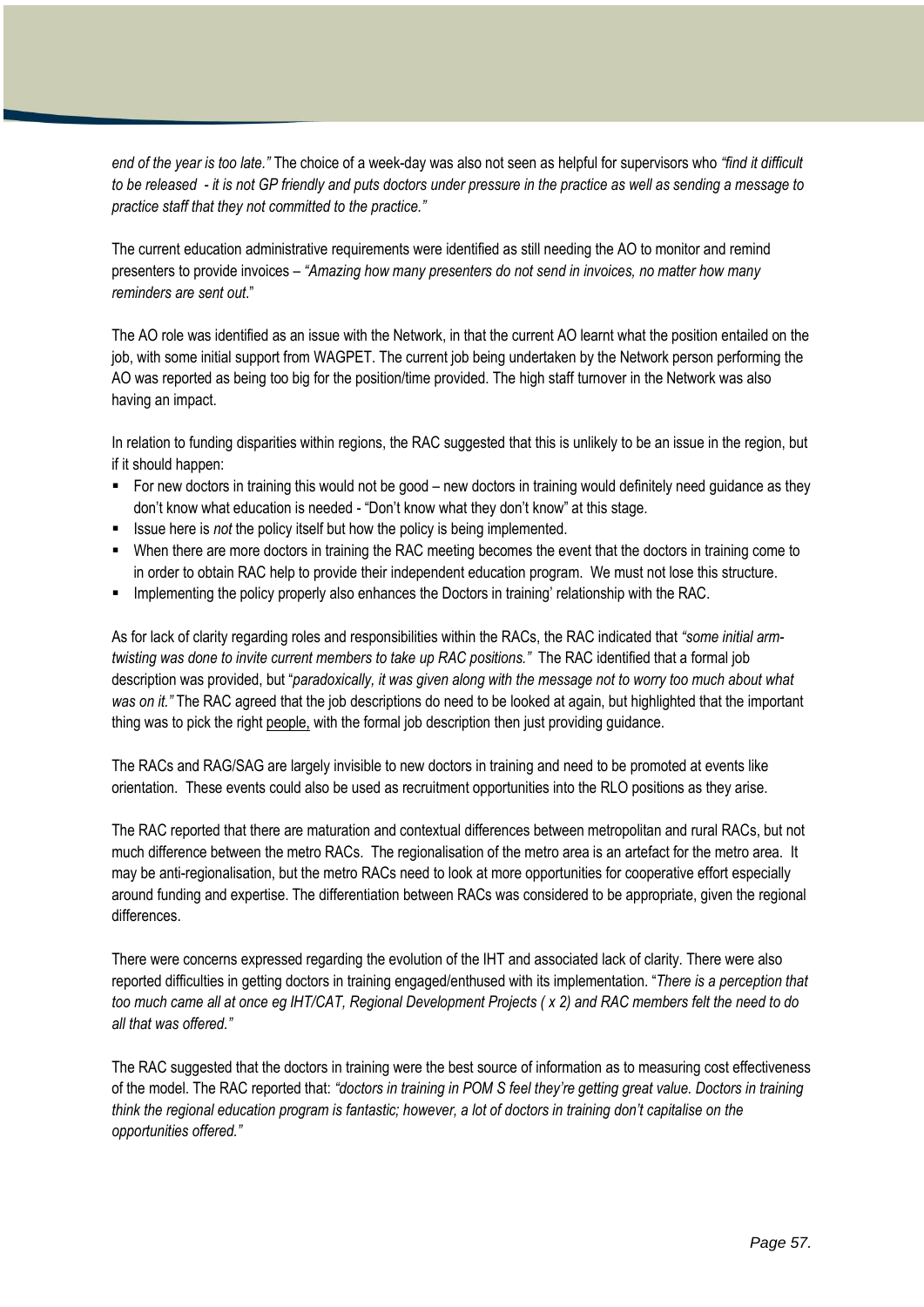The current stipend for RTA member of the RAC was considered to be adequate, but there was a disparity identified for RLOs and SLOs who have to attend RAG/SAG meeting in addition to RAC meetings. This could be taken into account. The stipend was described as *"minimal after tax."*

## **Additional Issues / Concerns**

The morphing of networks into Medicare Locals is an issue – we need to look closely at the entities that arise out of this change. We currently don"t access any of the resources the Networks, other than Canning, have to offer. More work needs to be done with the three Networks that are part of POM South – may need to invite them to join the RAC.

- There is a need to raise awareness of the importance of being involved in education amongst GPs.
- Doctors in training to be offered an opportunity to apply their learning from CAT.
- Consideration needs to be given to clarifying and communicating the purpose of the RAC workshop and to changing its timing to earlier in the year to serve as an induction process for new people in the roles. Consideration also needs to be given to changing it from a week day.
- Recommend that WAGPET negotiates with the Network regarding the AO role and makes the Network accountable to support the AO. Possibly having KPIs for the Network in the contract will assist this.
- Care must be taken to ensure that doctors in training don"t lose the structure and support provided by RAC meetings and the RAC, if the numbers in the region are low.
- "Succession planning" needs to be added to the formal job descriptions for RAC roles.
- Greater clarity re: requirements for work such as IHT planning needs to be provided.
- The amount and timing of additional requirements of RACs needs to be carefully rolled out by WAGPET to avoid overload and disengagement.
- The RACs and RAG/SAG need to be promoted at events like orientation. These events could also be used as recruitment opportunities into the RLO positions as they arise.
- Disparity of stipends for RLO and SLO roles compared to RTA needs to be reviewed, due to extra demands for meeting attendance for RLOs and SLOs.
- Monitoring of the impact of Medicare Locals needs to occur.
- Consideration should be given to inviting the three Networks within the region to join the RAC.
- Consideration given by the metropolitan regions as to potential opportunities for increased cooperation amongst all three.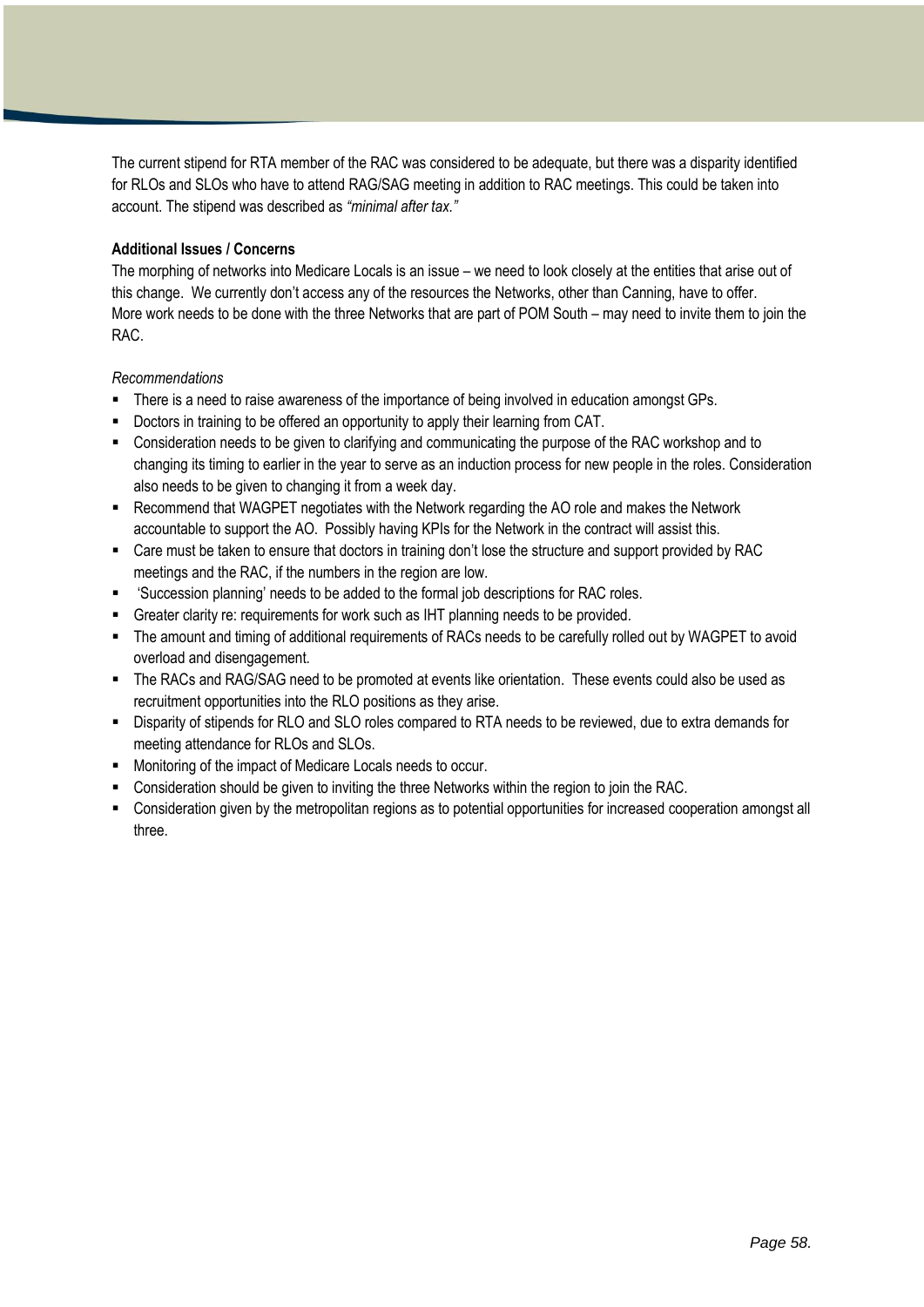## **What's Working?**

The ongoing two-way communication channels between the RAC and WAGPET are important, especially face-to-face meetings.

The RAC agreed that the Regional Training Program was generally of high quality and responsive to the needs of Doctors in training, with a variety of topics relevant to the local context being provided.

There was some reservation about the CAT, even though they believed it had been implemented successfully in the region. There was a perception reported that there was pressure to undertake the task. There were some ideas as to how improvements to the program could be made – refer to next section.

The involvement of the Division was described as *"excellent"* with recognition of the *"importance of a suitably qualified person, with dedicated time allowance to perform the role as vital to this success".* 

The RAC agreed that the removal of the term "innovation" in relation to Regional Development Funding was a good decision, in that the term had been perceived as "*daunting".* The RAC indicated that it had addressed regional development each year that funding had been made available, so they did not agree that the re-labelling had lead to increased interest from the RAC. What was valued by the RAC was the increased flexibility around the arrangements. There was some perception reported that if the RAC passed up the opportunity of available money they were *"fearful that if we "fail" to do what is expected, the reputation will be affected."*

The idea of the RAC workshop was supported by the RAC, but there were concerns regarding the timing of it, as it clashed with the RCS OSCE. It was also felt that the day could be improved by allowing time for questions and issues to be raised.

Relationships between WAGPET and organisations in the region were described as "now working very well together" with an increase in the amount of trust having occurred since the RAC has been in place. The RAC members' relationships in the region were described as assisting with WAGPET work, for example building the relationship with SWAMS; and providing feedback on practices applying for accreditation as a WAGPET Training Practice.

#### **What's Not Working?**

The RAC identified that RAC members needed greater understanding of the purpose and limitations of the Committee. The RAC reported that *"a lot of issues, especially from Doctors in training, go straight to central WAGPET and the RAC feels superfluous".*

There was a perceived disconnect reported between the effective operation of the RAC and the SAG and RAG as peak bodies. There were some concerns as to how adequately some issues were addressed by the relevant bodies and at times, some members reported feeling unable to make as valuable a contribution to the Regional Advisory Committee as they would have liked.

Despite the positive working relationships within the members of the RAC described earlier, there was some general agreement regarding some lack of connection between WAGPET and people in the regions and it was emphasised that WAGPET staff at all levels of the organisation (including the CEO) needed to be out in regions, connecting with people in the field.

The current education administrative requirements were agreed to be time consuming, as uploading to the WAGPET LMS was not considered to be user-friendly.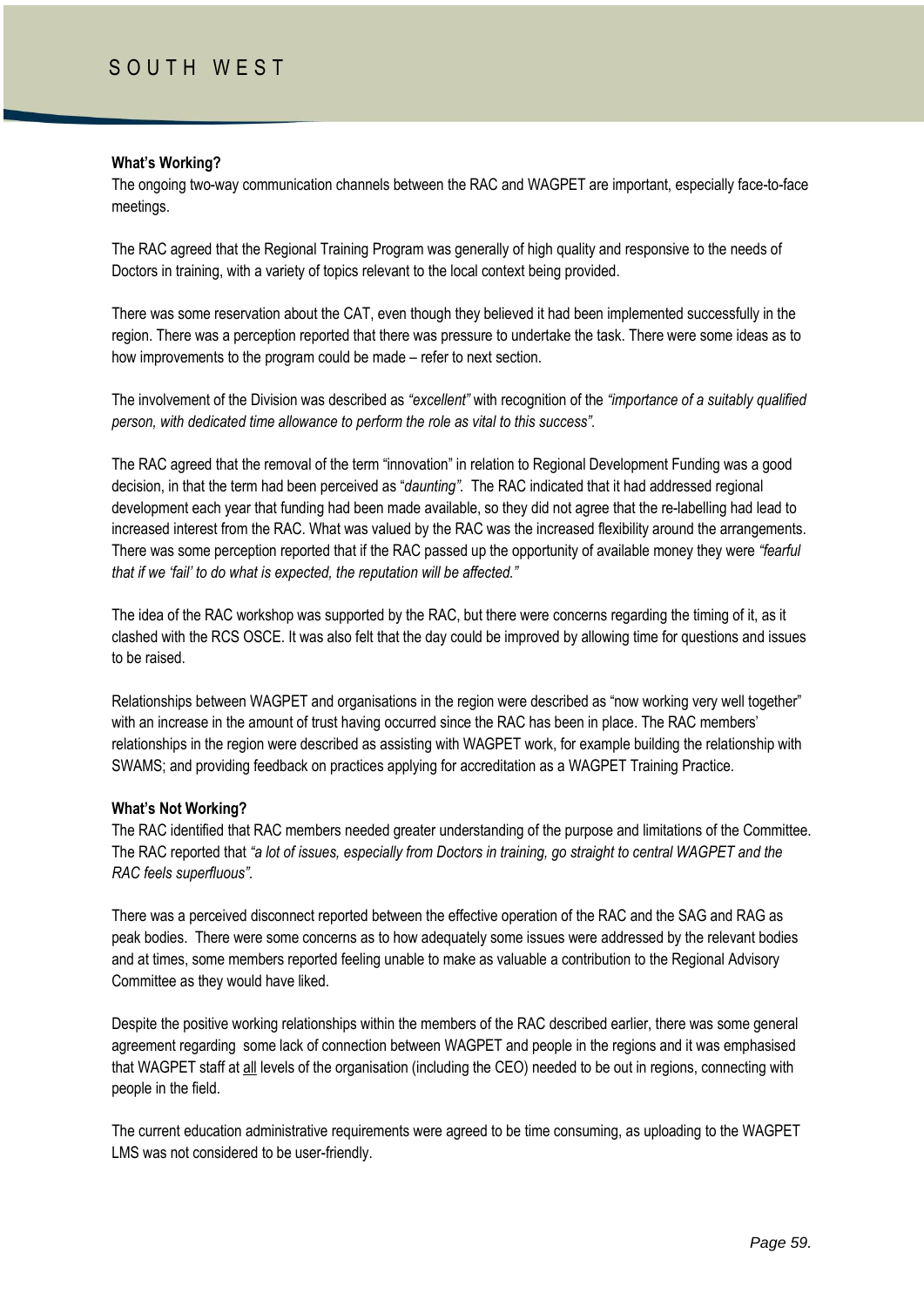There was also a concern raised regarding the use of the regional education evaluation form, as it was not perceived to be helpful to improving the quality of regional education.

The invoice system was described as "*still confusing for Regional Medical Educators. Suggest invoice should have boxes indicating ECT Visitors fee is x; Regional Education Consultant"s fee is x."*

Some disparity regarding travel allowances in the Regional Education Consultant"s presentation fee was identified: *" those who have to travel distances to present are penalised as they receive the same fee as local presenters."*

There was agreement that a clear formal job description for the AO role needs to be developed, as well as a suggestion that the role could be centralised (out of Bunbury) to service regions where there is no suitable AO.

Inconsistency of supply was identified as the greatest obstacle to being involved in a practice taking on doctors in training in the region, as this was seen to have a direct impact on accommodation and often creates a financial burden to a practice, such as keeping up the rent on leased accommodation, but having no registrar to occupy it. The difficulty of getting good quality leased accommodation in some rural areas (outside regional centres) was also highlighted.

One of the issues raised by the RAC was that people in the regions do not know much about it, or about its role within WAGPET. This was linked to a concern that the positions on the RAC should be truly 'representative of' eg supervisors, rather than 'representing' them.

The IHT planning was considered to be complex and confusing when it came with CAT; processes were not concrete. The RAC wants quality and combines this with registrar needs. *"With things like IHT and CAT, felt it was imposed and didn"t feel we had "ownership of our destiny"".*

Intra-regional collaboration was identified as necessary for the RAC to feel part of the whole.

As for cost effectiveness and efficiency, the RAC concluded that current regional stipends are sensible, but that there is *"a need to increase the rate paid for Regional Education Consultants ( e.g proceduralist specialists" time costs more than \$1,000; also these specialists are used to giving an hour of their time, not 3 hours. ) If trying to get new blood from other GPs, the current rate for GP presenters is adequate but not generous."*

#### **Additional Issues / Concerns**

Opportunity and Concern: The RAC suggested that with the advent of Medicare Locals and the coordination of GP education could well disappear and this has implications for the standard of support for all GPs; there may well be an opportunity for WAPGET to fill in providing education and training, other than for doctors in training, for example, Nurse Practitioners; Practice Nurses.

The theory that RAC positions are responsible for finding their own replacement is difficult.

- Continue with ongoing face-to-face meetings between RAC and WAGPET.
- Development of some strategies to increase members" understanding of the purpose and role of the RAC.
- Undertake some exploration of how to create a better connection between how the RAC , the SAG and the RAG operate.
- Consideration to be given to changing the timing of the RAC workshop to avoid clashes with RCS OCSE.
- The RAC workshop should include opportunities for question time and raising of any issues.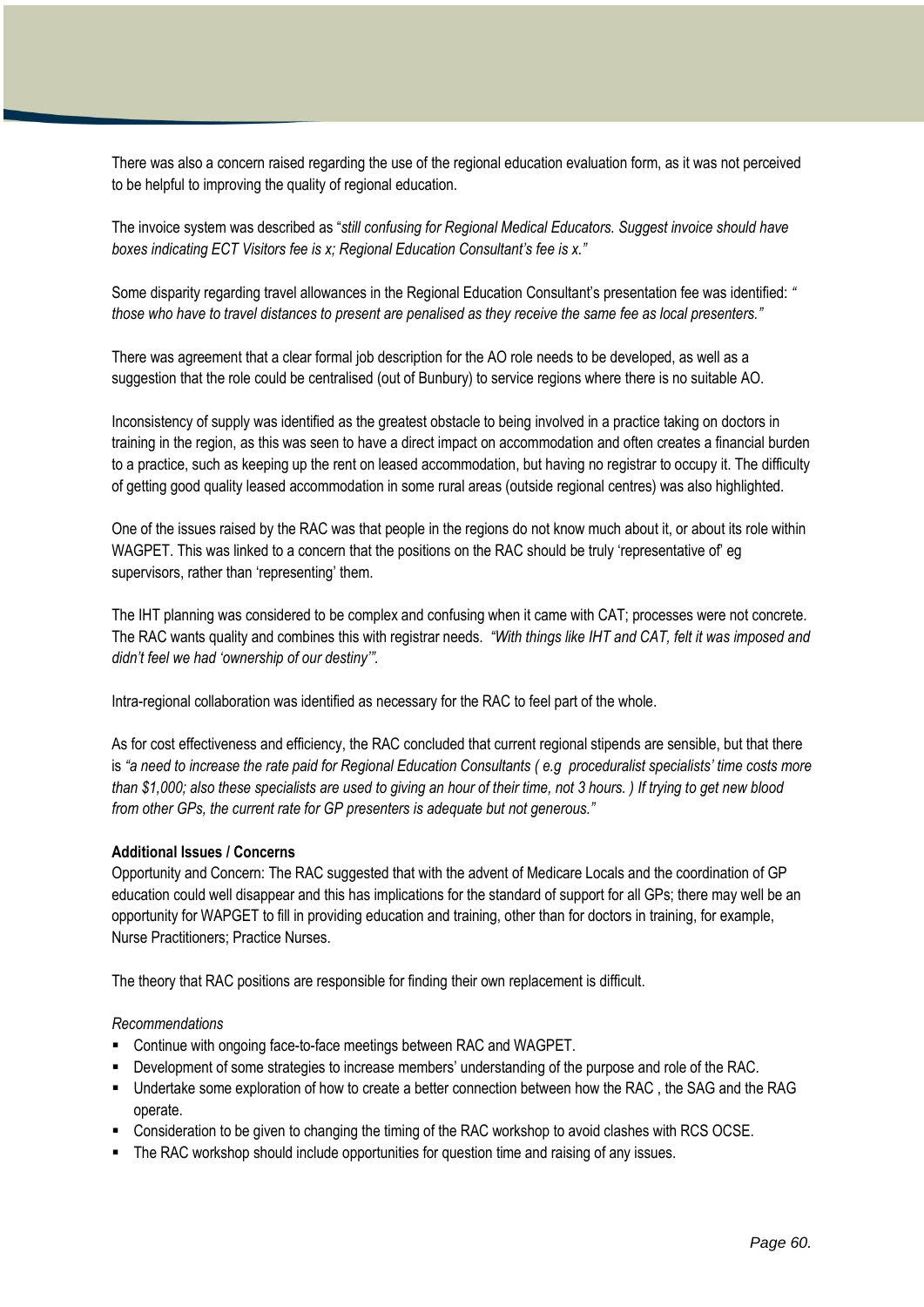- WAGPET staff at all levels of the organisation (including the CEO) needed to be out in regions, connecting with people in the field.
- Further streamlining of the administrative requirements for the education program, including uploading of information and the invoice system.
- The registrar feedback form needs a thorough revision, with the inclusion of a section on whether or not the registrar would like the person to present again.
- Disparities in terms of travel expenses for Regional Education Consultants should be rectified.
- **Formal job description developed for the AO role.**
- Consideration given to centralising AO role (out of Bunbury) to service regions where there is no suitable AO.
- WAGPET creates a policy that it continues to pay the accommodation subsidy for the property when continuity of supply is broken. This could be more realistic if WAGPET was to tie gold standard practices (through QPC) to guaranteeing continuity of supply. The RAC suggests that with increased number of training places in the program, this is possible.
- **Positions on the RAC need to be "representing" roles within the region, such as supervisors, rather than** "representative of" them in order to ensure the maximum benefits of a regional model, where there is an accurate representation of the needs of key players.
- The RAC as representing WAGPET in the regions needs to be made clear.
- **EC and RPM promote RAC when undertaking practice visits.**
- **Increased opportunities for intra-regional collaboration should be provided.**
- **IMPROXED** 1 Improvements to the Education Program should be considered, such as :
	- ECs to be notified of the Regional Medical Presenters scheduled and EC to contact each individually to assist with presentations. GPs put a lot of work into the education presentations and there is a lot of anxiety attached to it.
	- Support for Regional Education Consultants needs to be factored into the Admin function, e.g. help with doing Powerpoints.
	- New Regional Medical Presenters need to be given a good brief about presenting.
	- WAGPET needs to have a library of pictures etc to help out presenters and a subscription to an ME picture library for Powerpoints.
- A thorough review of the regional education evaluation form, with the following added: I would like this person to present again / I wouldn"t like this person to present again.
- Strategies for succession planning need to be developed by WAGPET e.g. inviting more members onto the RAC.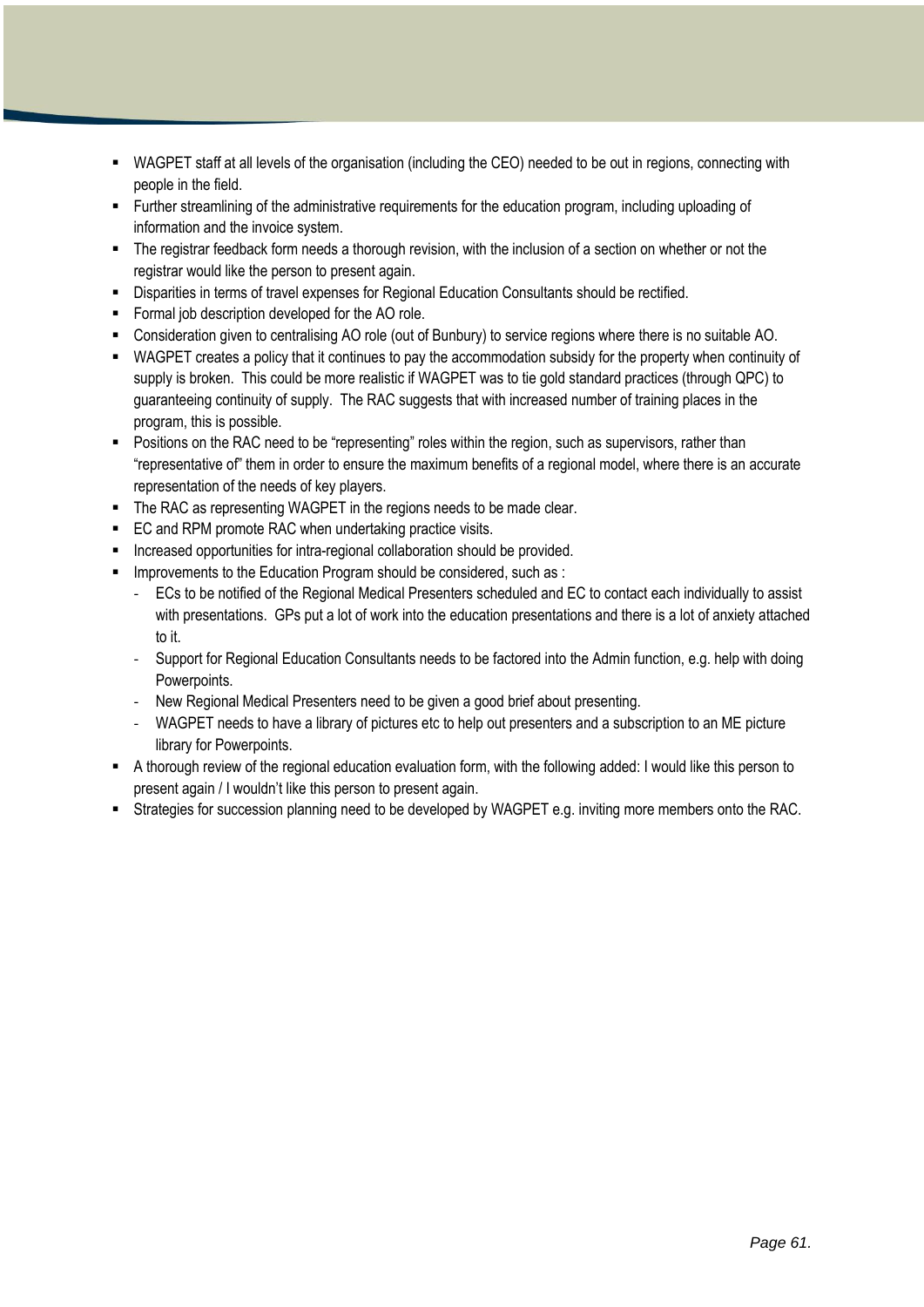A P  $\sim$  E  $\sim$  E  $\sim$  E  $\sim$  E  $\sim$  E  $\sim$  E  $\sim$  E  $\sim$  E  $\sim$  E  $\sim$  E  $\sim$  E  $\sim$  E  $\sim$  E  $\sim$  E  $\sim$  E  $\sim$  E  $\sim$ 

The majority of the external stakeholders interviewed acknowledged the challenges for any organisation working across the size of Western Australia and responding to local needs that can vary considerably.

There was acknowledgement of WAGPET"s expertise related to training safe and competent General Practitioners by several of the interviewees.

There was positive reinforcement of the RAC model and what it had been able to achieve in terms of supporting local regions. One interviewee commented: "*I have always admired the stance that WAGPET has taken in relation to the RAC model. Other organisations could learn something from this. It provides a good forum that keeps collaboration going and most issues are able to be resolved at the local level. It has worked well because of the individuals involved and the good team work within WAGPET. It is important that this is maintained for it to work."*

## STRATEGIES USED BY OTHER ORGANISATIONS IN WORKING IN A REGIONAL CONTEXT

Most of the interviewees who had a regionally-based clientele identified similar strategies to those of WAGPET to deliver required services. This included such things as:

- Understanding their clients and their needs through gaining feedback (both formally and informally) and listening carefully.
- Recognising that different clients had different needs and therefore responses had to be customised to best meet those needs
- Acknowledging the importance of building and maintaining relationships with clients through personal contact and physical presence. Many commented upon the fact that they spend a lot of their time travelling out to the regions, but felt it was a critical strategy to learn what regions needed and to deal with any issues arising and reduce the sense of isolation. One organisation reported that all of the senior management team were actively involved in this process, but in an unstructured way.
- Using technology to support their work and connection with regions, with various degrees of satisfaction and effectiveness
- Believing regional people need to be in charge of what goes on in the regions, with the centre providing broad guidelines

Some individual strategies commented upon included: *Working with Staff*

- Endeavouring to employ people who have a rural background was used by one organisation, in order to maximise their understanding of the challenges in the rural context
- Allocating "relationship managers" to set regions
- Keeping staff focused on the business aspect of the organisation and avoiding complacency regarding customer needs. One interviewee reported that this was an ongoing challenge.
- Choosing quality people with local connections and knowledge.

## *Providing regional back-up*

- **Ensuring that there is ample back-up to complete their tasks.**
- Using key doctors in the regions who are influential and have spent a lot of time in the regions local entities and good practices (similar to WAGPET).

*Using strategies to build and maintain relationships*

- Holding organisation-wide two day meetings (four times a year) to help people reconnect with each other and to maintain the relationships
- Developing mutual respect and trust
- **IMPROVIGUATE:** Improving our web-site to make it more user-friendly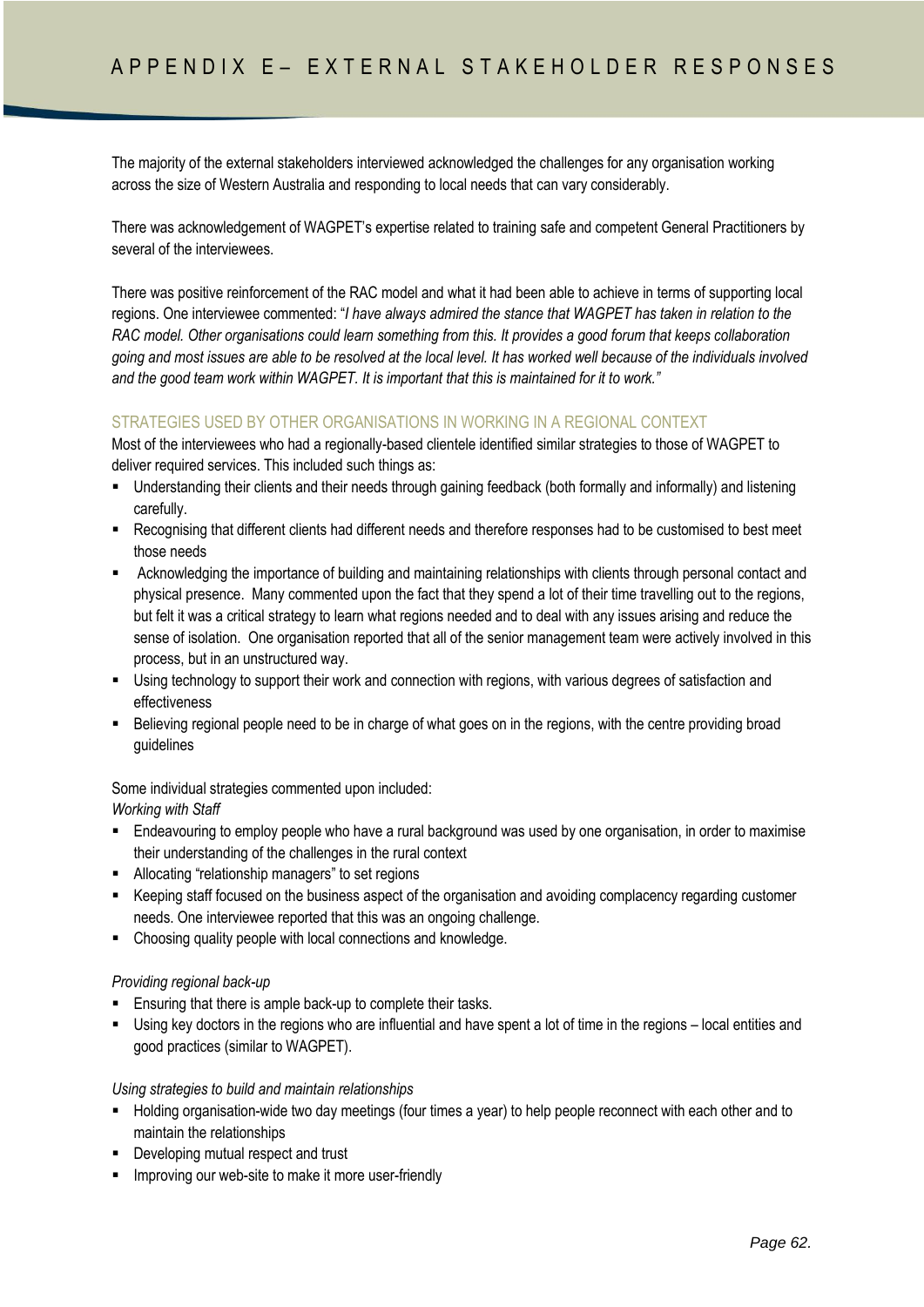- Getting feedback to inform development
- Having Committees to help us identify the needs of others.

## CHALLENGES AND OPPORTUNITIES FOR WAGPET IN THE FUTURE

The following represent the range of individual responses. It is not intended to imply that these were shared views.

## **Challenges**

*Increased numbers / demand and ensuring sufficient quality training placements* 

- Establishing more training places for the increased demand. Working with private practices who necessarily have a commercial interest was identified as a challenge by more than one interviewee. This can impact on the preparedness of practices in the regions to become involved if it creates some commercial hardship. Ensuring an adequate supply of practices prepared to take on doctors in training for training and adequately trained supervisors is central to quality education and training in the regions.
- Having sufficient infrastructure and resources to provide a regionalised service
- Running a larger organisation
- Ensuring quality control rather than increased numbers as the focus
- Ensuring adequate support is provided to doctors in training in the regions
- Increasing numbers of doctors coming into the system, but a change in the demographics and their interests
- **EXECT** Getting the job done of education for the future workforce needs
- Ageing population of doctors (especially in the rural areas) coupled with an ageing general population.

## *Building Relationships*

- **Establishing relationships with the Medicare Locals**
- **IMPROVING and building relationships with other key agencies and stakeholders.**

## *Workforce Demands*

- **Providing a better and clearer articulation of the Rural Preferential Pathway**
- Getting more doctors into rural areas and keeping them there, although this may not be realistic and they may need rotations back to the metropolitan area
- **Ensuring that quality training is occurring for all participants, regardless of the region.**
- **•** Dealing with the large turnover of staff in the north west of the state
- Ensuring that those representing their region are aware of what needs to occur to ensure there is true representation of regional interests, not just their own (Governance issues).

## **Opportunities and Strategies**

*Current reforms*

- Being the only provider in WA and the current uncertainty in the health arena, means there is an opportunity to really adopt a very strategic approach and work with the key players. The Southern Inland Health Initiative through the Royalties for Regions Program has a large budget and education and training has a place in it.
- The Department of Health reforms and the progress on Telehealth
- **IDENTIFY IDENT** Identifying a coincident focus on Primary Health Care
- Gaining appraisal data with a greater focus on patient / consumer views to inform planning and practice (Medicare Locals a useful source in the future)
- Increasing the use of Communication Technology to "*move from a 19th century training model and to reduce the concerns re: isolation."*
- **Using Telehealth more for supervision in remote areas**
- Using the Learning Management System to support and build regional education.

*Specific partnerships and activities*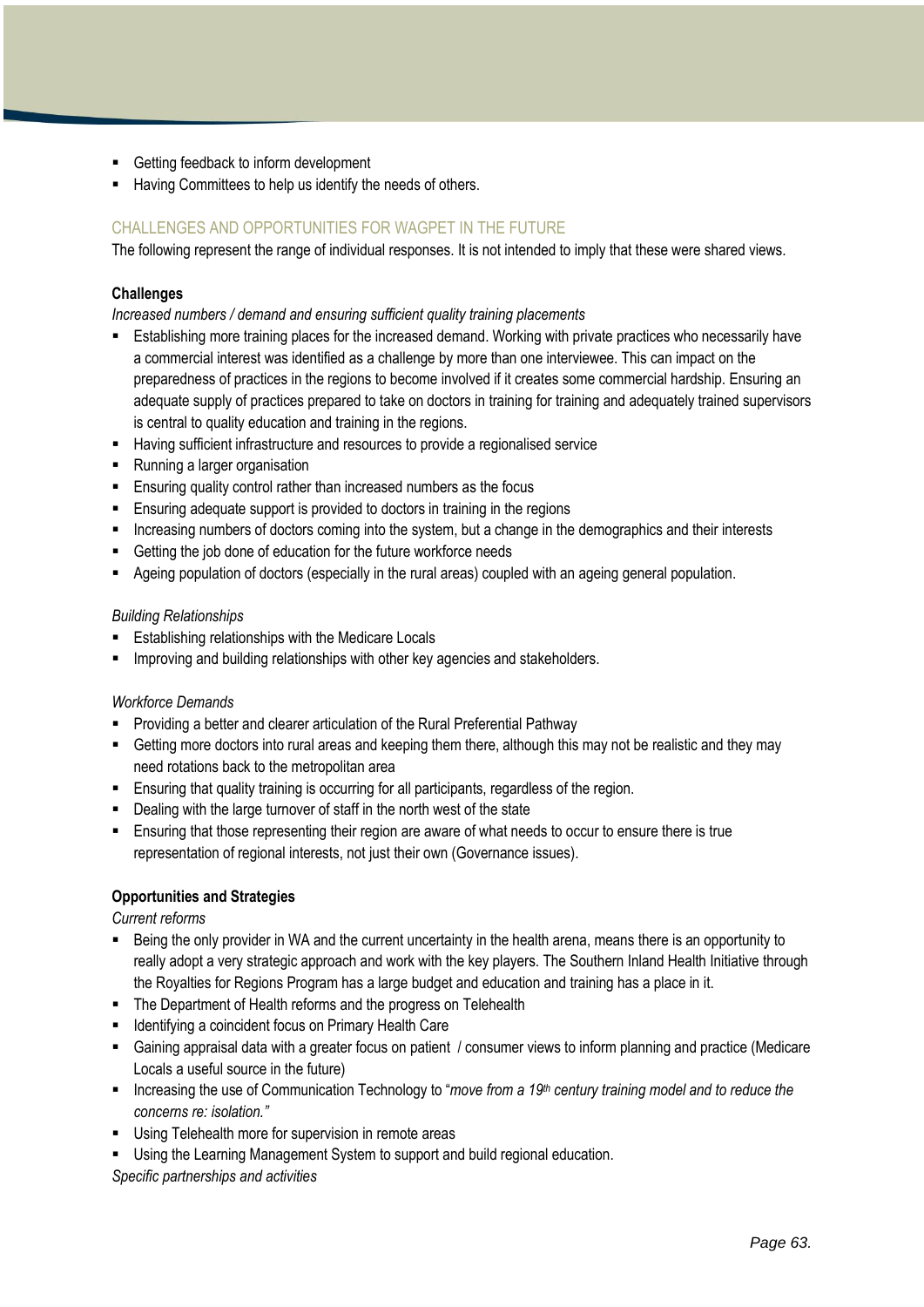- Working with the IMGs to help them to successfully transition into GPs
- Working more closely with ACCRM and supporting each other in the rural areas
- Working more closely with relevant agencies on the Rural Preferential Pathway
- Greater involvement of relevant agencies with the RACs to identify synergies and potential "hotspots".
- Holding an "education and integration workforce" discussion twice a year, with two formal agenda items of education and integration and then allowing a broader discussion.
- Meetings / teleconferences / shared values across key organisations.
- Building on from the synergies created between WAGPET and others in the Kimberley and in Albany.
- Creating a rural educational hub, with WAGPET, RCS and WACHS working together. This could be started by selecting a few opportunities where the agencies can do together, such as a weekly educational event. Working more with other agencies to look at the whole training experience and program over a year and combining efforts to provide mentoring support.
- Continuing with the recently commenced work on a joint project with the AMA (WA) to explore options for doctors in training to travel overseas
- Exploring the possibility of Rural Health West and WAGPET co-locating, as workforce and education should be inseparable. This would facilitate sharing of information and the development of a Primary Health Care entity with a state-wide focus.
- **Increasing the training of the rural and remote workforce**
- Working together on achieving the common interest in having more generalists in rural locations with financial support being provided.

## *The continuum of education and training*

- Building on the innovative approach taken with the Community Residency Program, as it set a benchmark
- Developing an integrated lifelong learning approach that will require a lot of coordination
- Integrating the PGPPP and AGPT more fully
- $\blacksquare$  Having a shared and clear vision with other relevant organisations of how education and workforce needs link and working together on the life continuum *("from 15 year olds to 75 year olds"*). The interviewee who identified this point indicated that WAGPET has the connection with those undergoing the training, but after they complete it, then they are part of the rural workforce if they stay in a regional role. There was an acknowledgement by one interviewee that WAGPET had demonstrated a clear understanding of this link, but other key organisations did not necessarily share this view. One strategy suggested was having a quarterly meeting in a region to link workforce and education at the local level.

## *Taking a strategic approach*

- **Recruiting the right people to achieve the vision and having the right mix of Board members to maximise strategic** influence
- Developing some intellectual capital around how the processes work to achieve education and workforce demands
- **Influencing the system and processes through a capital investment of leading the regions at a strategic level and** not just leaving them in the regions to do the work.

## *Regional focus*

- **Ensuring that regional planning represents the differences across regions**
- Being very explicit about the true cost (funding and time) of working with regions if a truly regionalised model is required.
- Letting people in the regions "*get on with it",* by providing them with the financial resources they need.
- Investing more in supervisors and their practices to recompense them for the quality training they provide and to ensure good supply.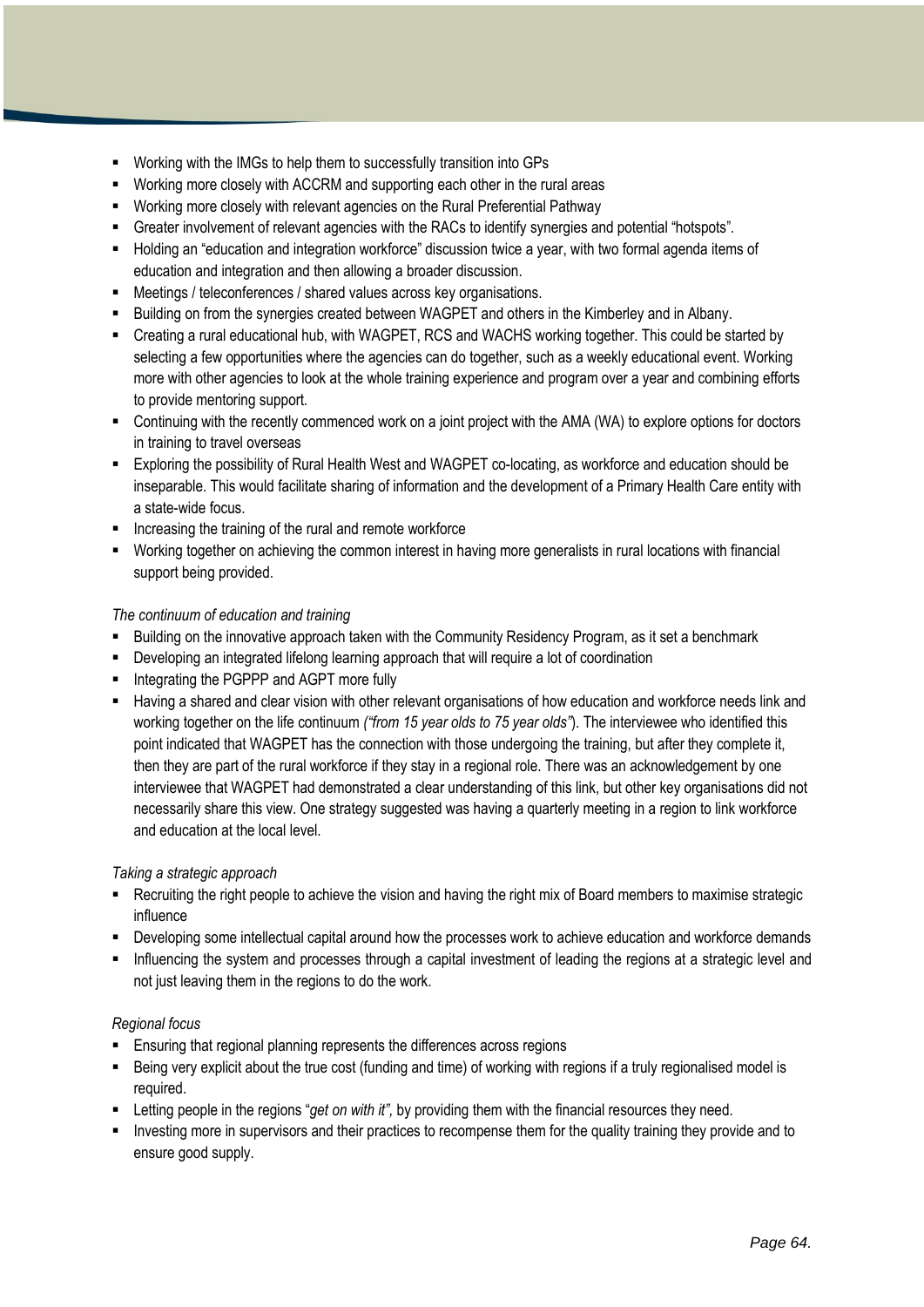There were few relevant articles that were located during the literature search, but the following provides a summary of some that had some relevance to this appraisal. They have been grouped under common topics. If there is further investigation of alternative models to be carried out, it may be more appropriate to explore the models of other Regional Training Providers (RTPs).

## **Canada and the USA**

**.** 

Marchildon's paper<sup>6</sup> that reviewed Canada's health reform agenda suggested that there were some close parallels to the current primary health care reform in Australia, with an emphasis on regionalisation to deliver services. Canada faces the same GP shortages, particularly in regional and rural areas and implemented reforms aimed at vertical integration. At the time of publication, there appeared to be some significant questions as to the future of the public system in Canada.

Lewis and Kouri 7 conducted a review of Canada's implementation of a regionalised model of health care and explored the concept of regionalisation in healthcare, its achievements and future directions. The shortage of doctors in regional areas was a primary driver for it being developed, along with concerns about the lack of continuity of care. They found that regionalisation had encouraged innovation to find creative solutions to meet locally identified needs. It was also reported as reducing barriers to continuity of care and duplication. They indicate that the changes have required significant time and lack of appropriate governance procedures in place that has resulted in a variable commitment at a provincial (regional) level due to lack of true accountability. They conclude by suggesting that regionalisation of a health care system requires a clear mandate, committed partners, outstanding leaders and a vision that mobilises providers and the public. They indicate that the challenge for the federal government in Canada is to decide what they think regionalisation should be and then leave the health authorities to get on with the job, being fully accountable. Although this is about an entire health system, these conclusions may have some application to supporting those regions who are interested in taking on a bigger role for GP education and training in Western Australia.

Norris et al <sup>8</sup> described how the University of Washington's School of Medicine extended medical education across five states without building new medical schools or campuses. Although its focus was on supplying sufficient places for the required number of medical students without a huge investment in infrastructure, they also reported on the benefits for the volunteer regional clinicians who were involved. They indicated that being involved in a regional educational model had kept them current and helped them to develop and enhance collegial relationships.

Ghemawat <sup>9</sup> focussed on how regionalised strategies in the corporate world have been shown to boost a company's performance. He outlines five key regional strategies - home base, portfolio, hub, platform and mandate that are used by successful companies. His premise is that to be very successful, flexibility and creativity is required, in order to identify which is the most appropriate strategy to use given the circumstances. When describing the hub strategy, he indicates that multiple hubs can be very independent of one another and the more the regions differ in their requirements, the weaker the rationale for hubs to share resources and policies. He indicates that the challenge in implementing a hub strategy is achieving the right balance between customisation and standardisation. He suggests that companies that are too responsive to inter-regional variation risk increasing costs or sacrificing too many opportunities to share costs across regions and therefore can become vulnerable to competition from others who use a more standardised approach. The flip side is that if there is too much standardisation across regional hubs, because they overestimate the degree of similarity across regions are vulnerable to competition from local alternatives. The platform strategy spreads fixed costs across regions. The idea behind a platform approach is to deliver variety more

<sup>6</sup> Marchildon, GP 2005 *Canadian health system reforms: lessons for Australia?* Australian Health Review, Vol 29 No 1 105 -19

<sup>7</sup> Lewis, S and Kouri, D 2004 *Regionalization: Making Sense of the Canadian Experience* Healthcare Papers 5(1) 12-30

<sup>&</sup>lt;sup>8</sup> Norris TE et al 2006 *Regional solutions to the physician workforce shortage: The WWAMI experience Academic Medicine, Vol* 81, No 10 / October

<sup>9</sup> Ghemawat, P 2005 *Regional strategies for global leadership* Harvard Business Review Dec; 83 (12): 98 – 108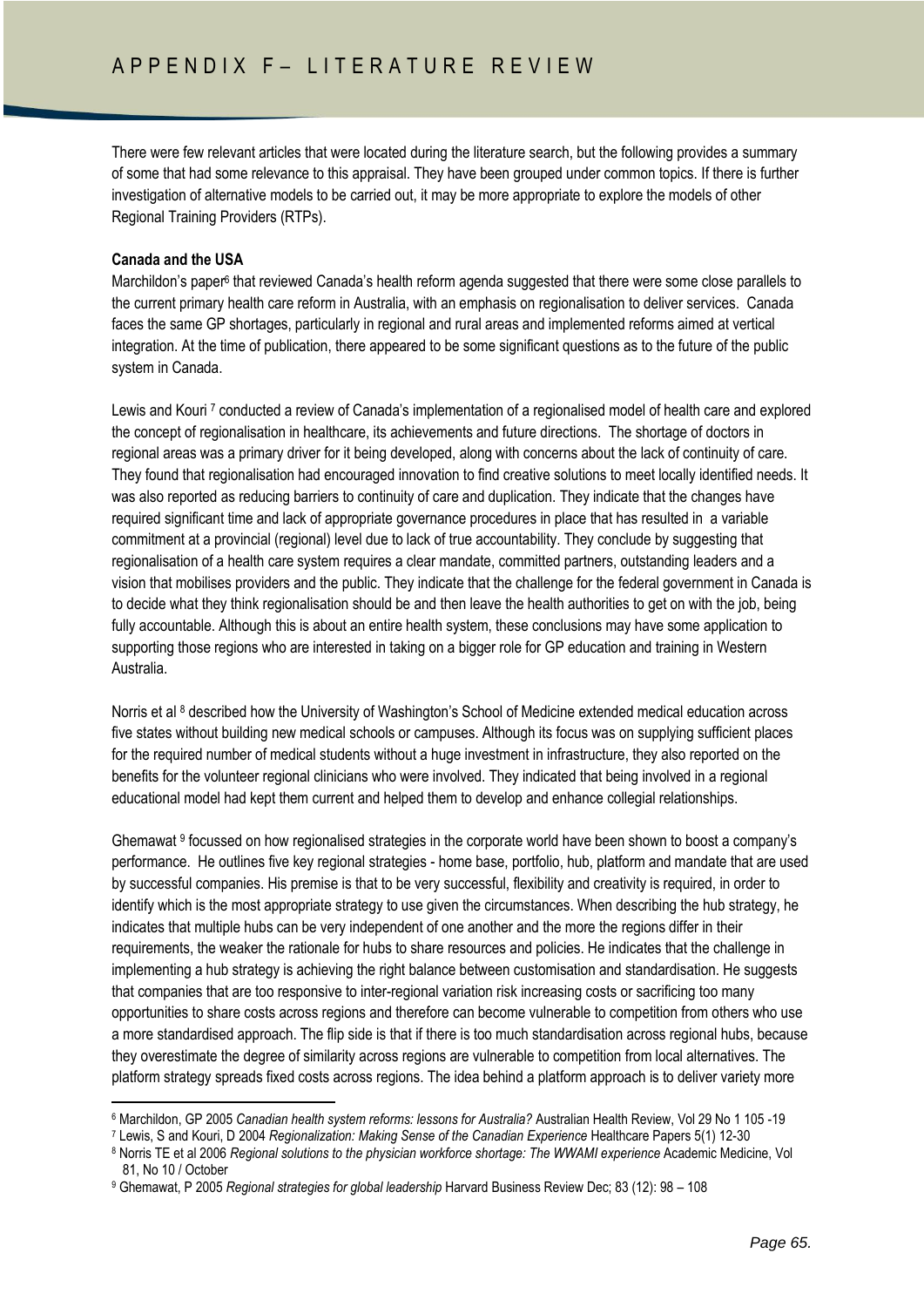cost effectively by allowing customisation on top of common platforms that are engineered for adaptability. The fifth strategy is the mandate strategy where certain regions are awarded broad mandates to supply particular products or perform particular roles for the whole organisation.

#### **Australia**

1

Beaton et al <sup>10</sup> identified in their report on the reform of general practice training in Far North Queensland that there were significant benefits to be gained by collaboration and the development of a dedicated rural pathway and curriculum. They highlighted some key factors in successful implementation of a regionalised approach. These included local delivery, with sufficient manpower to teach at the local level, cooperation between key players and an innovative approach that is flexible to arising needs. The role of the coordinator was seen as critical in recruiting, developing training posts and coordinating rotations. They also emphasised the importance of listening to rural professionals and identifying organisations with common objectives so that joint strategic plans could be developed to ensure an integrated and efficient approach.

Campbell et al <sup>11</sup> suggested that regionalisation of general practice in Australia is not vet providing a sustainable general practice workforce to rural Australia. They suggest that this may be at least partially due to the competitive structure that was set up when GPET was established with Regional Training Providers (RTPs). The article placed an emphasis on the need for RTPs to contribute to the rural pipeline through collaborative development of shared programs and activities with rural medical schools, rural clinical schools and local hospitals. The authors called for a comprehensive review of general practice training to be undertaken.

Laurence et al <sup>12</sup> acknowledged that the regionalised model of general practice training had achieved some success, particularly in relation to the recognition and support of general practice as a vocational specialty, the increased numbers of junior doctors undertaking placements in general practice and increased numbers of registrars training in rural areas. The authors outlined the key changes in relation to governance and decision-making that have taken place over the last ten years and indicated that there are future challenges ahead for the regionalised business model as the complexity increases with the creation of a new framework that is inclusive of all key players.

<sup>10</sup> Beaton NS et al, 2001 *Regionalisation of rural medical training in far north Queensland: a learning experience for medical educators and managers* Australian Journal Rural Health Dec, 9 Suppl 1: S32-8

<sup>11</sup> Campbell DG, Greacen, JH, Giddings PH, Skinner LP, 2011 *Regionalisation of general practice training – are we meeting the needs of rural Australia?* Medical Journal of Australia Jun 6; 194 (11) : S71-4

<sup>12</sup> Laurence, CO et al 2011 *Getting governance right for a sustainable regionalised business model* Medical Journal of Australia Jun 6: 194 (11): S 92-6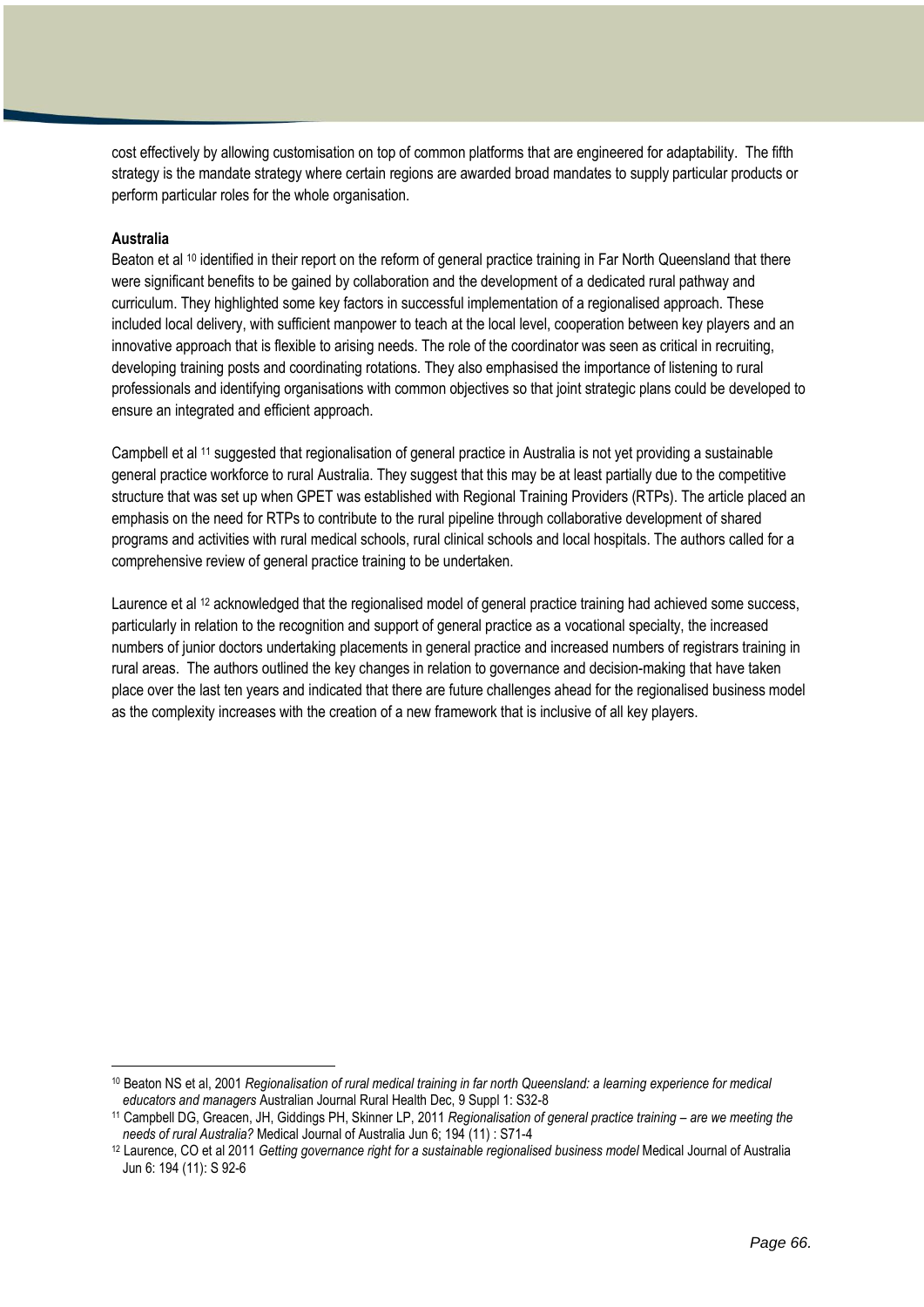# A P P E N D I X G – B I B L I O G R A P H Y

#### **Works Cited**

Beaton NS et al, 2001 *Regionalisation of rural medical training in far north Queensland: a learning experience for medical educators and managers* Australian Journal Rural Health Dec, 9 Supp 1: S32-8

Campbell DG, Greacen, JH, Giddings PH, Skinner LP, 2011 *Regionalisation of general practice training – are we meeting the needs of rural Australia?* Medical Journal of Australia Jun 6; 194 (11) : S71-4

Commonwealth of Australia, 2009 *Primary Health Care Reform in Australia: Report to Support Australia"s First National Primary Health Care Strategy*

Ghemawat, P 2005 *Regional strategies for global leadership* Harvard Business Review Dec; 83 (12): 98 – 108 Government of Western Australia, 2011 *WA Primary Health Care Strategy*

Laurence, CO et al 2011 *Getting governance right for a sustainable regionalised business model* Medical Journal of Australia Jun 6: 194 (11): S 92-6

Lewis, S and Kouri, D 2004 *Regionalisation: Making Sense of the Canadian Experience* Healthcare Papers 5(1) 12-30

Lockwood, RE 2006 *Review of Regionalised General Practice Training in Western Australia*

Lyle, D et al 2006 *Value adding through regional coordination of rural placements for all health disciplines: The Broken Hill experience* Australian Journal Rural Health Dec, 14 (6) 244 -8

Marchildon, GP 2005 *Canadian health system reforms: lessons for Australia?* Australian Health Review, Vol 29 No 1 105 -19

Norris TE et al 2006 *Regional solutions to the physician workforce shortage: The WWAMI experience* Academic Medicine, Vol 81, No 10 / October

#### **Publications Provided to the Consultant**

Dr Janice Bell 2005 *Regionalisation in Western Australia,* WAGPET (Powerpoint presentation to the GPET Board)

Dr Janice Bell 2005 *Regionalising General Practice Training in Western Australia* WAGPET

WAGPET *Regional Engagement Framework 2011 - 2012*

**The following publications were not cited, but provided some useful background that may be relevant to implementation considerations for building networks within and across regions:** ACIL Tasman 2005 *Evaluation of the regionalisation of general practice vocational training* Report prepared for

Department of Health and Ageing

Burt, RS 2004 *Structural Holes and Good Ideas* American Journal of Sociology Vol 110, (2) pp 349 – 399

Chatman, JA and S.E. Cha 2003 *Leading by leveraging culture* California Management Review, Vol 45 (4) pp 20 -34

Cross, R and Prusack, L 2002 *The people who make organizations go – or stop.* Harvard Business Review, vol 80, no 6, pp 104 – 11

Cross, R and R Thomas 2011 *A smarter way to network* Harvard Business Review, 89 (7-8), no 6, pp 149-53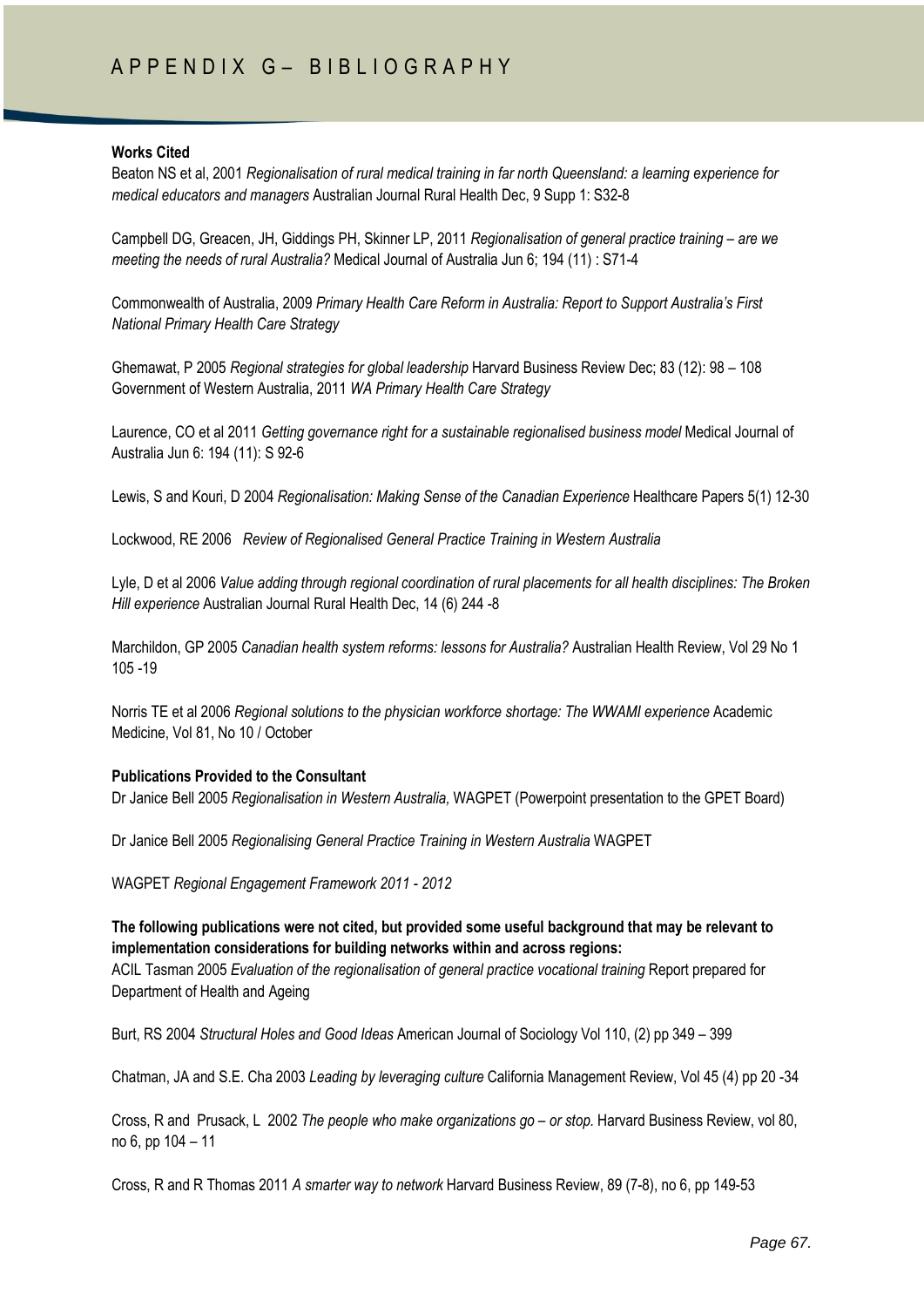Eisenhardt, K.M. and J.A. Martin 2000 *Dynamic capabilities: what are they?* Strategic Management Journal, Vol 21 (10) pp 1105 – 1121

Kleinberg, J et al 2008, *Strategic Network Formation with Structural Holes* ACM SIGecom Exchanges Vol 7 (3)

Krackhardt, D. and Hansen, JR 1993 *Informal networks: the company behind the chart* Harvard Business Review, 71 (4), no 6, pp 104 – 11

Teece, DJ 2007*Explicating dynamic capabilities: the nature and microfoundations of (sustainable) enterprise performance* Strategic Management Journal, Vol 28, pp 1319 - 1350

University of Melbourne, Faculty of Business and Economics, *Agility-Background to the Conceptual Model* (Date unknown)